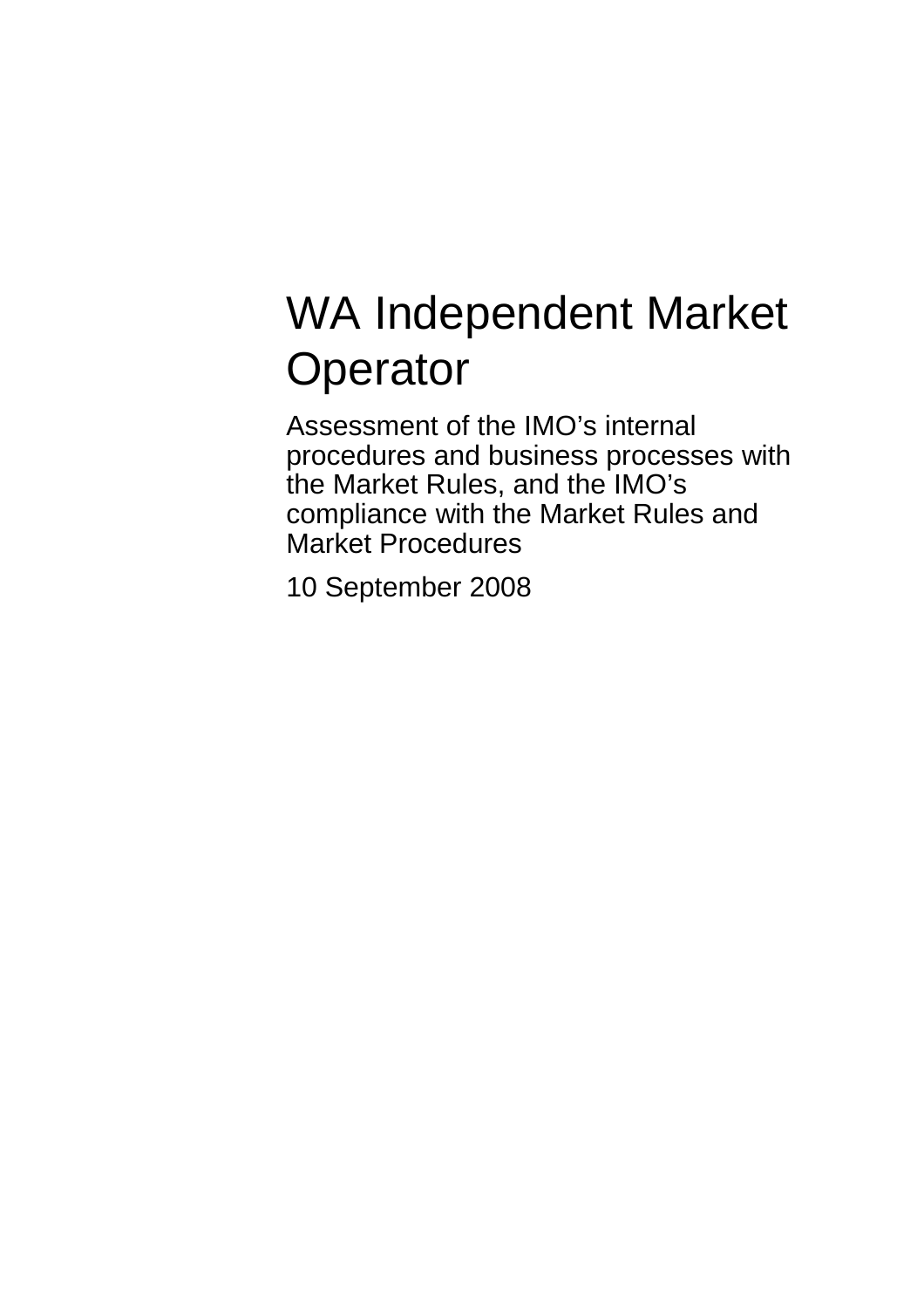# WA Independent Market **Operator**

Assessment of the IMO's internal procedures and business processes with the Market Rules, and the IMO's compliance with the Market Rules and Market Procedures

10 September 2008

© PA Knowledge Limited 2008

Prepared by: Alasdair Turner Oliver McShane

PA Consulting Group PO Box 1659 Lambton Quay **Wellington** Tel: +64 4 499 9053 Fax: +64 4 473 1630 www.paconsulting.com

Version: 1.4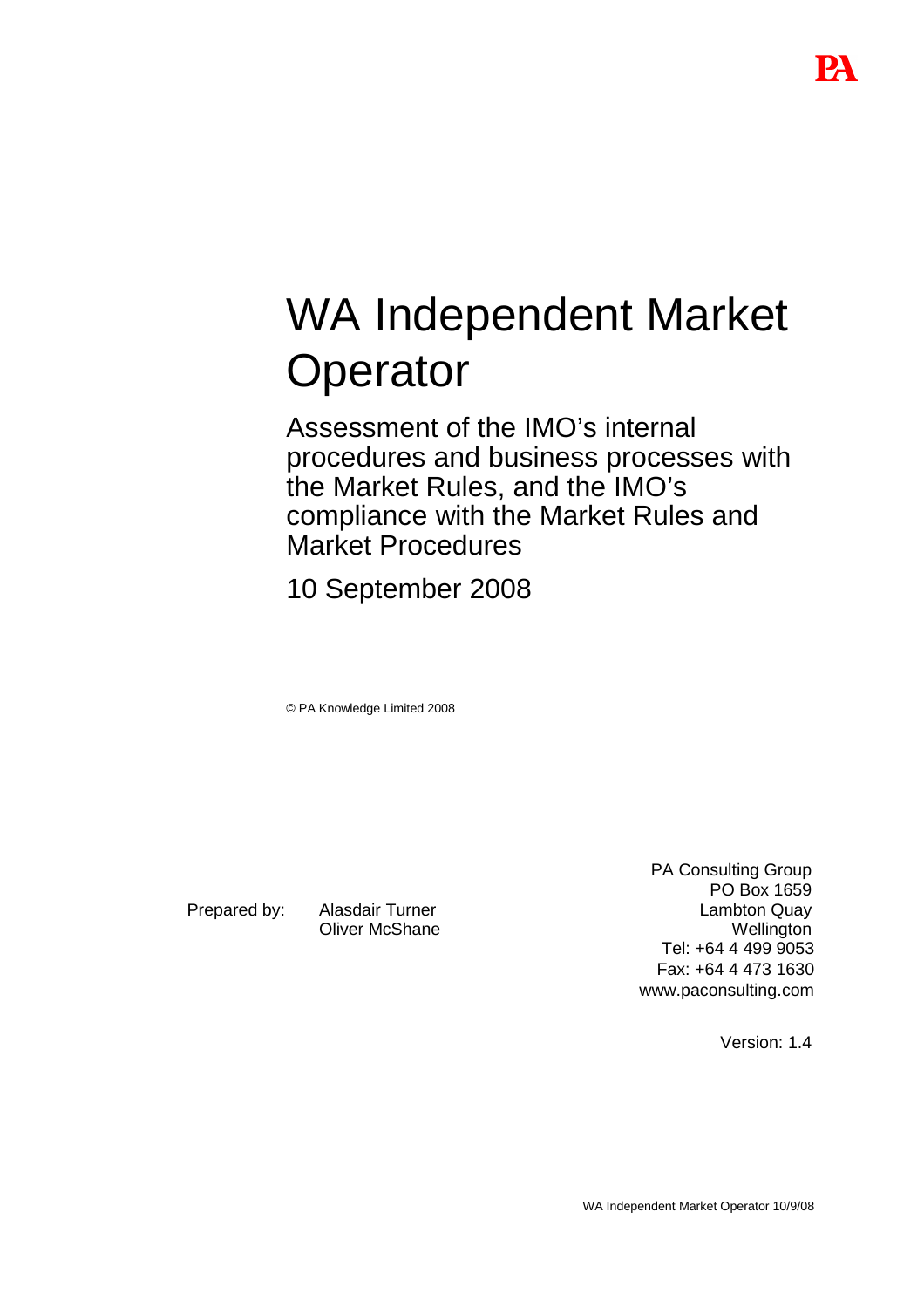

## **FOREWORD**

This report sets out the results of the market audit by PA Consulting Group in carrying out its assessment of the compliance of the IMO's internal procedures and business processes with the Market Rules, and the IMO's compliance with the Market Rules and Market Procedures.

This market audit has been carried out under Market Rule 2.14.3 which is set out below

- 2.14.3. The IMO must ensure that the Market Auditor carries out the audits of such matters as the IMO considers appropriate, which must include:
	- (a) the compliance of the IMO's internal procedures and business processes with the Market Rules;
	- (b) the IMO's compliance with the Market Rules and Market Procedures;
	- (c) the IMO's market software systems and processes for software management.

PA has found that the IMO has generally complied with its obligations under the Market Rules, with a small number of instances of not material non-compliance.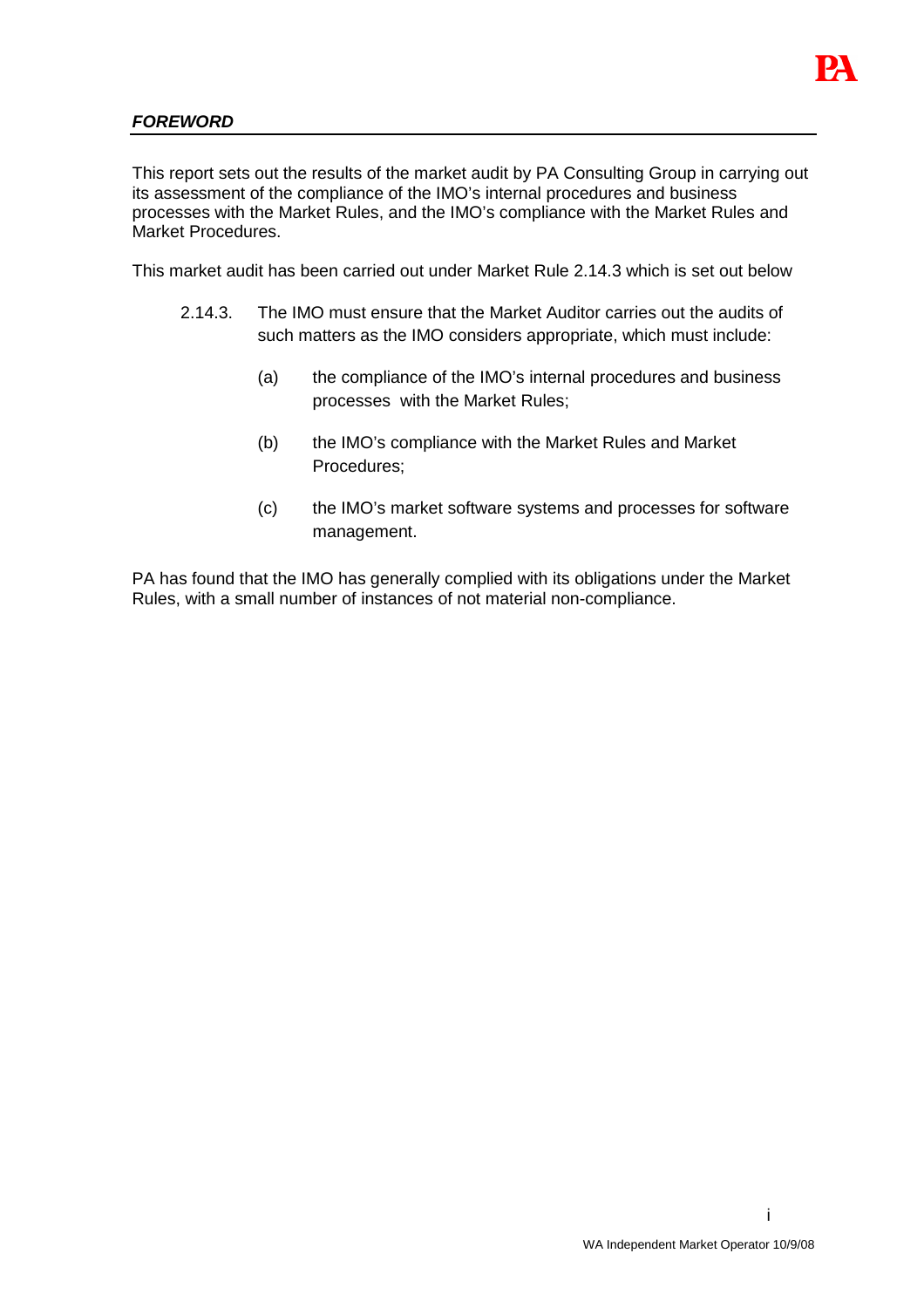

## **TABLE OF CONTENTS**

|    | <b>Foreword</b>                                                                                                                                                                       | j.                                                  |
|----|---------------------------------------------------------------------------------------------------------------------------------------------------------------------------------------|-----------------------------------------------------|
| 1. | <b>Introduction</b><br>1.1<br>Scope of the market audit<br>1.2<br>market audit process<br>1.3<br>Structure of this report<br>1.4<br>Acknowledgements                                  | $1 - 1$<br>$1 - 1$<br>$1 - 1$<br>$1 - 3$<br>$1 - 3$ |
| 2. | <b>Market Rule Chapter 1 - Introduction</b><br>2.1<br>Documentation<br>2.2<br><b>Amendments to Chapter 1</b><br>2.3<br>Compliance with Chapter 1<br>2.4<br>Opinion                    | $2 - 1$<br>$2 - 1$<br>$2 - 1$<br>$2 - 1$<br>$2 - 1$ |
| 3. | Market rule Chapter 2 - Administration<br>3.1<br>Documentation<br>3.2<br><b>Amendments to Chapter 2</b><br>3.3<br>Compliance with Chapter 2<br>Opinion<br>3.4                         | $3 - 1$<br>$3 - 1$<br>$3 - 1$<br>$3 - 2$<br>$3 - 4$ |
| 4. | Market Rule Chapter 3 – Power system security and<br>reliability<br>4.1<br>Documentation<br>4.2 Amendments to Chapter 3<br>4.3<br>Compliance with Chapter 3<br>4.4<br>Opinion         | $4 - 1$<br>$4 - 1$<br>$4 - 1$<br>$4 - 1$<br>$4 - 1$ |
| 5. | Market Rule Chapter 4 – Reserve capacity<br>5.1<br>Documentation<br>5.2<br><b>Amendments to Chapter 4</b><br>5.3<br>Compliance with Chapter 4<br>5.4<br>Opinion                       | $5-1$<br>$5-1$<br>$5 - 1$<br>$5 - 3$<br>$5-3$       |
| 6. | Market Rule Chapter 5 – Network control service<br>procurement<br>6.1<br>Documentation<br>6.2<br><b>Amendments to Chapter 5</b><br>6.3<br>Compliance with Chapter 5<br>6.4<br>Opinion | $6 - 1$<br>$6 - 1$<br>$6 - 1$<br>6-1<br>$6 - 1$     |
| 7. | Market Rule Chapter 6 - Energy market<br>7.1<br>Documentation<br>7.2<br>Amendments to Chapter 6<br>7.3<br>Compliance with Chapter 6<br>7.4<br>Opinion                                 | 7-1<br>$7 - 1$<br>$7 - 1$<br>$7 - 2$<br>$7 - 3$     |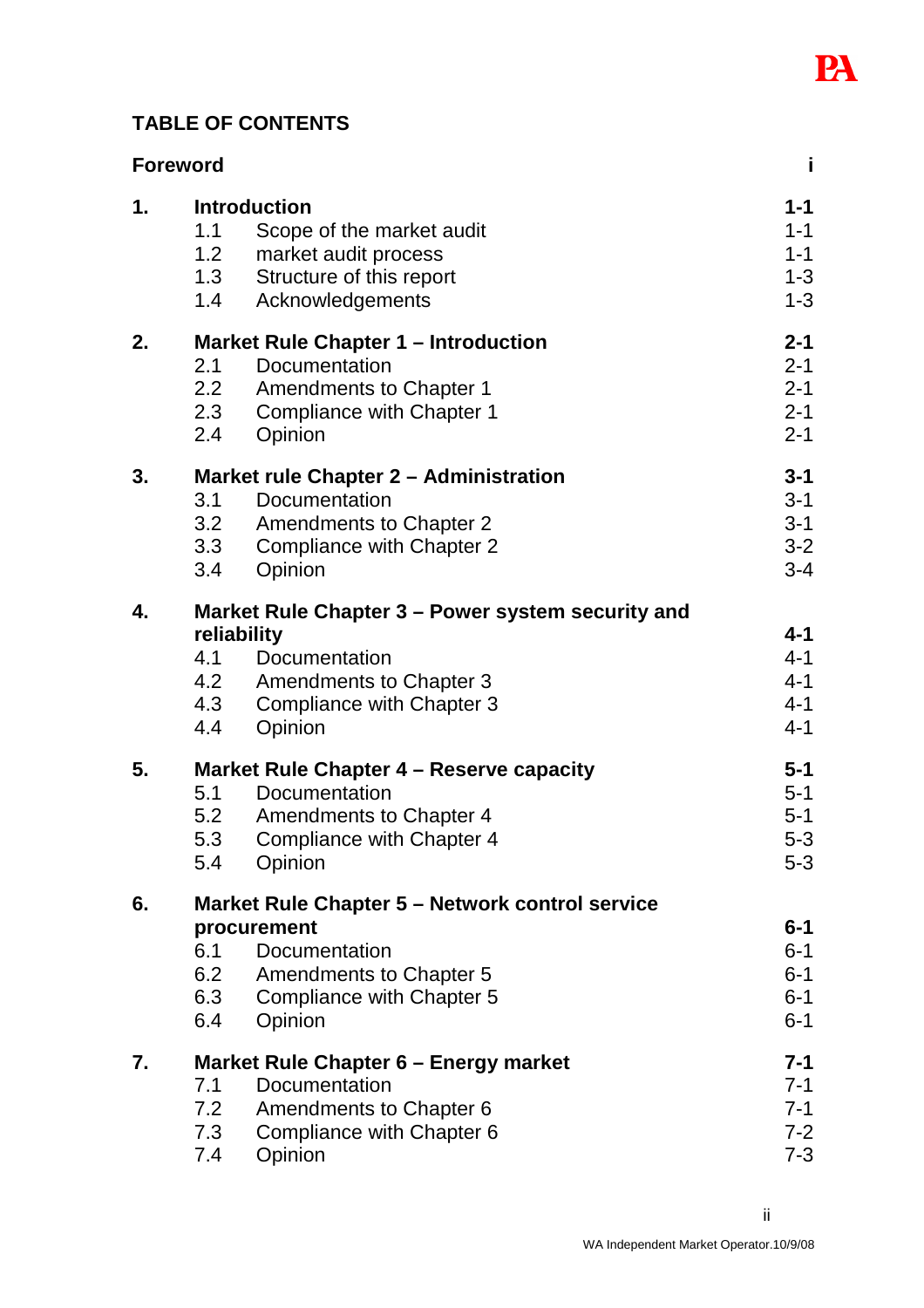

| 8.  |      | Market Rule Chapter 7 – Dispatch                             | $8 - 1$  |
|-----|------|--------------------------------------------------------------|----------|
|     | 8.1  | Documentation                                                | $8 - 1$  |
|     | 8.2  | Amendments to Chapter 7                                      | $8 - 1$  |
|     | 8.3  | Compliance with Chapter 7                                    | $8 - 1$  |
|     | 8.4  | Opinion                                                      | $8 - 2$  |
| 9.  |      | Market Rule Chapter 8 – Wholesale market metering            | $9 - 1$  |
|     | 9.1  | Documentation                                                | $9 - 1$  |
|     | 9.2  | Amendments to Chapter 8                                      | $9 - 1$  |
|     | 9.3  | Compliance with Chapter 8                                    | $9 - 1$  |
|     | 9.4  | Opinion                                                      | $9 - 1$  |
|     |      |                                                              |          |
| 10. |      | <b>Market Rule Chapter 9 – Settlement</b>                    | $10 - 1$ |
|     | 10.1 | Documentation                                                | $10 - 1$ |
|     |      | 10.2 Amendments to Chapter 9                                 | $10 - 1$ |
|     | 10.3 | Compliance with Chapter 9                                    | $10 - 1$ |
|     | 10.4 | Opinion                                                      | $10 - 1$ |
| 11. |      |                                                              | $11 - 1$ |
|     | 11.1 | Market Rule Chapter 10 - Market information<br>Documentation | $11 - 1$ |
|     | 11.2 | Amendments to Chapter 10                                     | $11 - 1$ |
|     | 11.3 | Compliance with Chapter 10                                   | $11 - 1$ |

## **Appendices**

| APPENDIX A: Mapping of IMO Market Rule obligations to IMO |     |
|-----------------------------------------------------------|-----|
| <b>Market Procedures and Internal Procedures</b>          | A-1 |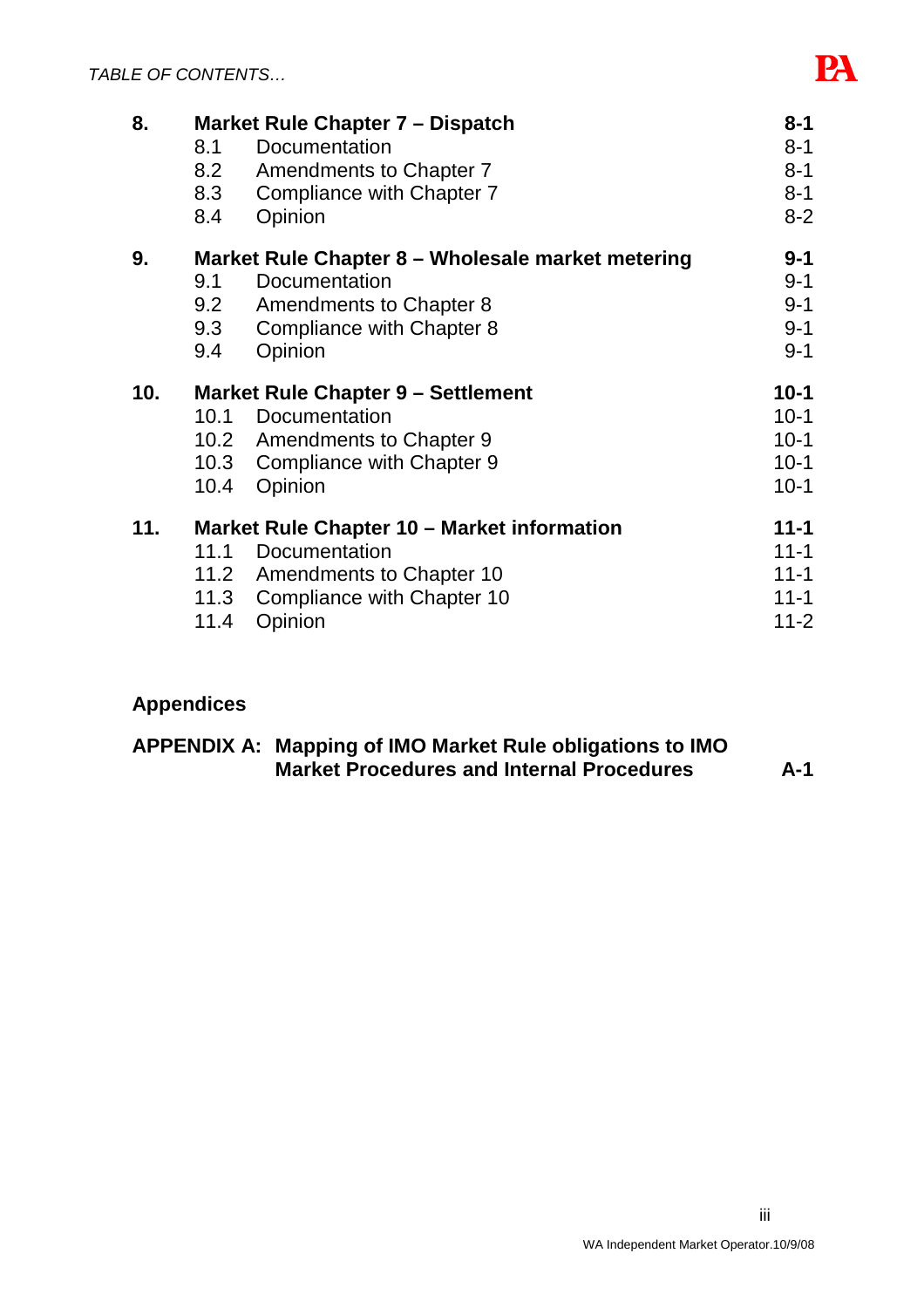

## **1. INTRODUCTION**

The document sets out the results of the market audit by PA Consulting Group in carrying out its assessment of the compliance of the IMO's internal procedures and business processes with the Market Rules, and the IMO's compliance with the Market Rules and Market Procedures.

## **1.1 SCOPE OF THE MARKET AUDIT**

This market audit has been carried out under Market Rule 2.14.3. which requires that:

- 2.14.3. The IMO must ensure that the Market Auditor carries out the audits of such matters as the IMO considers appropriate, which must include:
	- (a) the compliance of the IMO's internal procedures and business processes with the Market Rules;
	- (b) the IMO's compliance with the Market Rules and Market Procedures;
	- (c) the IMO's market software systems and processes for software management.

## **1.2 MARKET AUDIT PROCESS**

This year's market audit has taken the form of an "incremental" audit.

We have looked in detail at the clauses in the Market Rules and Market Procedures and IMO's Internal Procedures where:

- The clauses in the Market Rules are new or amended since last year's annual audit;
- Market Procedure or Internal Procedures are new or updated since last year's annual audit; and
- Market Procedure or Internal Procedures relate to areas of recorded breaches of the Market Rules by the IMO since last year's annual audit.

In essence, we have looked at areas that have changed since last year's annual audit. Areas where the Internal Procedures and Market Rules have not changed, and where last year the Internal Procedure was found to comply with the Market Rules, will still be in compliance and we have deemed it unnecessary to assess in detail or comment on those areas in this audit report.

In conducting the market audit on the compliance of the IMO with the Market Rules, PA has:

1. Ensured that it is up to date with its understanding of the West Australia Electricity Market Rules;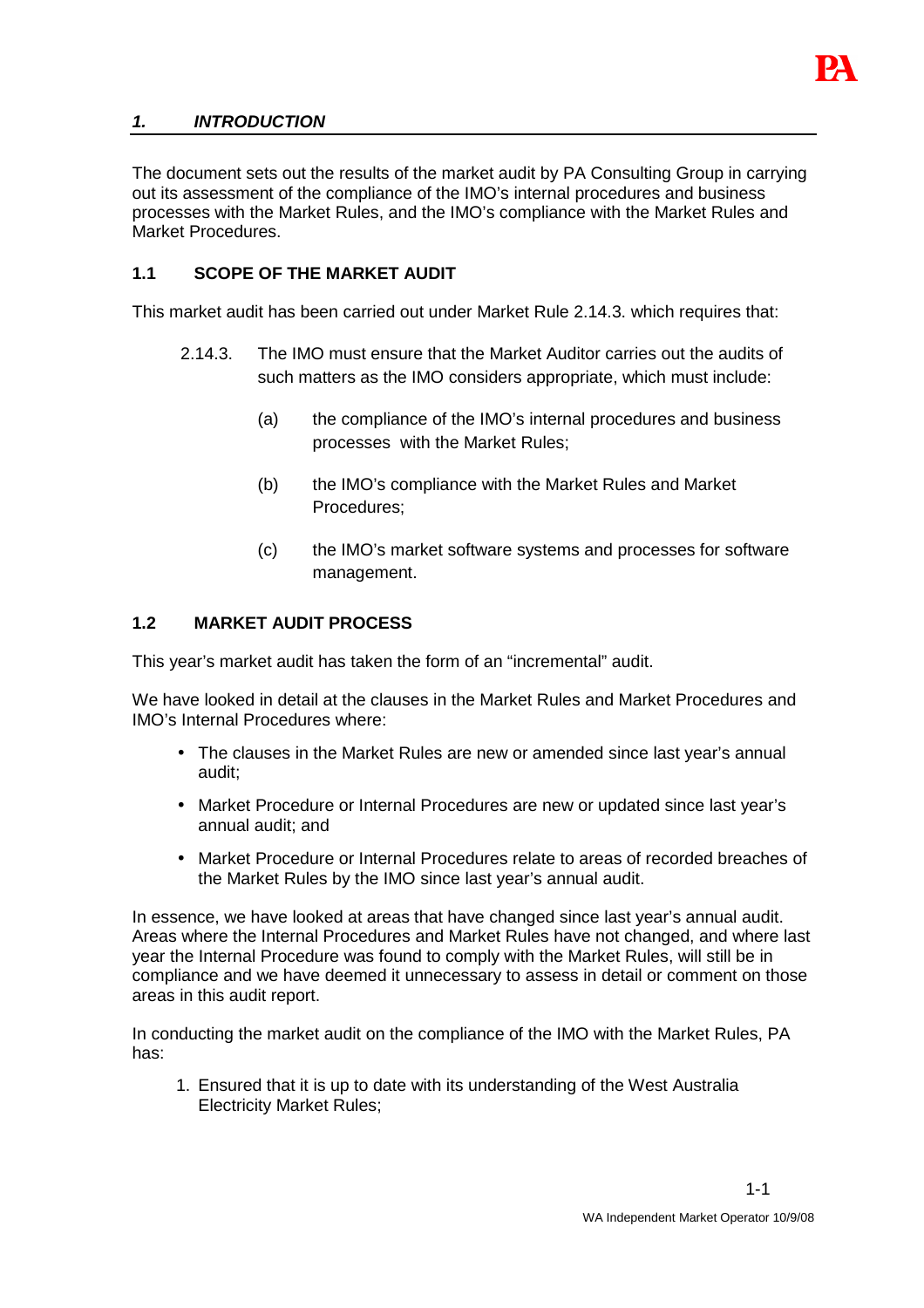

- 2. Identified new or amended obligations placed on the IMO by amendments to the Market Rules that have come into force since the previous market audit dated 1 September 2007;
- 3. Mapped those obligations identified in step 2 to the applicable Internal Procedures;
- 4. Identified IMO Internal Procedures that are new or have been updated since the previous market audit dated 1 September 2007;
- 5. Reviewed the IMO procedures identified in steps 3 and 4 for compliance with the Market Rules;
- 6. Sought evidence that the IMO is following those procedures so as to comply with the Market Rules;
- 7. Had discussions with IMO managers and staff to clarify issues identified; and then
- 8. Prepared a draft report setting out our findings followed by a final report.

There are limitations to any external audit. Audits are not an absolute guarantee of the truth or reliability of agency information or the effectiveness of internal controls. They may not identify all matters of significance. This is because external audit techniques involve:

- Professional judgement as to "good industry and market operational practice"
- The use of sample testing
- An assessment of the effectiveness of internal control structures and
- An assessment of risk.

A market audit does not guarantee every procedure and action carried out in the operation of the electricity market in the audit report, nor does it examine all evidence and every transaction. However, our audit procedures should identify errors or omissions significant enough to adversely affect the decisions of users of the market audit report.

We also note that there is a high degree of compliance monitoring built into the market design. Should the IMO not carry out a requirement of the Market Rules, those cases that are material will have affected either System Management or market participants and are likely to have been raised.

Where non-compliant procedures or actions are identified, these are classified as being:

- Material, in that they may affect decisions made by market participants or otherwise affect the outcome of the market, or
- Non-material, in that
	- − they do not comply with the wording or the Market Rules but do comply with the intention of the Market Rules or
	- − they do not comply with the Market Rules but they are not likely to affect decisions made by market participants or otherwise affect the outcome of the market.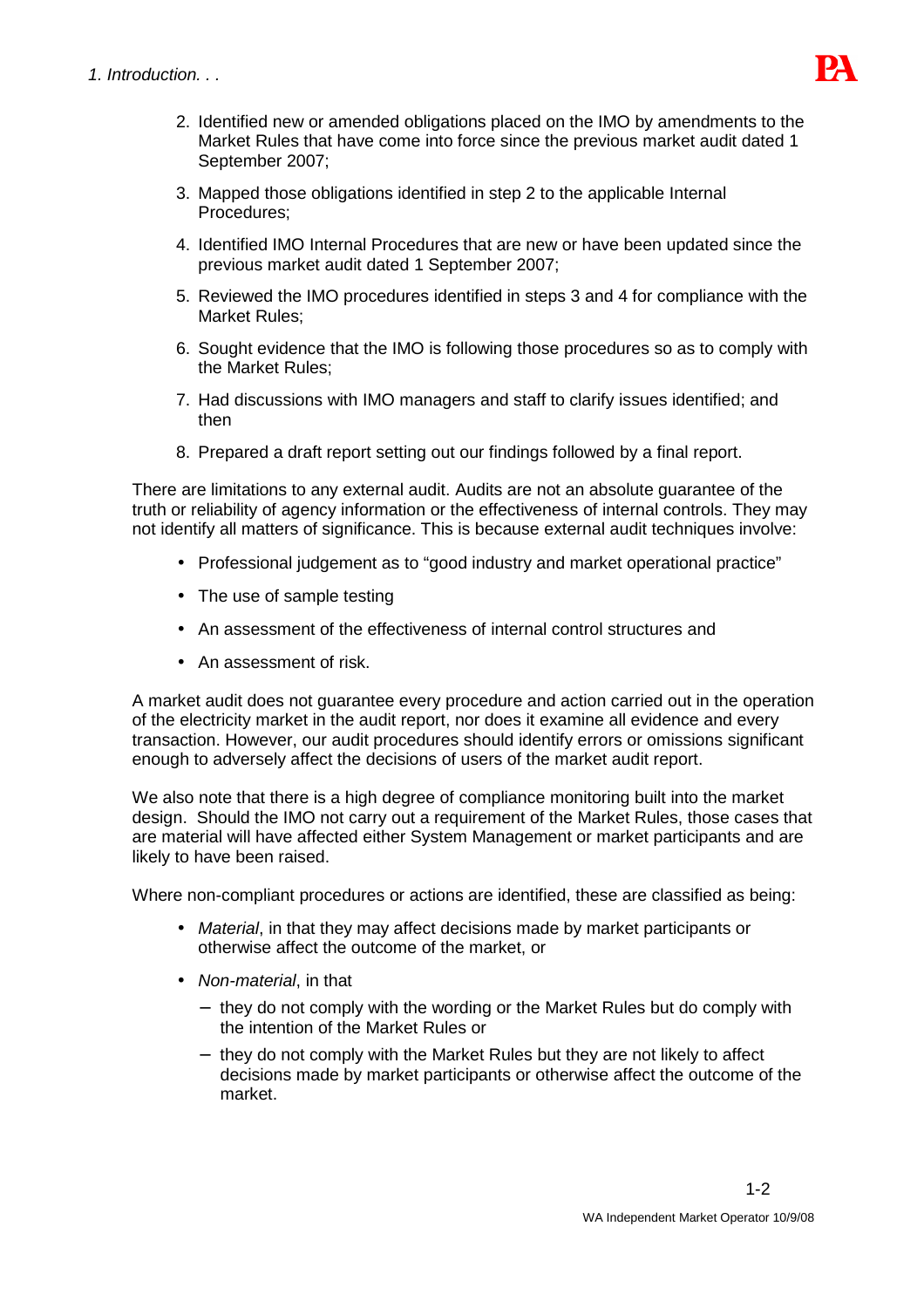

## **1.3 STRUCTURE OF THIS REPORT**

The report contains PA's analysis of the operation of the IMO on a Market Rules chapter by chapter basis.

Appendix A to the report records the mapping of Market Rule obligations to both the Market Procedures and the appropriate IMO Internal Procedures.

## **1.4 ACKNOWLEDGEMENTS**

PA would like to thank the managers and staff of the IMO who willingly provided information and shared in discussions with us while we carried out this market audit.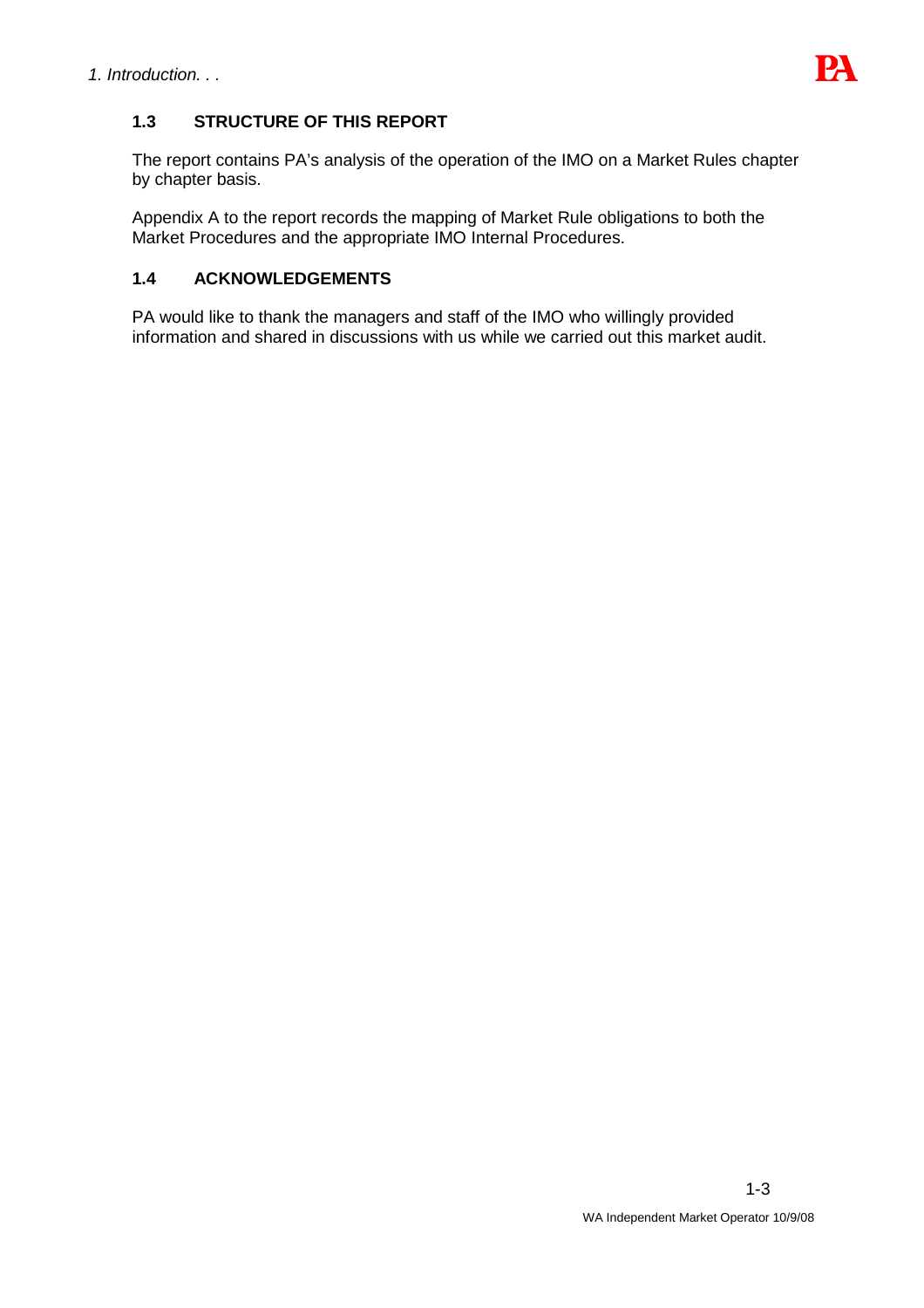

## **2. MARKET RULE CHAPTER 1 – INTRODUCTION**

Market Rule Chapter 1 sets out the Introduction to the Market Rules and covers areas such as the objectives of the market, conventions and transitional arrangements.

## **2.1 DOCUMENTATION**

The are no Market Procedures or Internal Procedures relating to Chapter 1 that have been updated since last year's market audit.

#### **2.2 AMENDMENTS TO CHAPTER 1**

The have been no amendments to Chapter 1 since last year's market audit that relate to the IMO's obligations.

#### **2.3 COMPLIANCE WITH CHAPTER 1**

The procedures to be followed are fully documented and, if followed, should result in compliance with the Market Rules.

#### **2.4 OPINION**

The IMO has complied with its obligations under Chapter 1 of the Market Rules.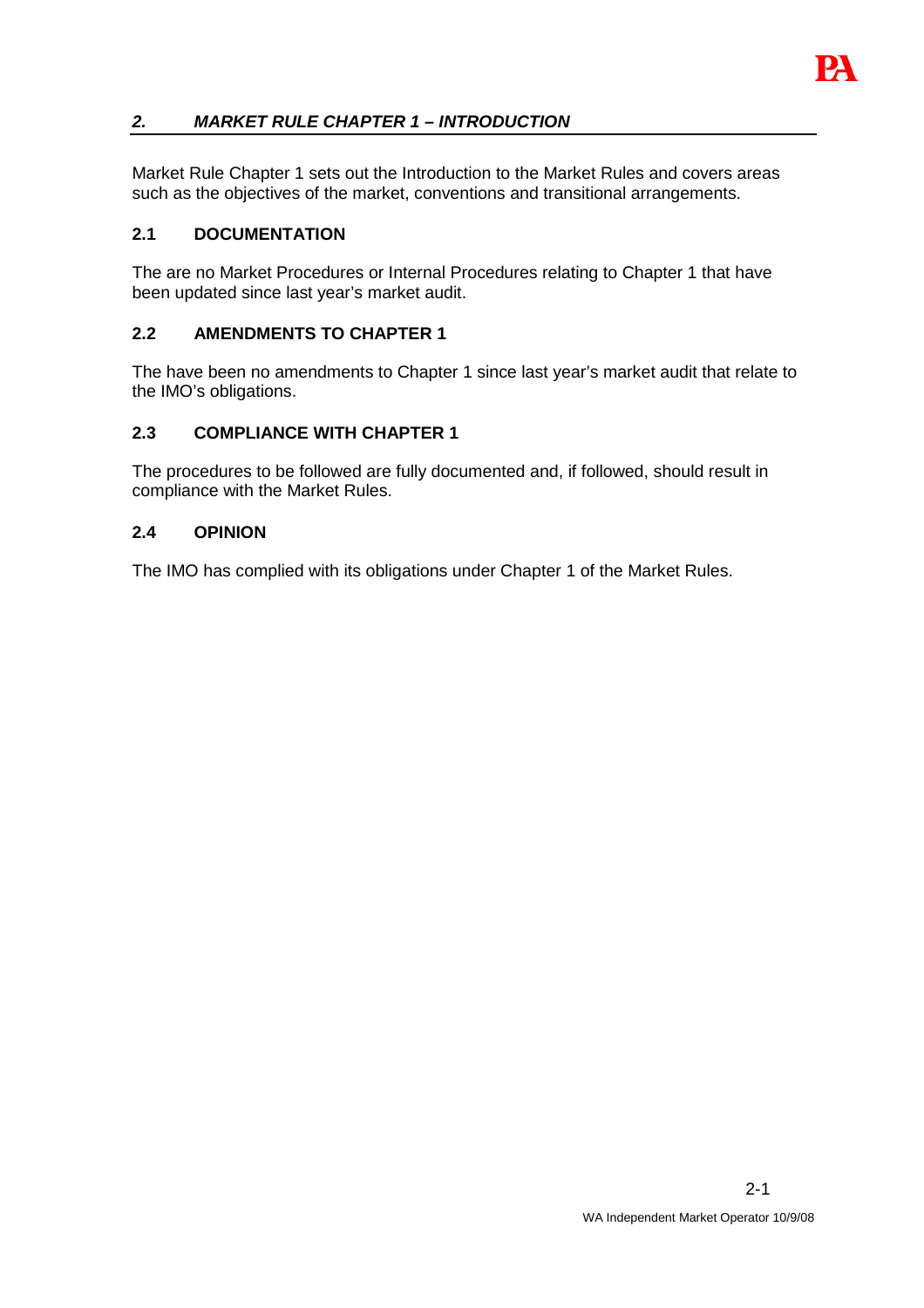

Market Rule Chapter 2 sets out the Functions and Governance Rules, most of which are the responsibility of the IMO in its Market Administration role.

## **3.1 DOCUMENTATION**

The following Market Procedures have been updated since last year's market audit:

- Market Procedure for: Facility Registration, Facility de-Registration and Facility **Transfer**
- Market Procedure for: Registration of Rule Participants

The following IMO Internal Procedures are new or updated since the previous market audit:

- Internal Procedure: Rule Change Process
- Internal Procedure: Compliance Monitoring, Investigation & Enforcement
- Internal Procedure: Facility De-Registration
- Internal Procedure: Facility Registration and Updating Standing Data
- Internal Procedure: Facility Transfer
- Internal Procedure: General Registration Event
- Internal Procedure: Market Surveillance and ERA Monthly Reporting
- Internal Procedure: Participant De-Registration
- Internal Procedure: Participant Registration
- Internal Procedure: Prudential Requirements
- Internal Procedure: User Updates in WEMS Registration

## **3.2 AMENDMENTS TO CHAPTER 2**

The following clauses in Chapter 2 which relate to the IMO's obligations have been amended:

- $21310$
- 2.28.16
- 2.28.16B
- 2.30.1A
- $2.30.4$
- 2.30.5

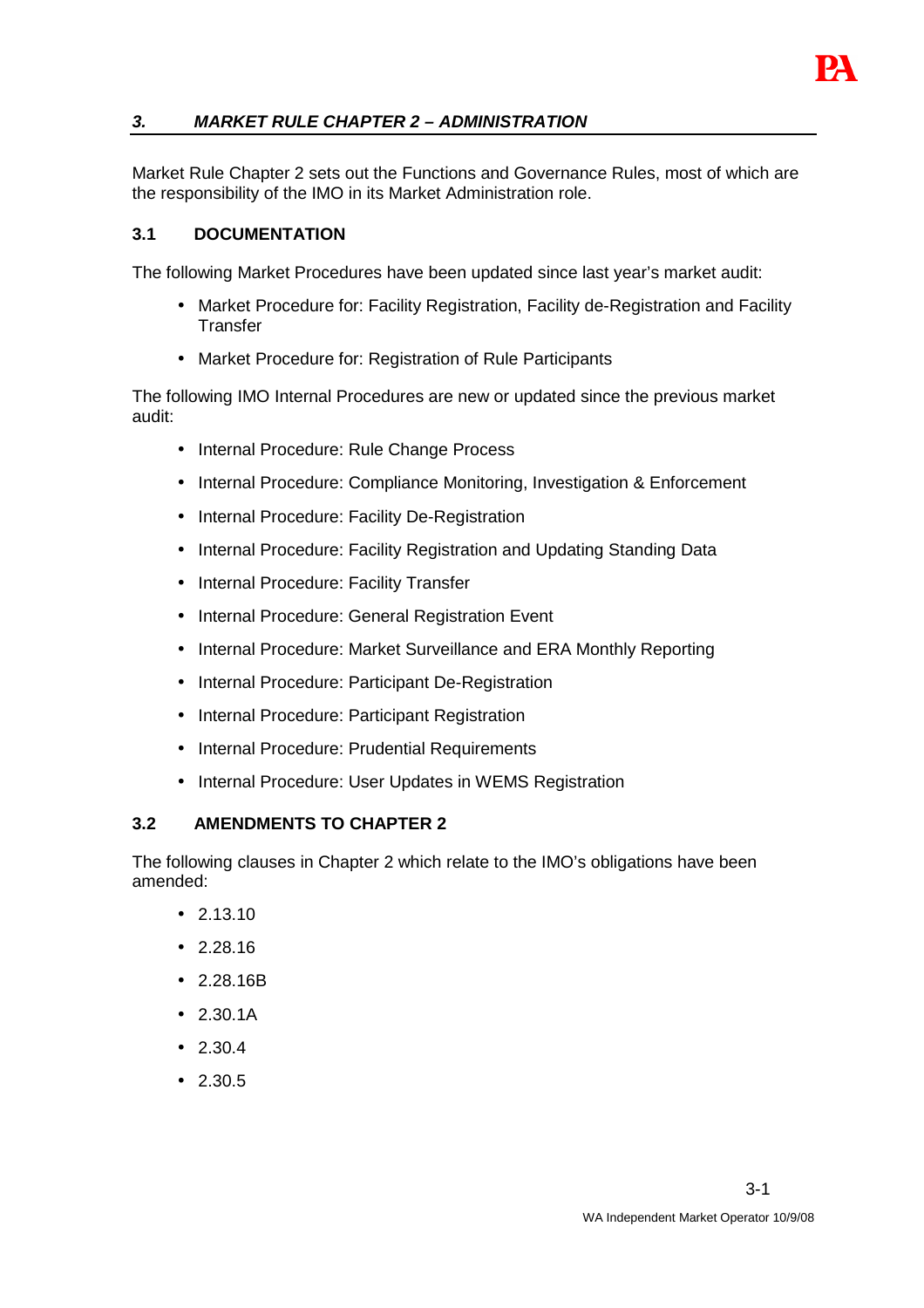

## **3.2.1 Clause 2.13.10**

Clause 2.13.10 relates to the IMO's ability to issue a warning to a Rule Participant when the IMO determines that a breach of the Market Rules has occurred. The amendment to this clause gives the IMO the discretion to issue a warning where previously the IMO was obliged to issue one.

The Internal Procedure Compliance, Monitoring, Investigation and Enforcement has been updated to reflect this amendment.

## **3.2.2 Clauses 2.28.16 and 2.28.16B**

These clauses relate to the IMO's power to grant a person an exemption from registering. The amendment to clause 2.28.16 allows the IMO to revoke an exemption at any time. The new clause 2.28.16B prescribes in detail certain conditions under which the IMO may exempt a person from registering.

The amendments to these clauses have been captured in the Internal Procedure Rule Participant Exemption to Register.

## **3.2.3 Clauses 2.30.1A, 2.30.4 and 2.30.5**

The amendments to these clauses are minor changes with respect to Facility Aggregation. Clause 2.30.1A clarifies that the IMO may only accept an application to aggregate a Facility once in each Capacity Year. The amendment to clause 2.30.4 obliges the IMO to consult with the relevant Network Operator (in addition to System Management) when assessing an application to aggregate facilities. Clause 2.30.5 provides an extra condition which must be satisfied before the IMO may accept an application for Facility aggregation.

The Market Procedure Facility Registration, Facility de-Registration and Facility Transfer does not currently reflect the changes to these clauses. However the Market Procedure is in the process of being amended to reflect the changes to these clauses.

## **3.3 COMPLIANCE WITH CHAPTER 2**

The procedures to be followed are fully documented and, if followed, should result in compliance with the Market Rules.

However, one issue that has arisen during this audit is the process followed by the IMO when investigating and determining alleged breaches of the Market Rules by System Management.

There was also one occasion where the IMO did not publish all the required information regarding responses to a Rule Change proposal.

These two items are discussed below.

## **3.3.1 IMO's process for determining whether a breach has occurred**

During our discussions with System Management, they expressed concern regarding the IMO's process under clause 2.13.10 for determining whether a breach of the Market Rules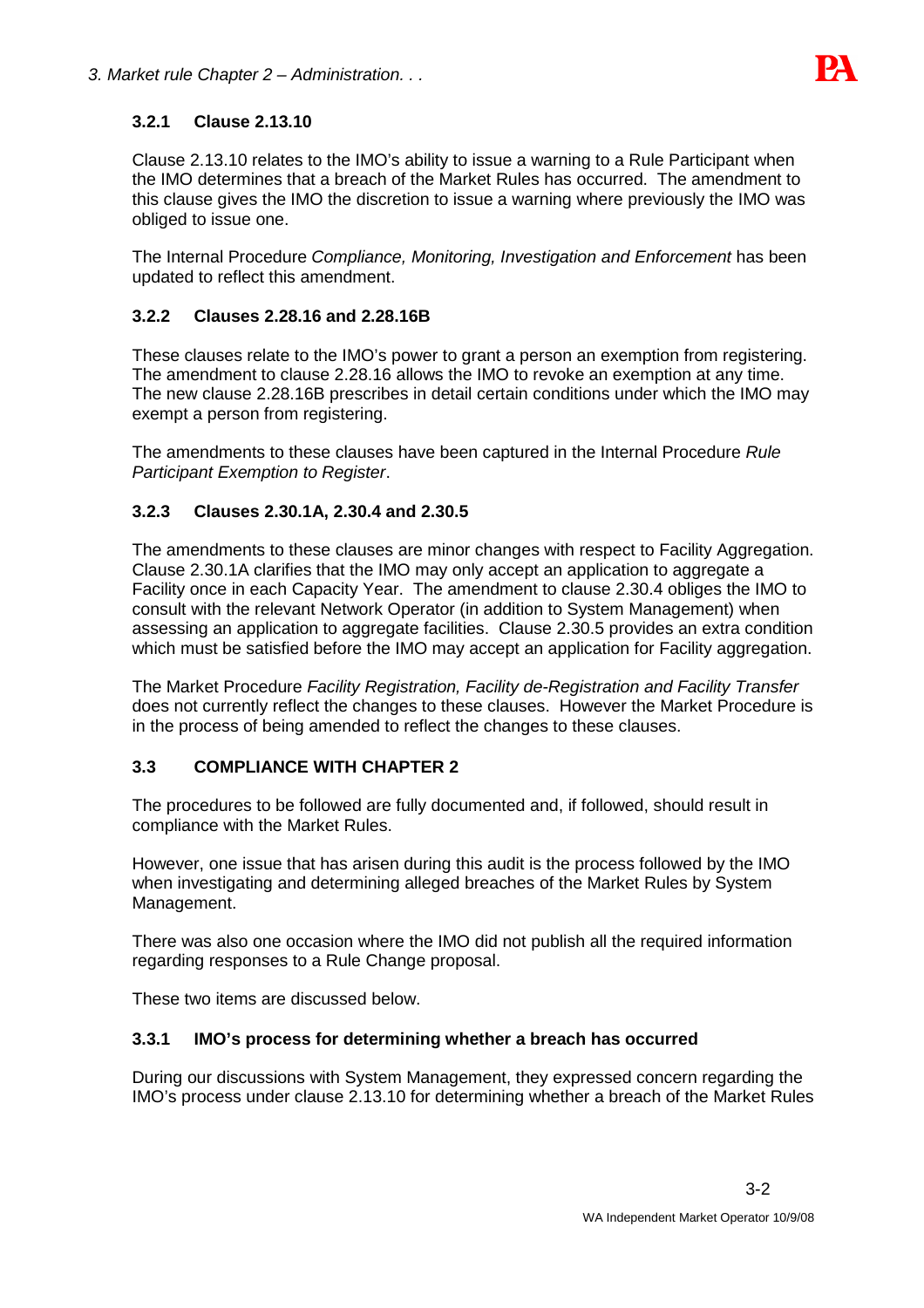

had occurred.<sup>1</sup> In particular, System Management are concerned regarding the standard of performance that the IMO is applying in its determination.

MR 2.12.3 states (emphasis added): $<sup>2</sup>$ </sup>

- 2.12.3. With the exception of the obligations listed in clause 2.12.4, where System Management has an obligation under these Market Rules to do something:
	- (a) that obligation is limited to a requirement for System Management to use reasonable endeavours [emphasis added] consistent with these Market Rules, including to give such directions or instructions as are within its power, to comply with that obligation; and
	- (b) if System Management fails to do that thing notwithstanding the use of System Management's reasonable endeavours, System Management will be taken not to have breached the obligation.

The IMO acknowledges that it has been applying a stricter performance standard to System Management (and to itself). In essence, the IMO has been determining that a breach of the Market Rules has occurred if the act required by the obligation is not fulfilled. It has not been making an assessment as to whether reasonable endeavours were used to attempt to fulfil the act required.

Clause 2.12.3 sets the standard of performance required by System Management. In determining whether System Management has breached their obligations under the Rules, the IMO must assess System Management's conduct against the standard of performance required by the Rules. The IMO has been assessing System Management's conduct against a different (stricter) standard. As such we believe the IMO's assessment process is not in compliance with its investigation obligations under clause 2.13.10 of the Rules.

Although this non-compliance is not material in that it does not affect decisions made by Participants or otherwise affect the outcomes of the market, it is nonetheless an important issue. The IMO has advised that it will now apply the standard in clause 2.13.3 when investigating alleged breaches by System Management.

 $1$  We note that this issue has only recently been raised (to both the Auditor and the IMO) by System Management. It was not raised by System Management at the time that the IMO was investigating the alleged breaches. Because it had not been raised previously, it did not feature in last year's audit report.

 $2$  Clause 2.12.1 sets out the performance standard to which the IMO must adhere. It is the same standard as that of System Management under clause 2.12.3. It is also worth noting that other Rule Participants do not have a "reasonable endeavours"-type clause; they must strictly comply with their obligations.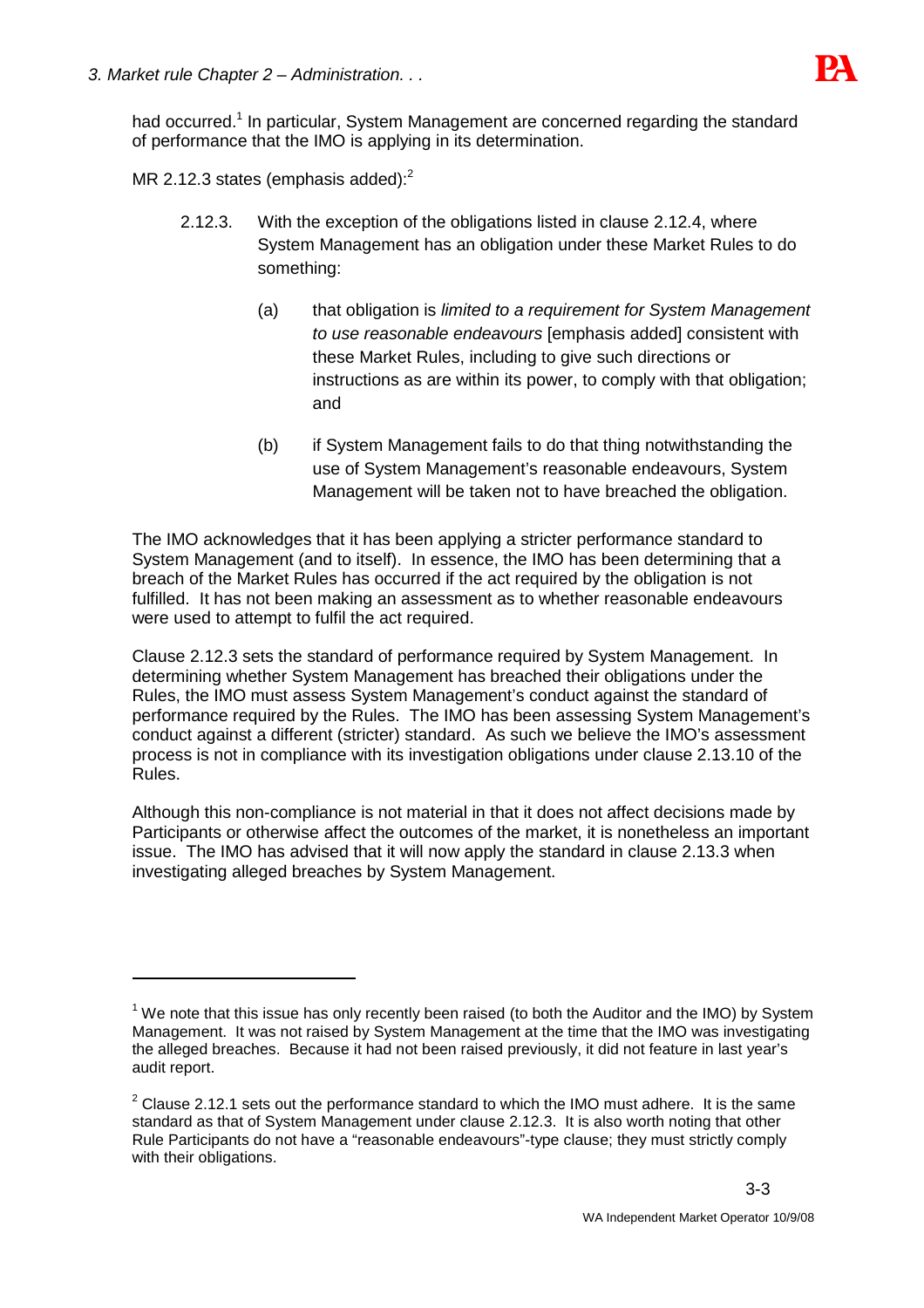

## **3.3.2 Non-publication of response to a Rule Change proposal**

The IMO failed to include written consultation submissions by Verve Energy in the Final Reports for the Fast Tracked Rule Changes RC2007-22 and RC2007-24. The submissions had been read and assessed but were not picked up in the report itself. The submissions and the IMO's response to them were published as separate documents when the IMO became aware of the error.

This is a breach of clause 2.6.4 which requires the IMO to publish a Final Rule Change Report containing, inter alia, information on any objections expressed by the Rule Participants consulted, and the IMO's response to the objections.

PA considers this breach to be not material. The IMO has since put in place additional protocols to help prevent a similar oversight occurring in future.

## **3.4 OPINION**

With the exception of the two not material non-compliances above, the IMO has complied with its obligations under Chapter 2 of the Market Rules.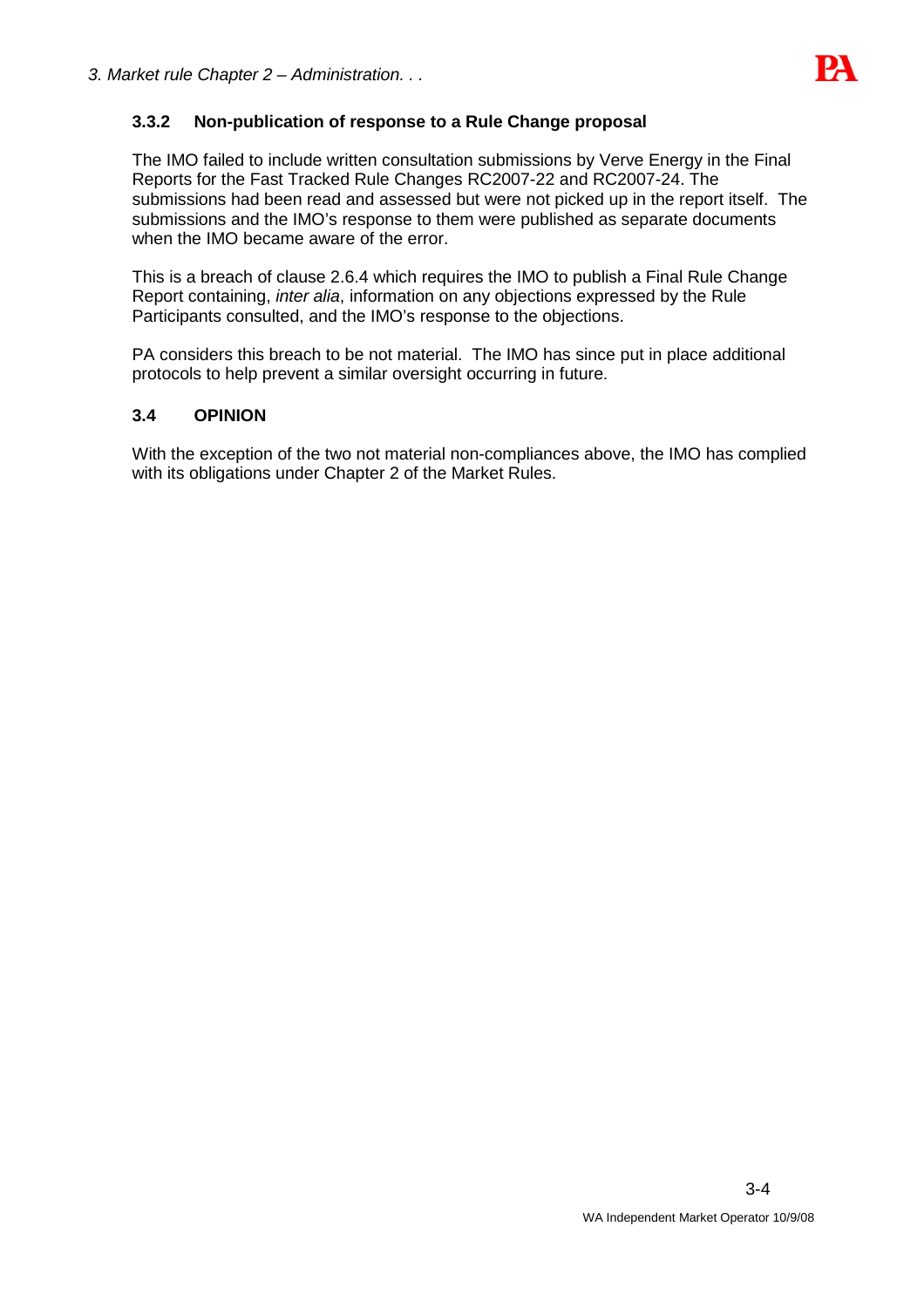

## **4. MARKET RULE CHAPTER 3 – POWER SYSTEM SECURITY AND RELIABILITY**

Market Rule Chapter 3 sets out the Power System Security and Reliability Rules which are the responsibility of the IMO in its Market Administration role.

## **4.1 DOCUMENTATION**

The following IMO Internal Procedures are new or updated since last year's market audit:

• Internal Procedure: Commissioning

## **4.2 AMENDMENTS TO CHAPTER 3**

There are no clauses in Chapter 3 which relate to the IMO's obligations which have been amended since last year's market audit.

## **4.3 COMPLIANCE WITH CHAPTER 3**

The IMO functions in the energy market fall into those of:

- Auditing System Management's ancillary services requirements
- Determining the amount of any compensation arising from the deferral or cancellation of a maintenance outage
- Investigating incidents and
- Publishing required information.

The procedures to be followed are fully documented and, if followed, should result in compliance with the Market Rules.

## **4.4 OPINION**

The IMO has complied with its obligations under Chapter 3 of the Market Rules.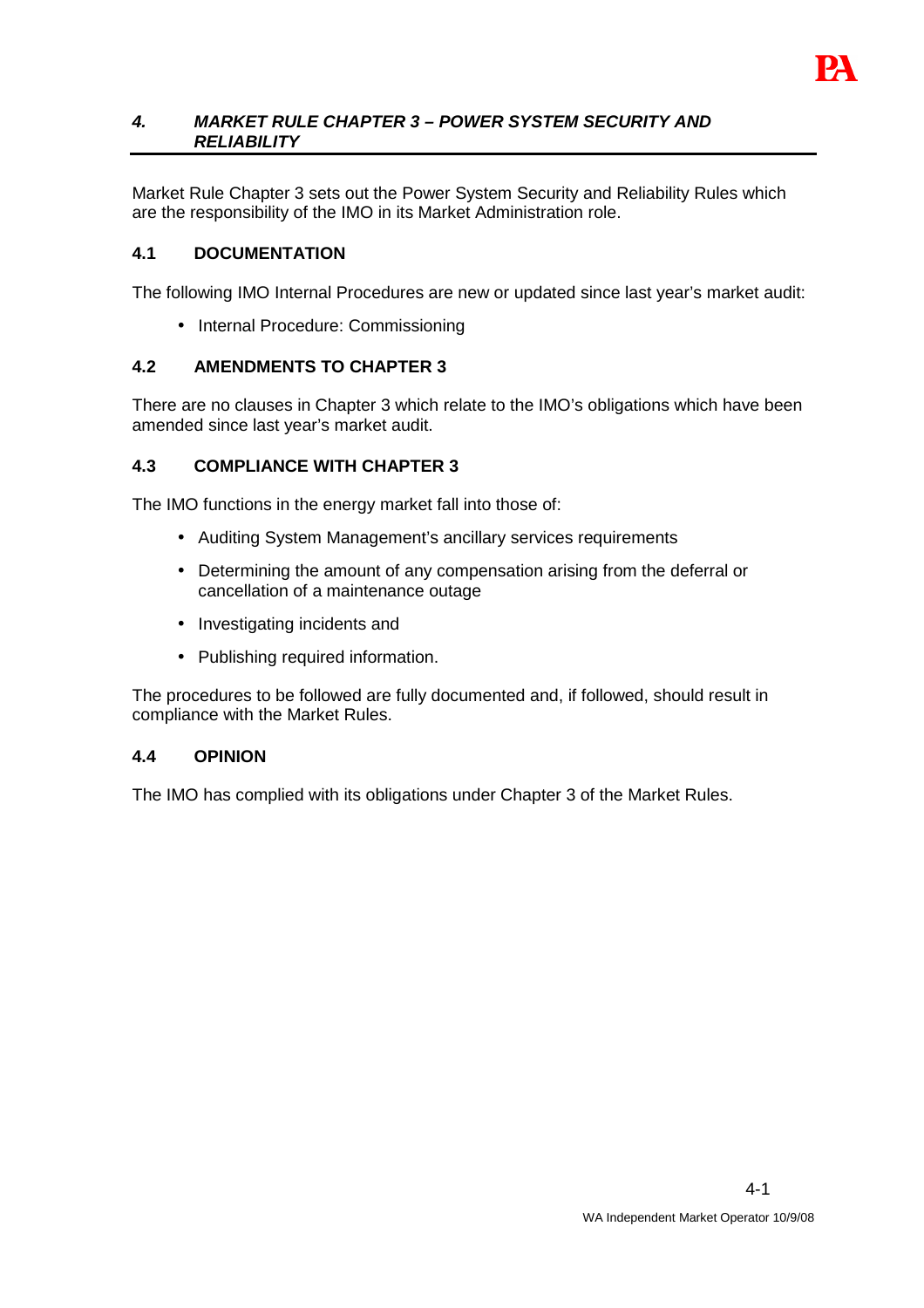## **5. MARKET RULE CHAPTER 4 – RESERVE CAPACITY**

Market Rule Chapter 4 sets out the Reserve Capacity Rules which are the responsibility of the IMO in its System Capacity role.

## **5.1 DOCUMENTATION**

The following Market Procedures are new or updated since last year's market audit:

• Market Procedure for: Determination of the Maximum Reserve Capacity Price

The following IMO Internal Procedures are new or updated since last year's market audit:

- Internal Procedure: SC 0X Reduction of Capacity Credits Assigned to a Facility
- Internal Procedure: SC 01 Determination of the Maximum Reserve Capacity Price
- Internal Procedure: SC 08 Assignment of Capacity Credits Master
- Internal Procedure: SC 18 Reserve Capacity WEMS Procedures

## **5.2 AMENDMENTS TO CHAPTER 4**

The following clauses which relate to the IMO's obligations have been amended since last year's annual audit:

- 4.5.9
- 4.16.5
- $4.23A.4$
- 4.25.4A
- 4.25.4B
- $-4.25.4C$
- $4.25.4D$
- 4.26.1A
- 4.26.1B
- 4.26.2
- 4.26.3
- 4.28.9

## **5.2.1 Clause 4.5.9**

This clause relates to the Planning Criterion that the IMO must use when undertaking the Long Term PASA study. The required reserve margin is now the larger of 8.2% of peak demand or the capacity of the largest generating unit.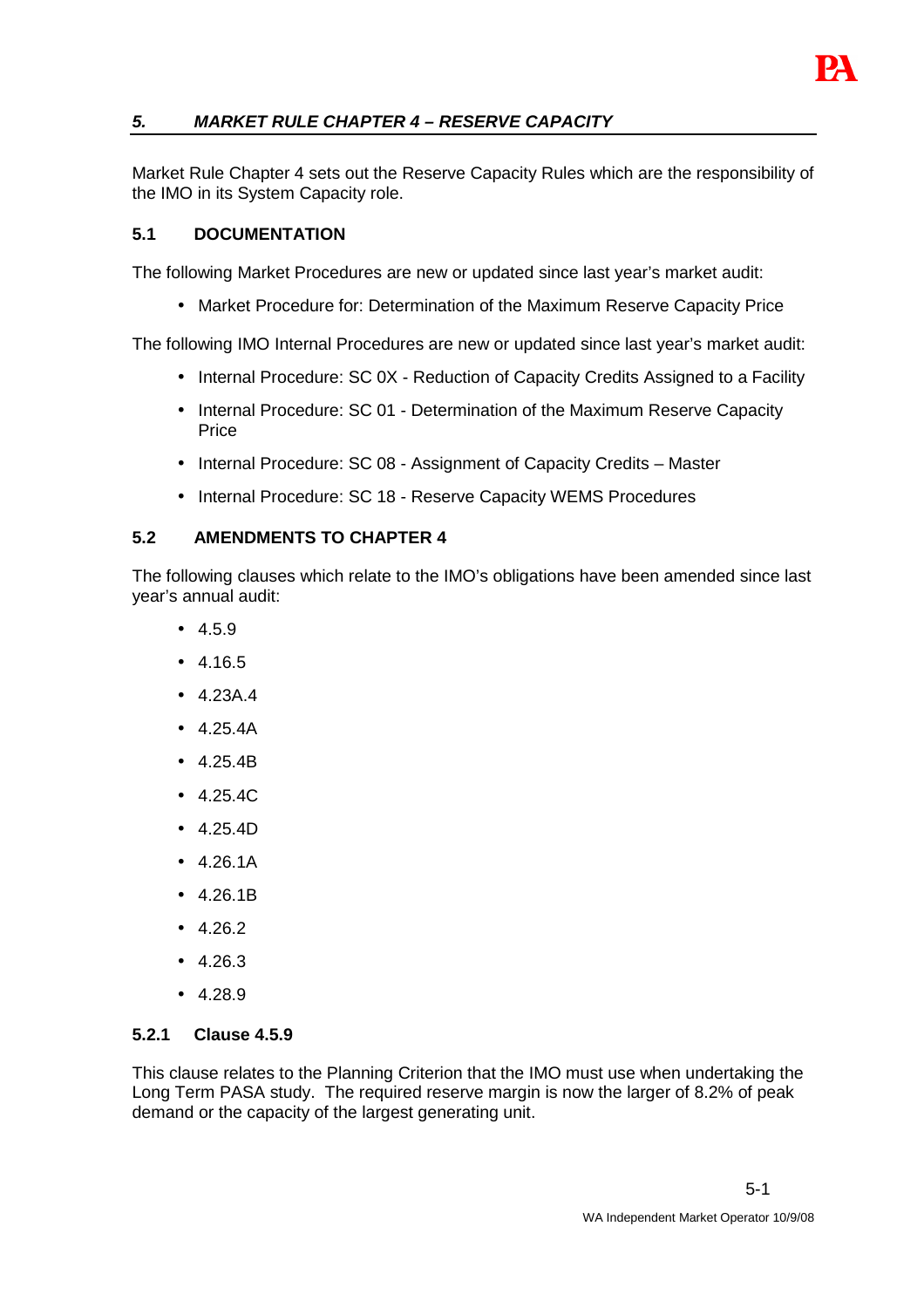

This amendment has been incorporated into the IMO Long Term PASA calculation spreadsheet.

## **5.2.2 Clause 4.16.5**

This clause relates to the IMO proposing a Maximum Reserve Capacity Price. There has been a minor amendment to this clause to emphasise that the IMO must take into account any significant modifications to the methodology for setting the price resulting from a review of the methodology under clauses 4.16.3 and 4.16.4.

The Internal Procedure SC 01 - Determination of the Maximum Reserve Capacity Price has been updated to comply with this amendment.

## **5.2.3 Clause 4.23A.4**

This is a new clause concerning capacity obligations for Registered Facilities that are to be aggregated. It outlines the various conditions that IMO's reallocations of the capacity obligation must satisfy.

The Internal Procedure SC 18 - Reserve Capacity WEMS Procedures has been updated to comply with this amendment.

## **5.2.4 Clauses 4.25.4A, 4.25.4B, 4.25.4C and 4.25.4D**

Theses clauses are new clauses that relate to the process for reducing the number of Capacity Credits held by a Participant. Clause 4.25.4A states that a Participant may apply to the IMO to reduce the amount of Capacity Credits it holds; clause 4.25.4B sets out the conditions for such an application; clause 4.25.4C sets out the process the IMO must follow in assessing an application; and clause 4.25.4D states the Capacity Credits cannot be increased in the same Capacity Year as they are reduced.

The IMO has developed a new Internal Procedure SC 0X - Reduction of Capacity Credits Assigned to a Facility which complies with the above clauses.

## **5.2.5 Clauses 4.26.1A, 4.26.1B, 4.26.2 and 4.26.3**

These clauses relate to failure to satisfy a Reserve Capacity Obligation due to a Forced Outage. They specify how the Facility Forced Outage Refund, Participant Forced Outage Refund, Net STEM Shortfall and Capacity Cost Refund will be calculated.

These changes have given rise to a change within the IT systems of the IMO. Compliance of the IT systems with the Market Rules is addressed in our audit report Test and Certification of the Wholesale Electricity Market Software.

## **5.2.6 Clause 4.28.9**

The clause relates to the conditions under which a load will be treated as a Non-Temperature Dependent Load. The original conditions in this clause have largely been removed and more complex conditions incorporated into a new Appendix 5A.

The IMO has developed a software application to determine whether a load satisfies the criteria to be treated as Non-Temperature Dependent. PA has separately tested and certified this application as complying with the Market Rules.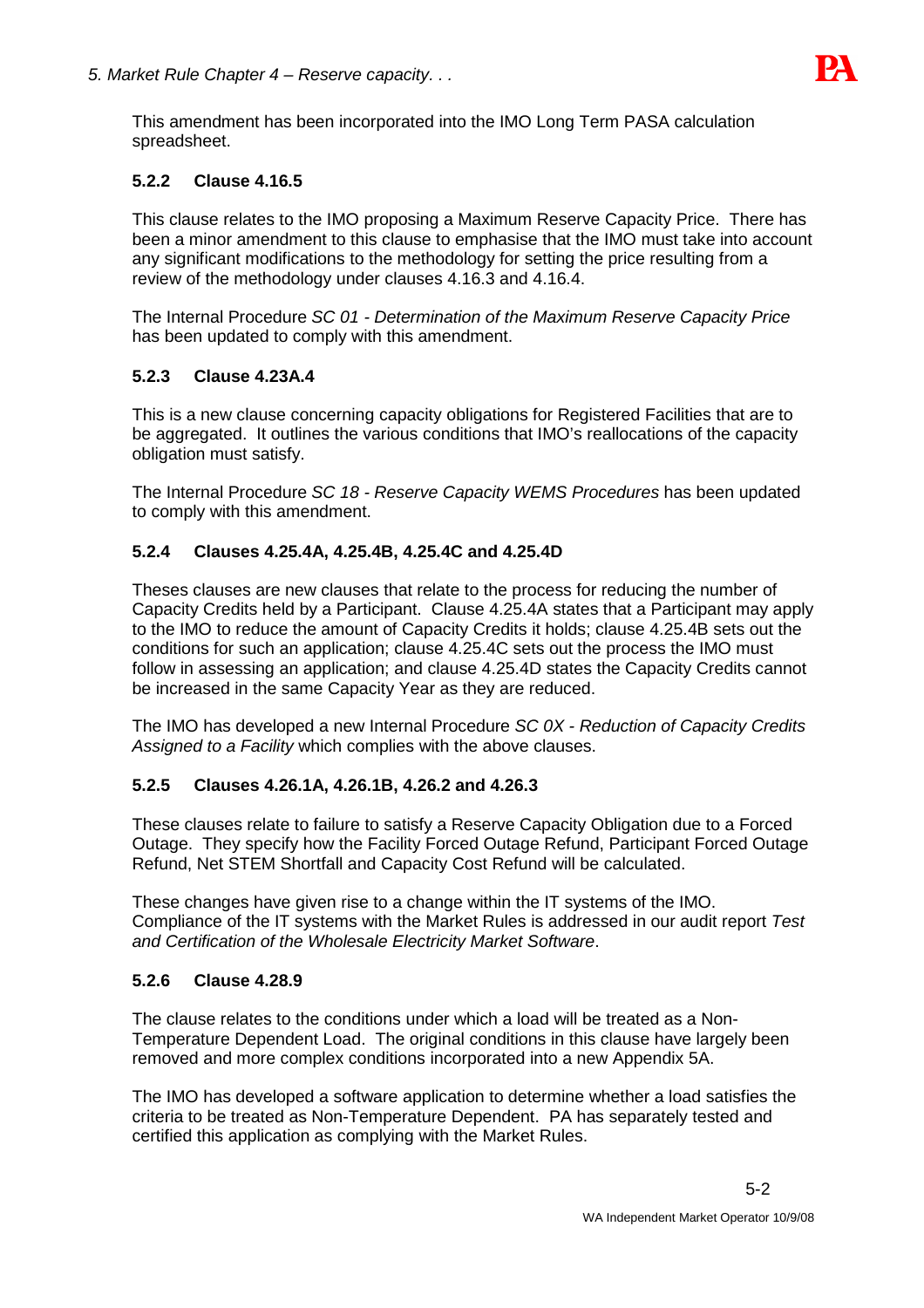

## **5.3 COMPLIANCE WITH CHAPTER 4**

The Reserve Capacity obligations cover a number of functions:

- The Reserve Capacity Cycle
- The Individual Reserve Capacity Requirement
- Load forecasting and
- An assessment of plant capacity performance.

The procedures to be followed are fully documented and, if followed, should result in compliance with the Market Rules.

There have been two breaches, which in PA's opinion are not material breaches, recorded by the IMO since last year's market audit.

Under clauses 4.1.4 and 4.2.4, the IMO is required to publish a Request for Expressions of Interest to provide Reserve Capacity by 31 January. The IMO met this deadline for publication on its website but not for publication in local and national media, as required by clause 4.2.4 (b). The Request was subsequently published.

Under clause 4.5.3, the IMO must notify Rule Participants of the information that it requires from them in respect of the Long Term PASA Study Horizon, no later than 1 April. The IMO failed to do this by 1 April this year. The notifications were subsequently sent out on 9 April when the oversight was discovered.

The IMO has developed a formal programme for all yearly events to help prevent oversights such as the two mentioned above from occurring going forward.

## **5.4 OPINION**

With the exception of the two incidents noted above, the IMO has complied with its obligations under Chapter 4 of the Market Rules.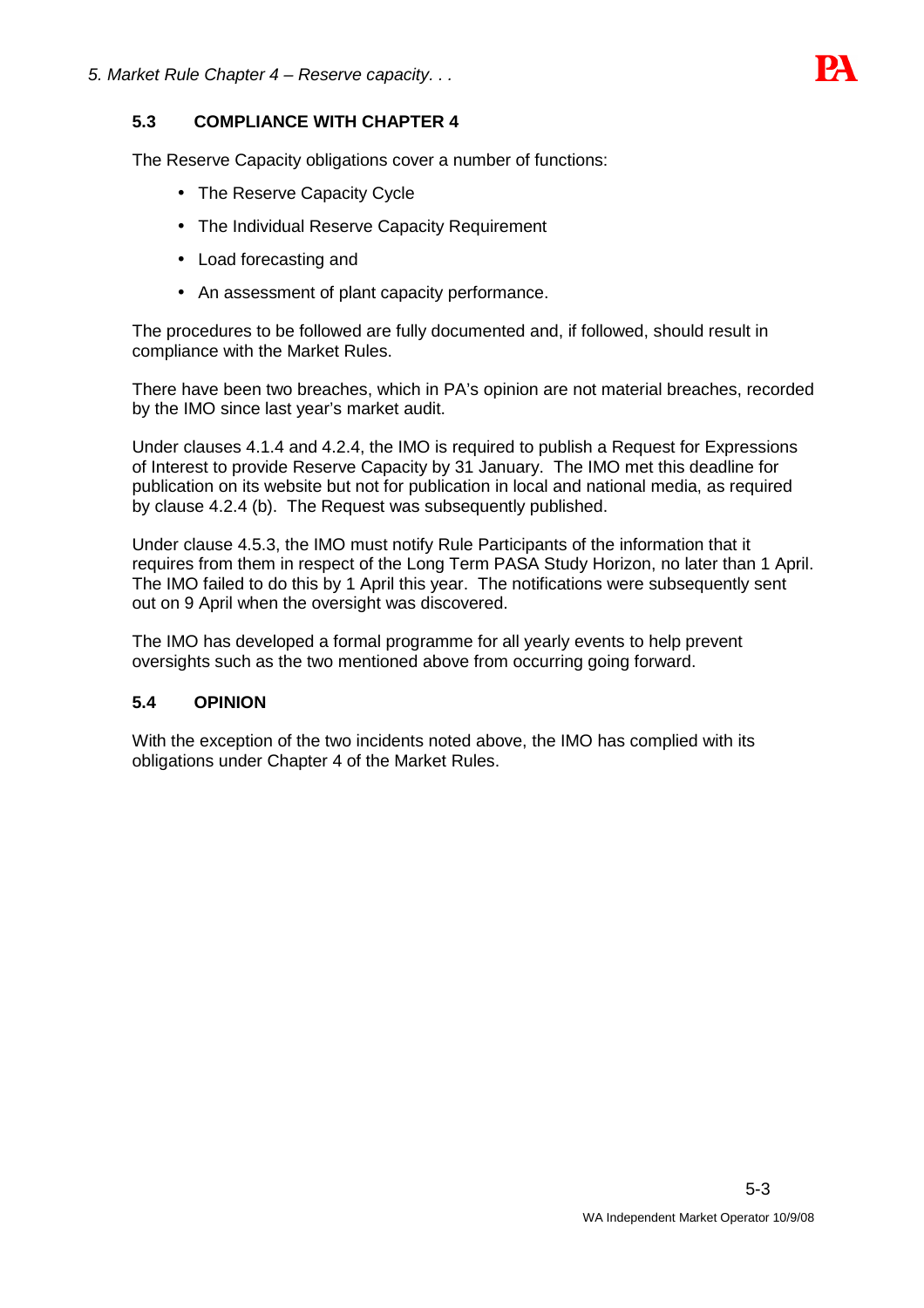

## **6. MARKET RULE CHAPTER 5 – NETWORK CONTROL SERVICE PROCUREMENT**

Market Rule Chapter 5 sets out the Network Control Service Procurement Rules which are the responsibility of the IMO in its System Capacity role.

## **6.1 DOCUMENTATION**

The following Market Procedures have been updated since last year's market audit:

• Market Procedure for Network Control Services

## **6.2 AMENDMENTS TO CHAPTER 5**

The following clauses which relate to the IMO's obligations have been amended since last year's annual audit:

 $• 5.2.2$ 

## **6.2.1 Clause 5.2.2**

Whereas previously the length of Network Control Service Contracts was fixed at 10 years, this has now been amended and the Network Operator may determine the length of the contract. Under clause 5.2.2, the IMO may at any time extend the length of the contract.

The Market Procedure for: Network Control Services has been updated to comply with this amendment to the Market Rules.<sup>3</sup>

## **6.3 COMPLIANCE WITH CHAPTER 5**

As at 31 July 2008, the IMO has not used the provisions of Chapter 5 of the Market Rules. However, the procedures to be followed are fully documented and, if followed, should result in compliance with the Market Rules.

## **6.4 OPINION**

We are able only to advise that should the IMO utilise the provisions of Chapter 5 of the Market Rules, the procedures set out in the Market Procedure for Network Control Services are expected to ensure that the IMO will do so in a manner that complies with Chapter 5 of the Market Rules.

 $3$  Note that at the time of this audit, the updated Market Procedure for: Network Control Services is in the process of receiving Ministerial approval.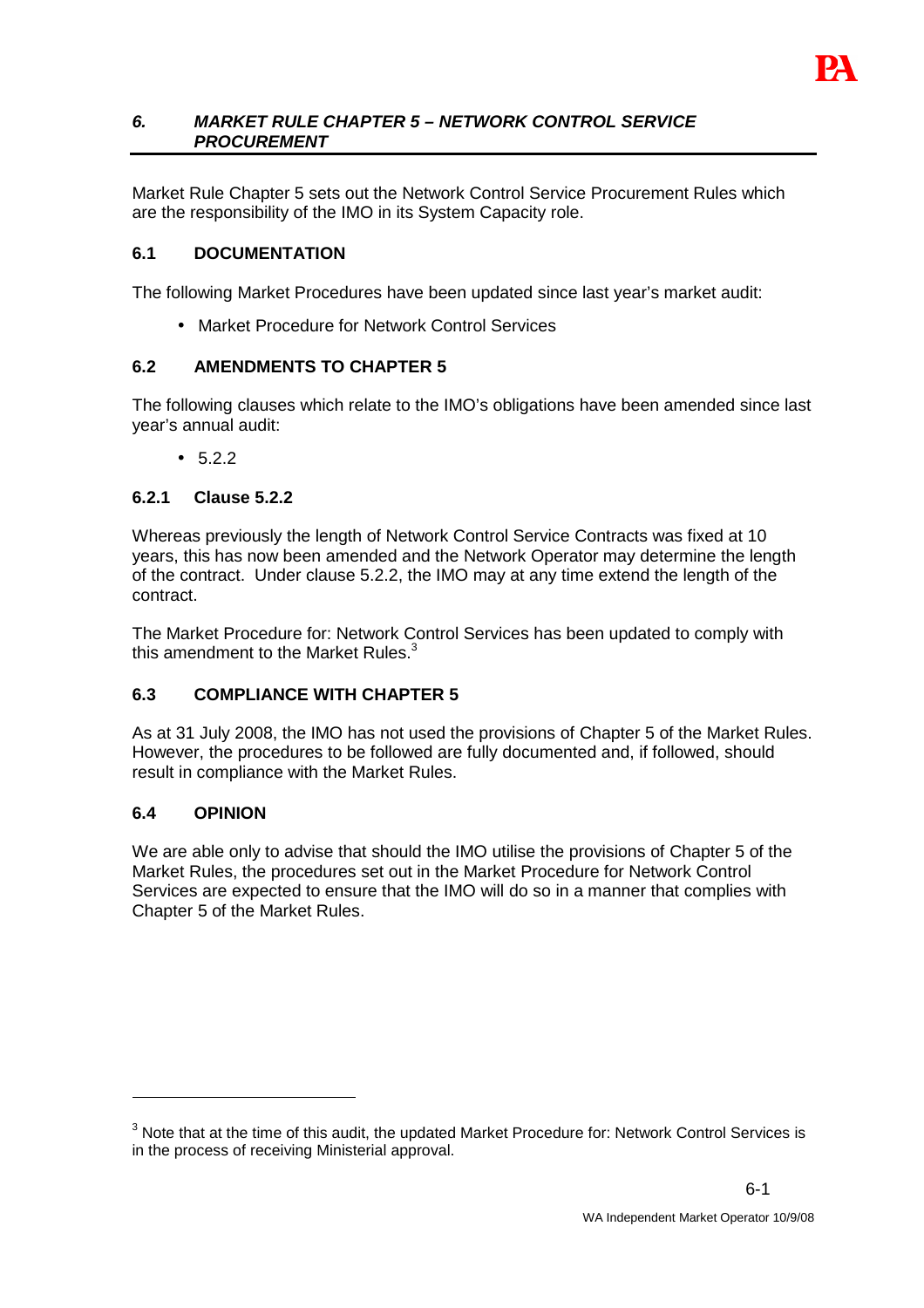

## **7. MARKET RULE CHAPTER 6 – ENERGY MARKET**

Market Rule Chapter 6 sets out the Energy Market Rules, which are the responsibility of the IMO in its Market Operations role.

## **7.1 DOCUMENTATION**

The following IMO Internal Procedures are new or updated since last year's market audit:

- Internal Procedure: Daily Operations Procedure Manual
- Internal Procedure: Monthly Operational Procedure Manual
- Internal Procedure: Operational Contingency Procedure Manual

## **7.2 AMENDMENTS TO CHAPTER 6**

The following clauses which relate to the IMO's obligations have been amended since last year's annual audit:

- 6.4.6
- 6.4.7
- 6.5.1
- 6.5A.1
- 6.12.1
- $6.14.1$
- 6.14.1A
- $6.14.2$
- 6.14.4
- $6.14.7$
- 6.17.6
- $6.20.3$

## **7.2.1 Clause 6.4.6, 6.5.1, 6.5A.1 and 6.12.1**

These clauses give the IMO the ability to extend several of the timetables for Energy Market processes in the event of software problems preventing the IMO from completing the processes on time. Clause 6.4.6 allows the STEM Submission and STEM Auction timetables to be delayed by up to two hours; clauses 6.5.1 and 6.5A.1 allow the closing for the Resource Plan submission window and the Balancing Data submission window respectively to be delayed until 3:00 p.m. on the Scheduling Day; and clause 6.12.1 allows the IMO to delay publishing the Dispatch Merit Order if the closing times under clauses 6.5.1 or 6.5A.1 have been extended.

The IMO's Internal Procedures Daily Operations Manual and Operational Contingency Procedure Manual have been updated to comply with these amendments.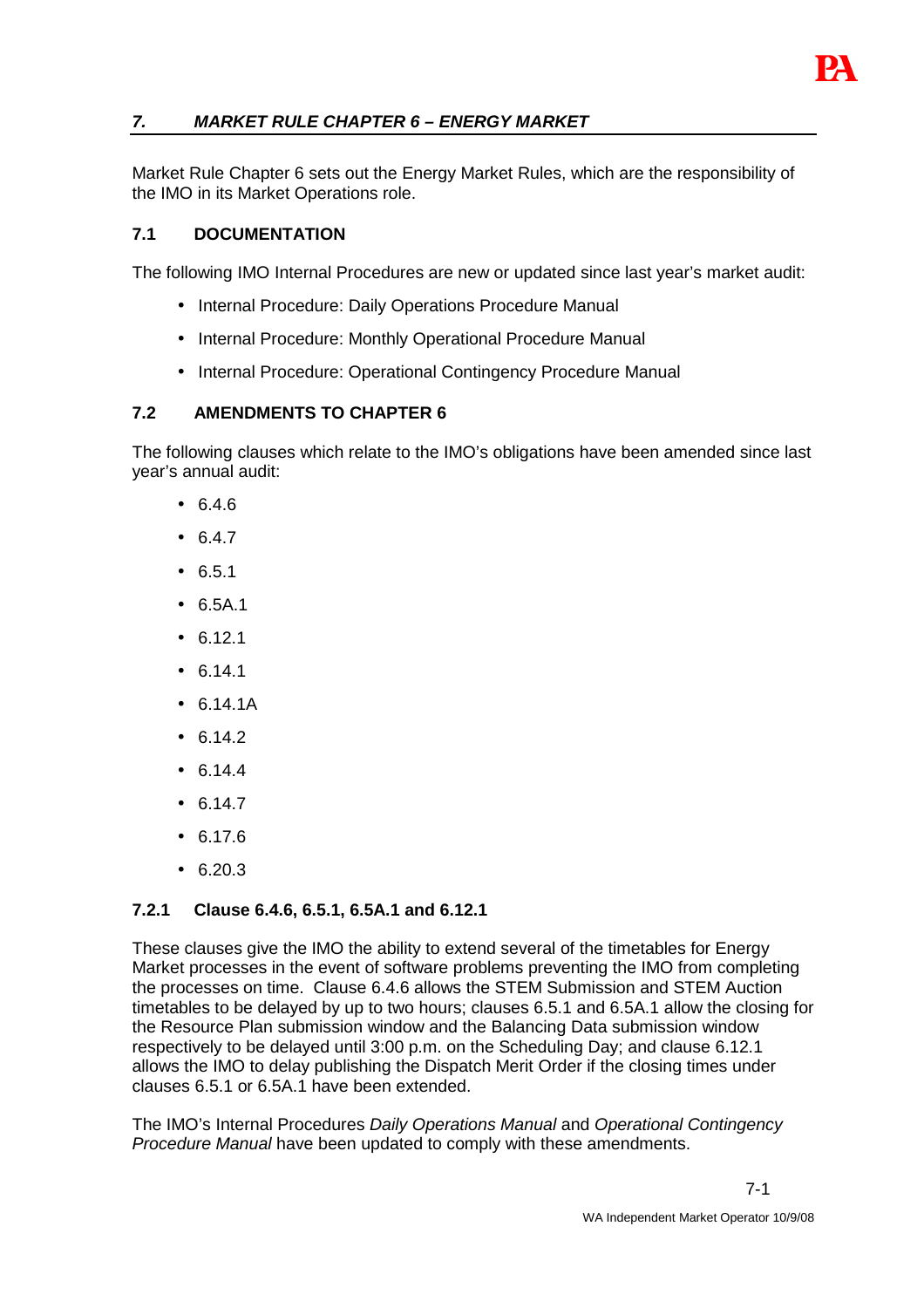

## **7.2.2 Clauses 6.4.7 and 6.14.7**

These are new clauses that state that STEM and Balancing prices respectively cannot be altered once they have been published.

The IMO has included instructions to this effect in its Internal Procedure Daily Operations Manual.

## **7.2.3 Clauses 6.14.1 and 6.14.1A**

The IMO must calculate and publish various prices by 3:00 p.m. based on data sent by System Management. However the IMO may extend its timetable for publishing these prices by up to two business days if System Management advises the IMO that it has not been able to obtain the necessary data. IMO must inform Participants of the delay as soon as practicable.

The IMO's Internal Procedure Daily Operations Manual has been updated to comply with these amendments.

## **7.2.4 Clauses 6.14.2 and 6.14.4**

These amendments to these clauses relate to how the IMO must calculate the Marginal Cost Administered Price (MCAP) and Relevant Quantity respectively.

These amendments have given rise to a change in the IMO's IT systems. Compliance of the IT systems with the Market Rules is addressed in our audit report Test and Certification of the Wholesale Electricity Market Software.

## **7.2.5 Clause 6.17.6**

This clause sets out how the IMO must calculate the Dispatch Instruction Payment.

These amendments in this clause have given rise to a change in the IMO's IT systems. Compliance of the IT systems with the Market Rules is addressed in our audit report Test and Certification of the Wholesale Electricity Market Software.

## **7.2.6 Clause 6.20.3**

This clause sets out how the IMO must calculate the Alternative Maximum STEM Price. The amendment relates to using a revised Alternative Maximum STEM Price (if one has taken effect) in the calculation.

The IMO Internal Procedure Monthly Operations Manual has been updated to make use of the revised Alternative Maximum STEM Price.

## **7.3 COMPLIANCE WITH CHAPTER 6**

The daily and monthly procedures to be followed are fully documented and, if followed, should result in compliance with the Market Rules.

The IMO has discovered two breaches of its Chapter 6 obligations since last year's market audit. These relate to non-closure of the Bilateral Submission window and checking of Resource Plan Submission data.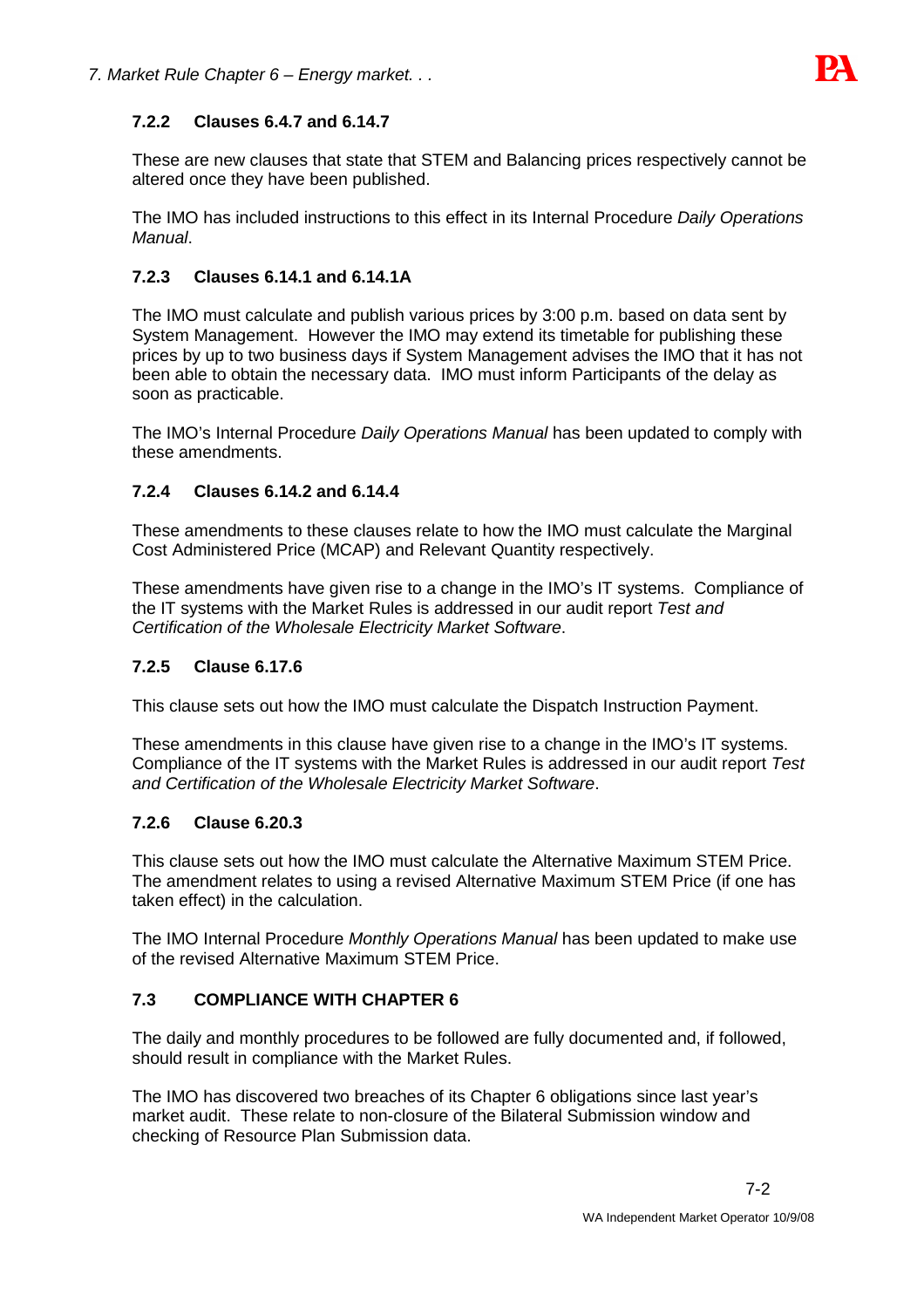

## **7.3.1 Non-closure of Bilateral Submission window**

On 19 July 2008, the IMO experienced some difficulties receiving data from System Management. A Participant also had difficulty accessing the WEMS. The IMO extended the STEM Submission window while these issues were investigated.

At the same time, the IMO also extended the Bilateral Trade window. The rules relating to the Bilateral Trade window do not allow it to be extended in the same way as STEM processes. Because the Bilateral Trade window was (incorrectly) extended, the IMO did not notify Participants of the information required under clauses 6.2.3 and 6.2.8 by the required times.

This constitutes a breach of the Market Rules which PA believes in not material. As a result of this incident the IMO has conducted further training on the operators and ensured that the IMO Internal Procedures are available to the operators when required.

## **7.3.2 Checking of Resource Plan Submission data**

Since the start of the market, the IMO had not been checking that Resource Plan Submission data received under clause 6.5.1 complied with the requirements in clause 6.11.2. This is a breach of the IMO's obligation under clause 6.5.2.

On a handful of days since the start of the market, the IMO had accepted Resource Plan Submission data which included Generators undergoing Commissioning Tests., which does not satisfy the conditions of clause 6.11.2 (bA).

PA believes this breach is not material, there being no consequences for the market or participants.

The IMO has since arranged for System Management to provide to the IMO with notifications of each Commissioning Test two days before its commencement. The IMO is currently preparing a Rule Change Proposal (to be presented to the Market Advisory Committee in October) that will formalise this arrangement.

## **7.4 OPINION**

With the exception of the not material breaches noted above, the IMO has complied with its obligations under Chapter 6 of the Market Rules.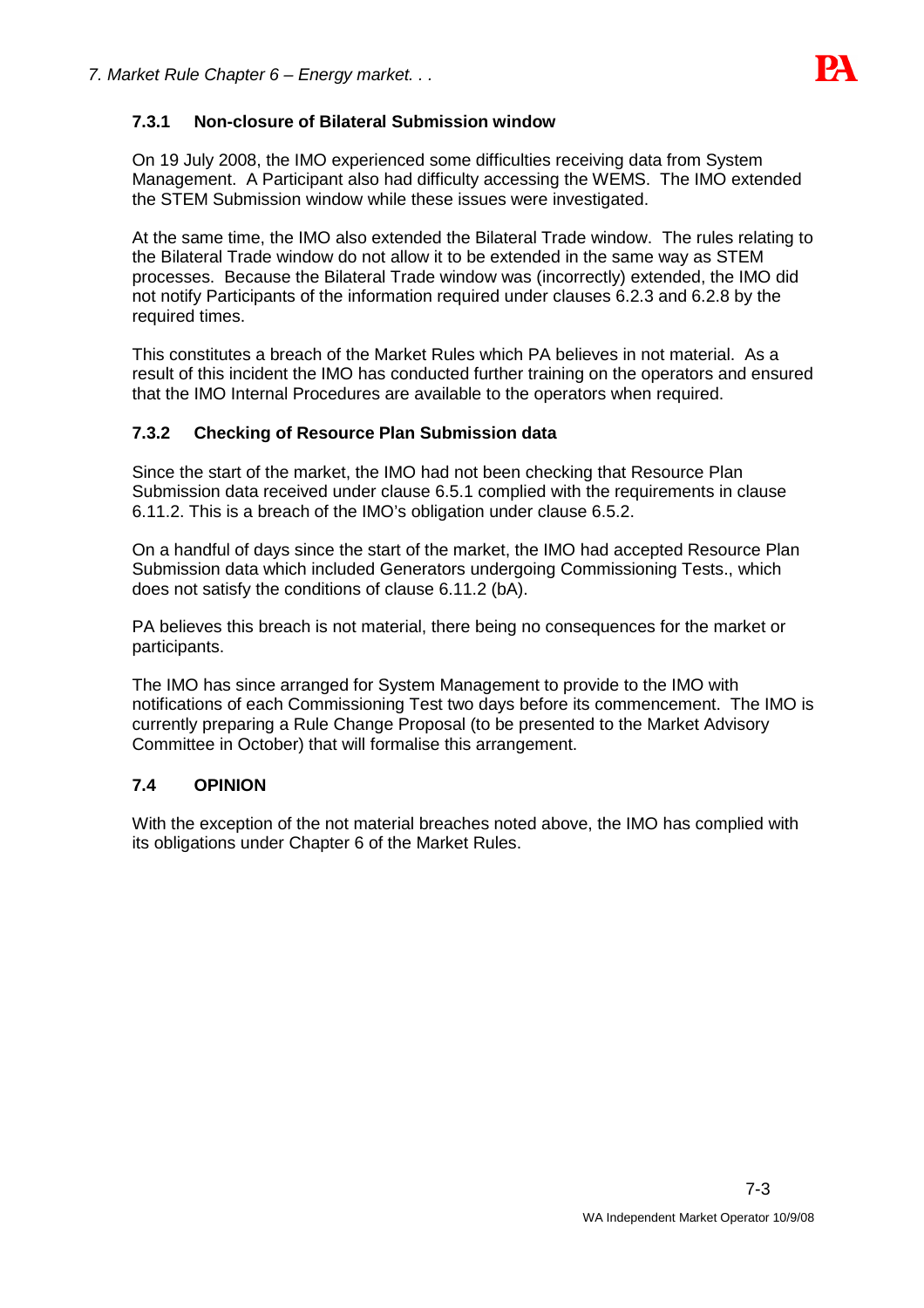

## **8. MARKET RULE CHAPTER 7 – DISPATCH**

Market Rule Chapter 7 sets out the Dispatch Rules which are the responsibility of System Management and the IMO in its Market Operations role.

#### **8.1 DOCUMENTATION**

The following IMO Internal Procedures are new or updated since last year's market audit:

- Internal Procedure: Daily Operations Procedure Manual.
- Internal Procedure: Operational Contingency Procedure Manual

#### **8.2 AMENDMENTS TO CHAPTER 7**

The following clauses which relate to the IMO's obligations have been amended since last year's annual audit:

- 7.7.5A
- 7.13.1B

#### **8.2.1 Clause 7.7.5A**

Clause 7.7.5A relates to how to determine the quantity described in clause  $6.17.6(c)(i)$ , which is an input to the calculation of a Dispatch Instruction Payment.

These amendments in this clause have given rise to a change in the IMO's IT systems. Compliance of the IT systems with the Market Rules is addressed in our audit report Test and Certification of the Wholesale Electricity Market Software.

#### **8.2.2 Clause 7.13.1B**

This clause allows the IMO to extend the time available to System Management to provide Settlement and Monitoring data under clause 7.13.1. The IMO may extend the timetable by up to two business days.

The IMO's Internal Procedure Daily Operations Manual has been updated to comply with this amendment.

#### **8.3 COMPLIANCE WITH CHAPTER 7**

The daily procedures to be followed are fully documented and, if followed, should result in compliance with the Market Rules.

The IMO has recorded two incidents of breach in regard to Chapter 7 since last year's annual audit. Both incidents occurred on the same day and relate to the same set of facts.

On 13 July 2008, there were various communication problems between the IMO and System Management due to network and internet connectivity issues.

The IMO did not receive Ancillary Service and Outage information from System Management by the required time. If this occurs, then under clauses 7.2.3C (for Ancillary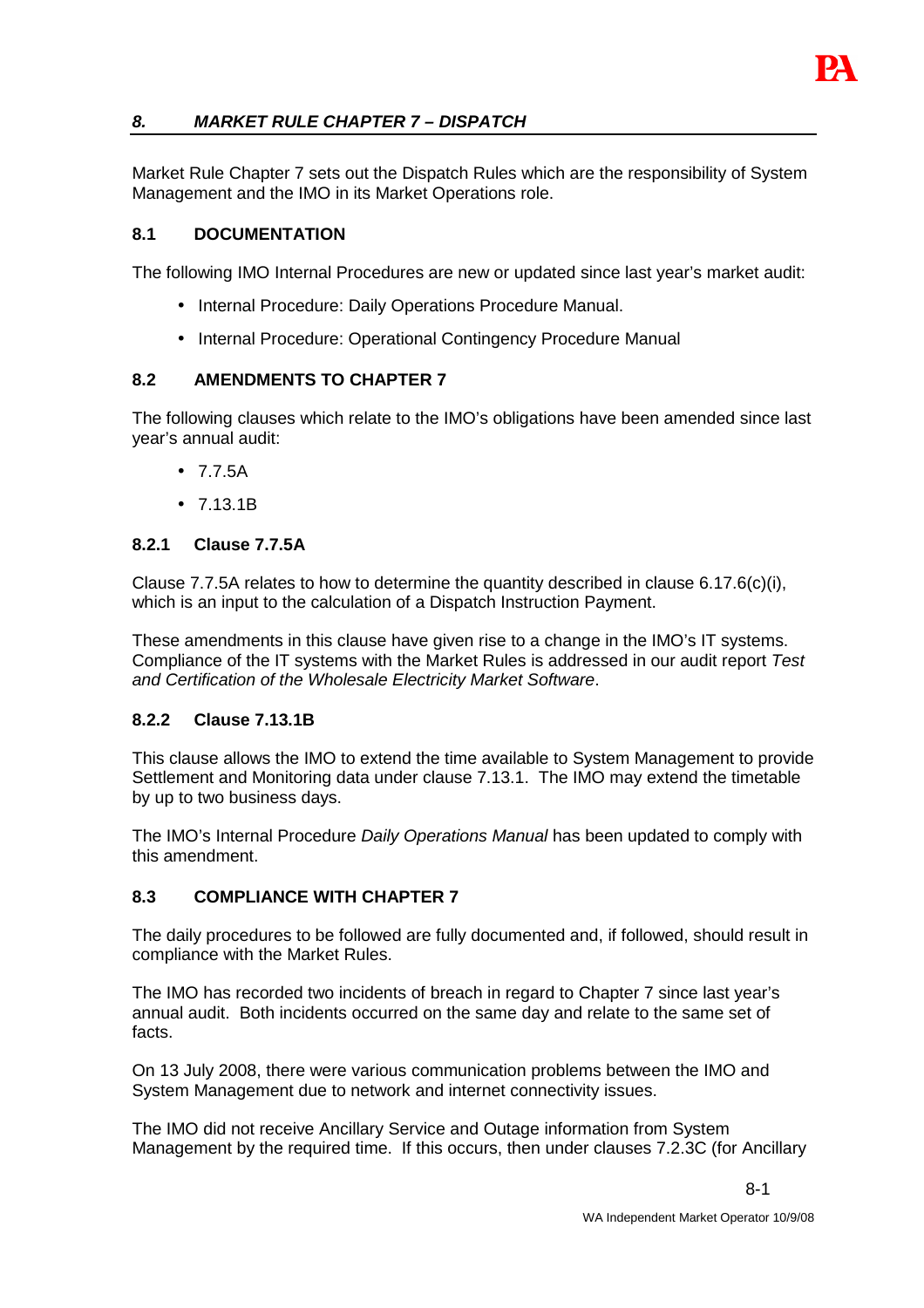

Service data) and 7.3.6 (for Outage data) the IMO must arrange for System Management to provide the information by alternative means. The timeframe for receipt of that information is extended by 20 minutes for Ancillary Service data and 30 minutes for Outage data. The IMO attempted to do this but nonetheless the information was still not received by the (extended) required times.

This amounts to a breach of the IMO's obligations under clauses 7.2.3C and 7.3.6. This breach was not material as other clauses of the Market Rules allowed the IMO to delay the various submission windows (see below) while the waited to receive the data.

The communication issues also resulted in delays to various submission windows (STEM, Resource Plan, etc.). In addition delaying these submission windows (which the IMO is able to do under the Rules), the IMO also placed its "Dispatch Merit Order to System Management" process on hold.

Unfortunately when the communications were restored and the submission windows successfully closed, the IMO neglected to take its process off hold, meaning the process was not run by required time. The IMO was not aware of this until informed by System Management later in the day.

This amounted to a breach of the IMO's obligations to provide System Management with Dispatch Merit Orders and Fuel Declarations (clause 7.5.1) and Resource Plans (clause 7.4.1). This placed extra pressure on System Management as they had reduced time to plan for the following day.

This beach would have been material had not System Management been able to successfully meet their obligations.

The IMO has subsequently established a new procedure requiring a second operator to verify event status after incidents which require a delay of STEM events.

## **8.4 OPINION**

With the exceptions noted above, the IMO has complied with its obligations under Chapter 7 of the Market Rules.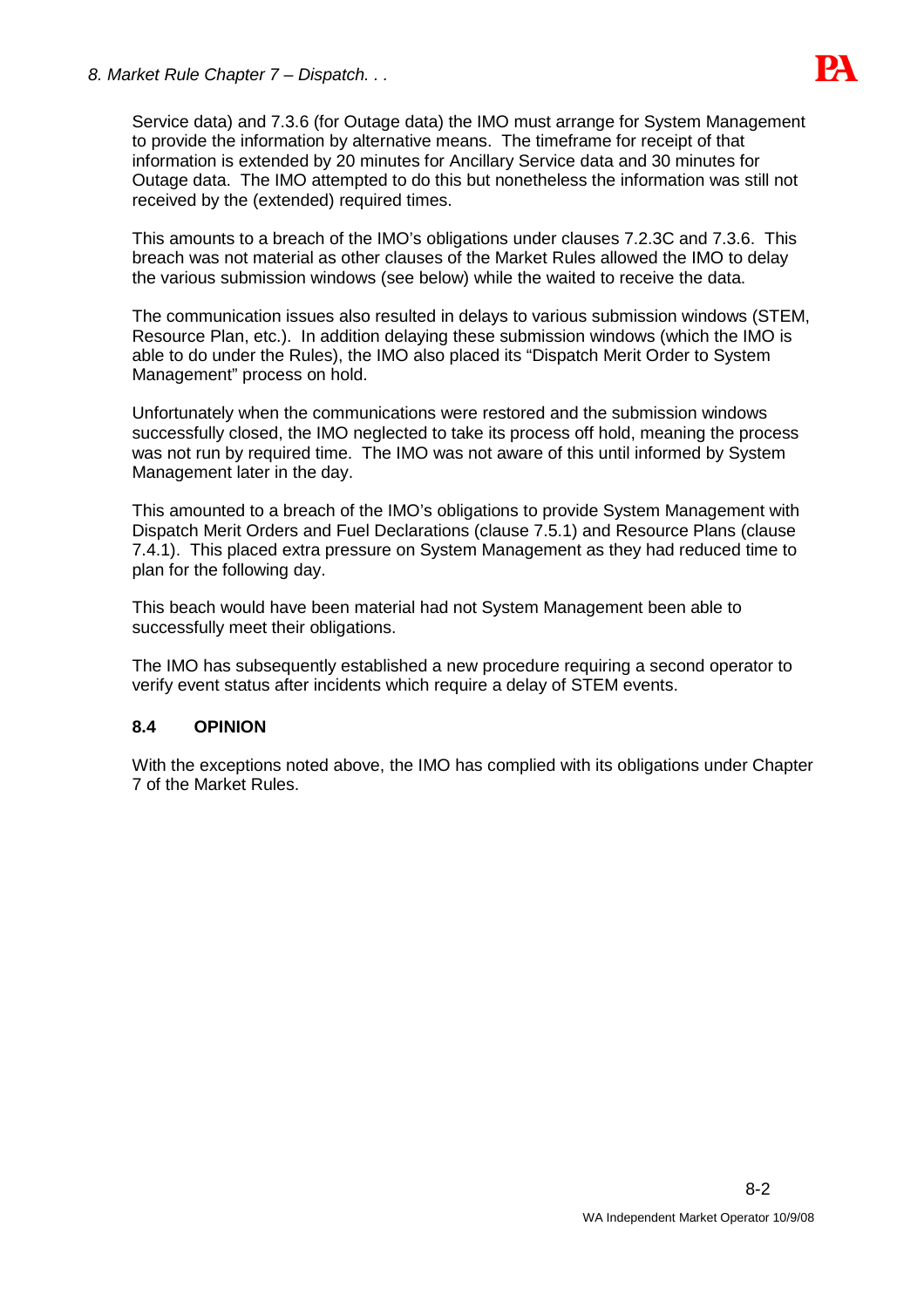

## **9. MARKET RULE CHAPTER 8 – WHOLESALE MARKET METERING**

Market Rule Chapter 8 sets out the Wholesale Market Metering Rules which are the responsibility of the IMO in its Market Operations role.

#### **9.1 DOCUMENTATION**

There have not been any changes to relevant IMO Internal Procedures or Market Procedures since last year's annual audit.

#### **9.2 AMENDMENTS TO CHAPTER 8**

There have been no amendments to Chapter 8 relating to the IMO's obligations.

#### **9.3 COMPLIANCE WITH CHAPTER 8**

The obligations of the IMO under Chapter 8 are met through the publication of the Market Procedure for Meter Data Submissions. This was published prior to the commencement of the market.

#### **9.4 OPINION**

The IMO has complied with its obligations under Chapter 8 of the Market Rules.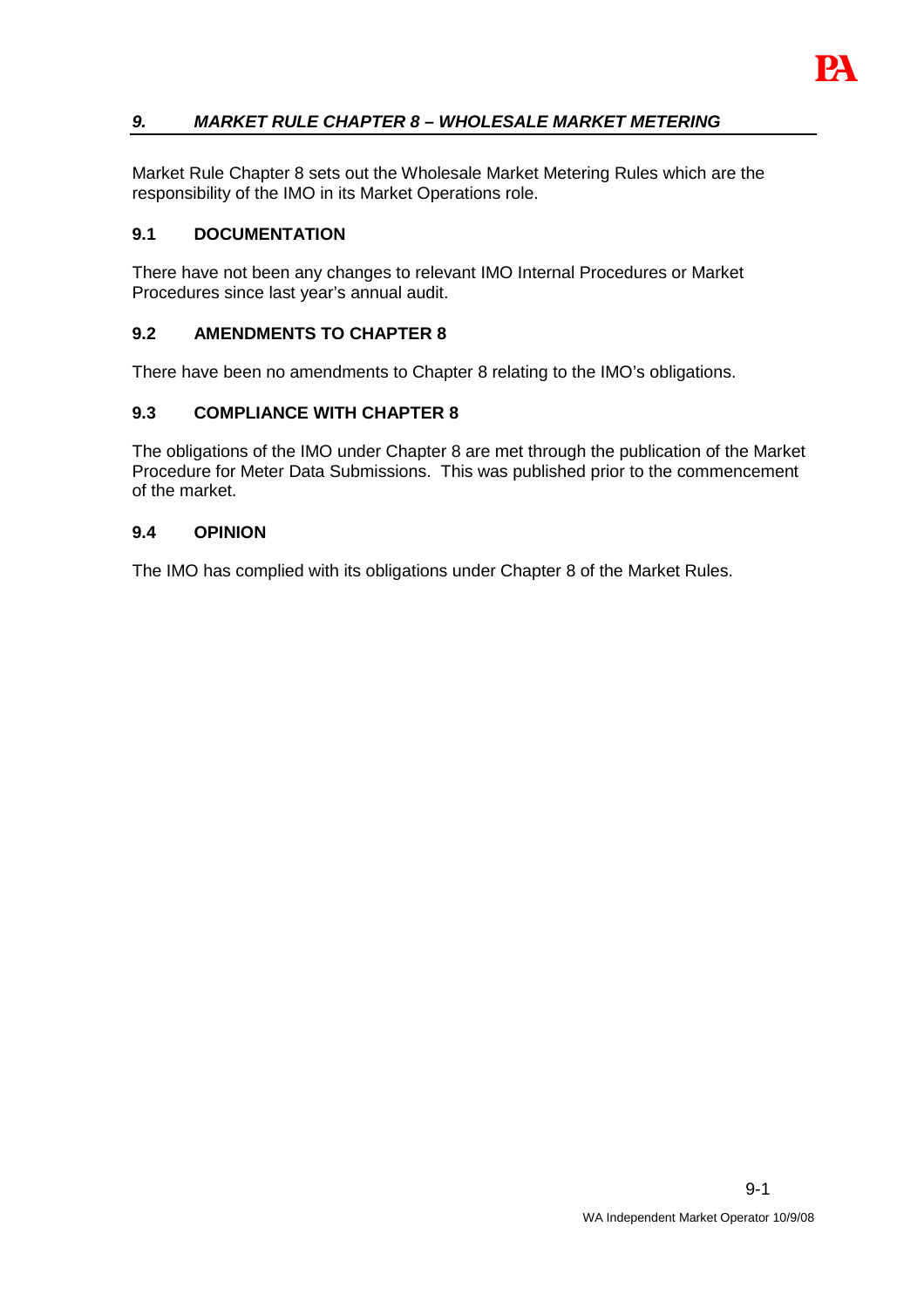

## **10. MARKET RULE CHAPTER 9 – SETTLEMENT**

Market Rule Chapter 9 sets out the Settlement Rules which are the responsibility of the IMO in its Market Operations role.

#### **10.1 DOCUMENTATION**

There have not been any changes to relevant IMO Internal Procedures or Market Procedures since last year's annual audit.

#### **10.2 AMENDMENTS TO CHAPTER 9**

There have been no amendments to Chapter 9 relating to the IMO's obligations.

#### **10.3 COMPLIANCE WITH CHAPTER 9**

The procedures to be followed are fully documented and, if followed, should result in compliance with the Market Rules.

The IMO has recorded two incidents of breach of its Chapter 9 obligations since last year's market audit.

On 9 May 2008, the IMO neglected to create and publish the Participant Information Report. This was an oversight by the IMO and amounts to a breach of clause 9.16.1. The report was published the following day when the oversight was discovered.

PA considers this breach to be not material.

On 24 June 2008, the adjusted STEM Settlement Statement and adjusted Non-STEM Settlement Statement contained inconsistent data for a Participant. The Statements were delayed until the data was verified.

This amounted to a breach of clause 9.19.1(b) which requires the IMO to provide adjusted Statements to Participants in accordance with the timeline specified in clause 9.16.4.

PA believes this breach to be not material. Since this incident, the IMO has resolves to schedule the Statement runs further in advance of the deadlines, thus giving them the opportunity prior to the deadline to investigate any inconsistencies that may arise.

#### **10.4 OPINION**

With the exception of the not material breaches mentioned above, the IMO has complied with its obligations under Chapter 9 of the Market Rules.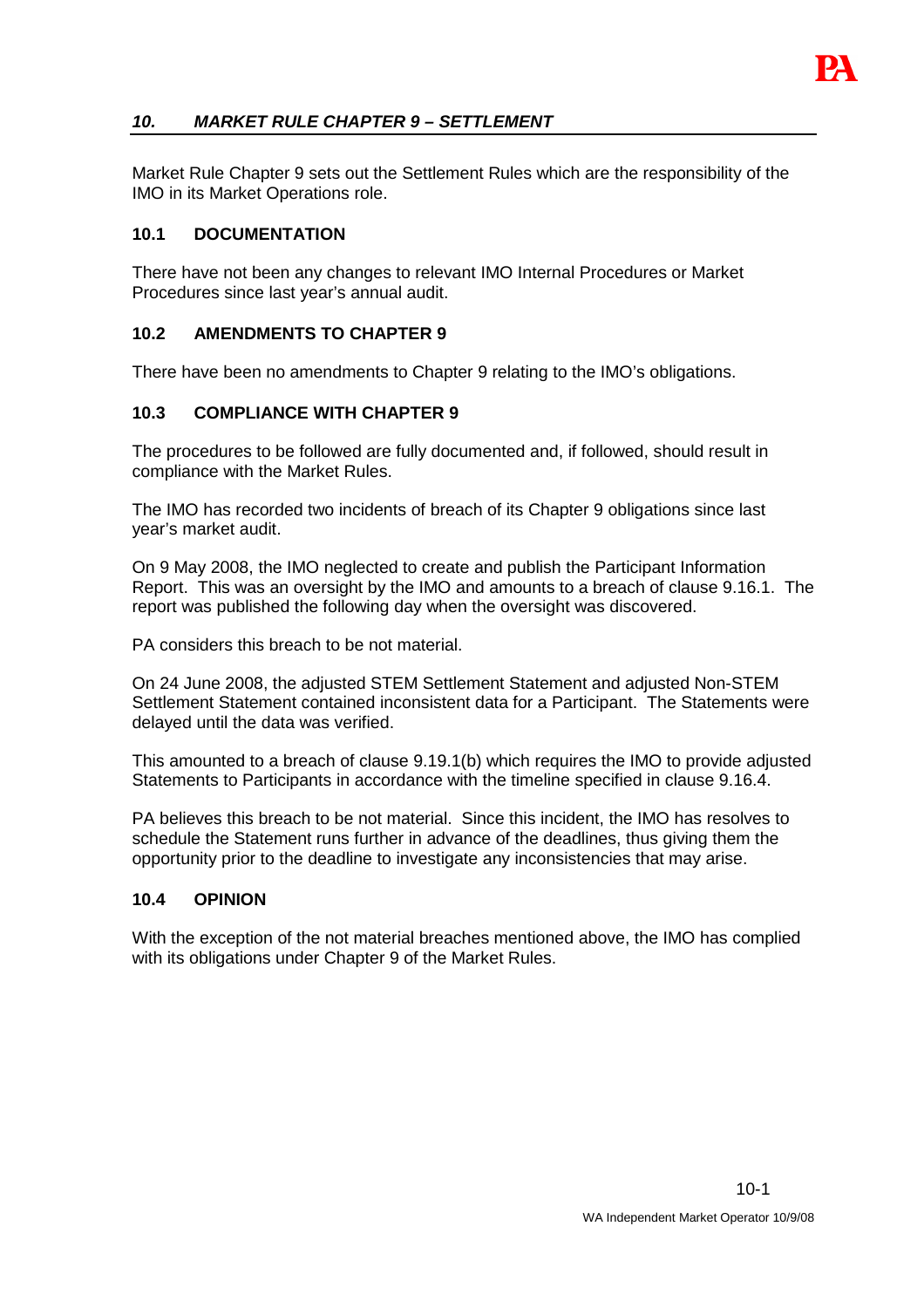

## **11. MARKET RULE CHAPTER 10 – MARKET INFORMATION**

Market Rule Chapter 10 sets out the Market Information Rules which are the responsibility of the IMO in its Market Administration role.

#### **11.1 DOCUMENTATION**

The following Market Procedures are new or updated since last year's market audit:

• Market procedure for: Web Site Changes

The following IMO Internal Procedures are new or updated since last year's market audit:

• Internal Procedure: Publish to Web

## **11.2 AMENDMENTS TO CHAPTER 10**

The following clauses which relate to the IMO's obligations have been amended since last year's annual audit:

• 10.5.1

#### **11.2.1 Clause 10.5.1**

The amendment to this clause relates to the publishing of STEM Bids and Offers on the IMO website. The time period for which this data must be published has changed slightly.

The IMO's processes comply with the new time periods. The information is published at http://www.imowa.com.au/10\_5\_1\_i\_ii\_stem\_bids\_and\_offers.htm

#### **11.3 COMPLIANCE WITH CHAPTER 10**

We have reviewed both the Market and Internal Procedures relating to Market information and consider that, provided due care is taken, these set out adequate procedures to protect the integrity of and access to market information.

The IMO has recorded two incidents of breach of its Chapter 10 obligations since last year's market audit.

For five days in November 2007, the IMO did not have all the required STEM Bids and Offers published on its website. At the time this was a manual process and the event was overlooked. The process has now been automated by a subsequent software release. This breach was not material.

The IMO has a current IT issue which causes rare and intermittent breaches of clause 10.5.1 (y) which requires the IMO to publish the generation, spinning reserve and load for each trading interval as soon as possible after that interval.

The IMO has instigated a project with System Management which involves System Management storing this data. This should enable the IMO to retrieve missing data in cases where the IMO's IT system fails initially to publish all the required data.

Despite this the IMO has recorded breaches of this obligation on ten occasions since 1 October 2007.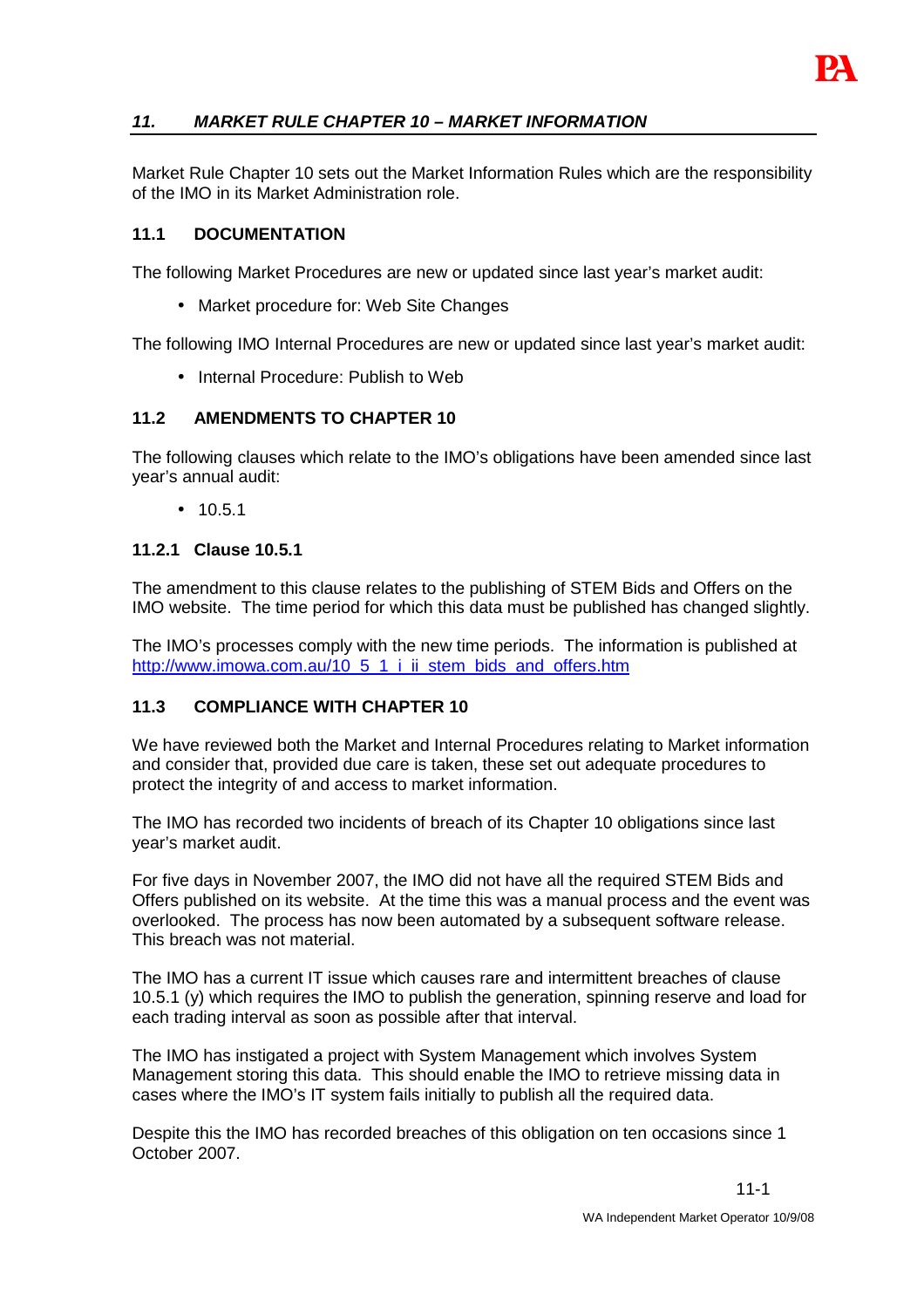

PA believes this breach to be not material.

### **11.4 OPINION**

With the exceptions noted above, the IMO has complied with its obligations under Chapter 10 of the Market Rules.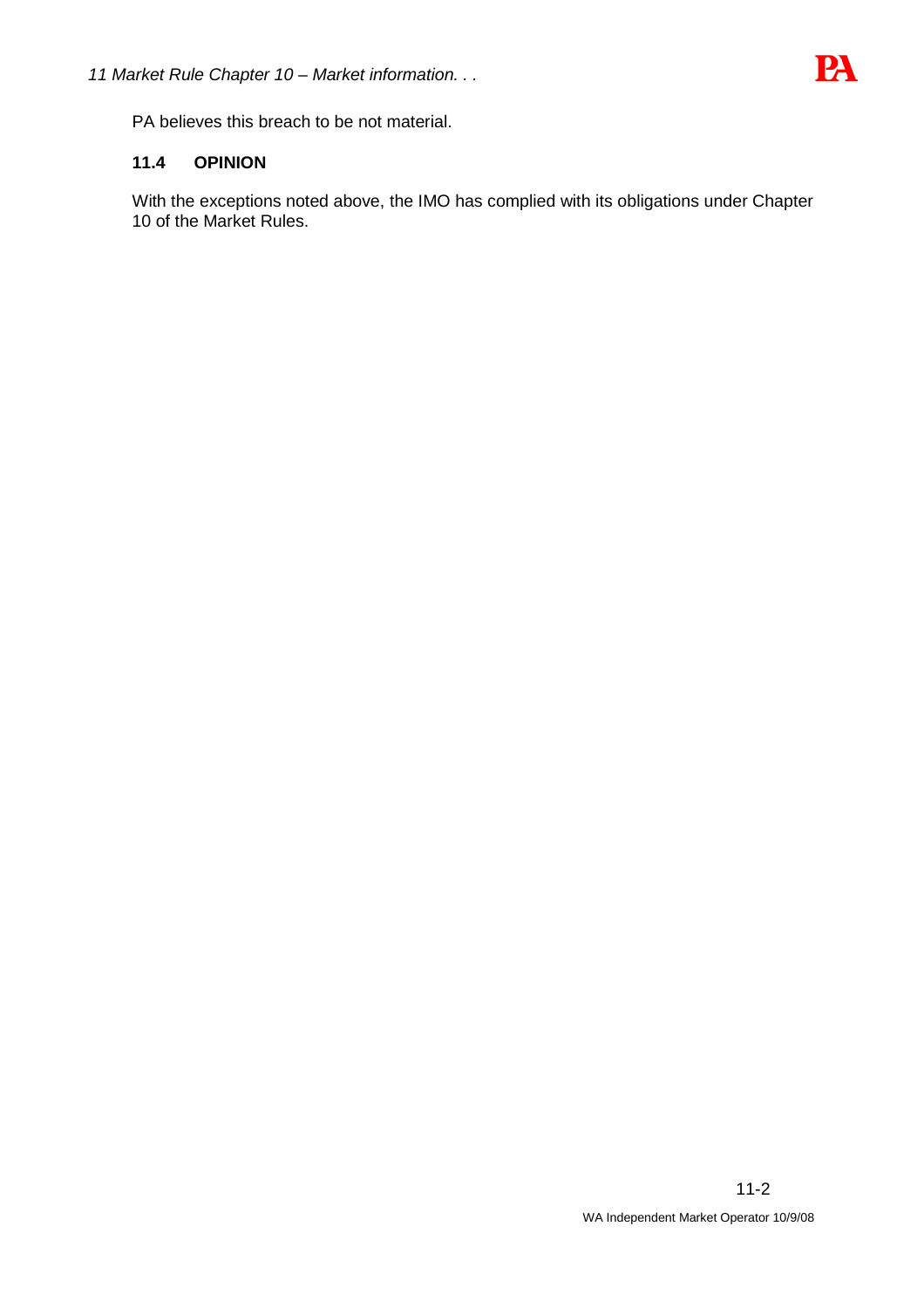## **APPENDIX A: MAPPING OF IMO MARKET RULE OBLIGATIONS TO IMO MARKET PROCEDURES AND INTERNAL PROCEDURES**

## **A.1 CHAPTER 1**

| <b>Clause</b>  | <b>Obligation</b>                                                                                                                                                                                                   | <b>Procedure</b>                                |
|----------------|---------------------------------------------------------------------------------------------------------------------------------------------------------------------------------------------------------------------|-------------------------------------------------|
| $1.6 - Notice$ |                                                                                                                                                                                                                     |                                                 |
| 161            | The IMO must develop a Market Procedure which sets out the<br>method by which notices and communications required under,<br>contemplated by or relating to, these Market Rules are to be given<br>to or by the IMO. | Market Procedure for Notices and Communications |

## **A.2 CHAPTER 2**

| <b>Clause</b> | <b>Obligation</b>                                                                          | <b>Procedure</b>                                                                                                                                                                 |
|---------------|--------------------------------------------------------------------------------------------|----------------------------------------------------------------------------------------------------------------------------------------------------------------------------------|
|               | 2.3 - The Market Advisory Committee                                                        |                                                                                                                                                                                  |
| 2.3.2         | IMO must develop and publish a constitution for the MAC                                    | Constitution of the Market Advisory Committee at<br>http://www.imowa.com.au/%5CAttachments/Constitution%20of%20t<br>he%20Market%20Advisory%20Committee%20December%202006.<br>pdf |
| 2.3.4         | IMO must invite public submissions when developing/amending the<br>constitution of the MAC |                                                                                                                                                                                  |
| 2.3.8         | IMO may appoint and remove members of MAC                                                  |                                                                                                                                                                                  |
| 2.3.9         | IMO must review composition of MAC                                                         | MR2.3 - Annual Review of MAC Composition, section 2.4                                                                                                                            |
| 2.3.10        | When doing 2.3.8, IMO must consult and take nominations from                               | MR2.3 - Annual Review of MAC Composition, section 3.1.2                                                                                                                          |

WA Independent Market Operator 10/9/08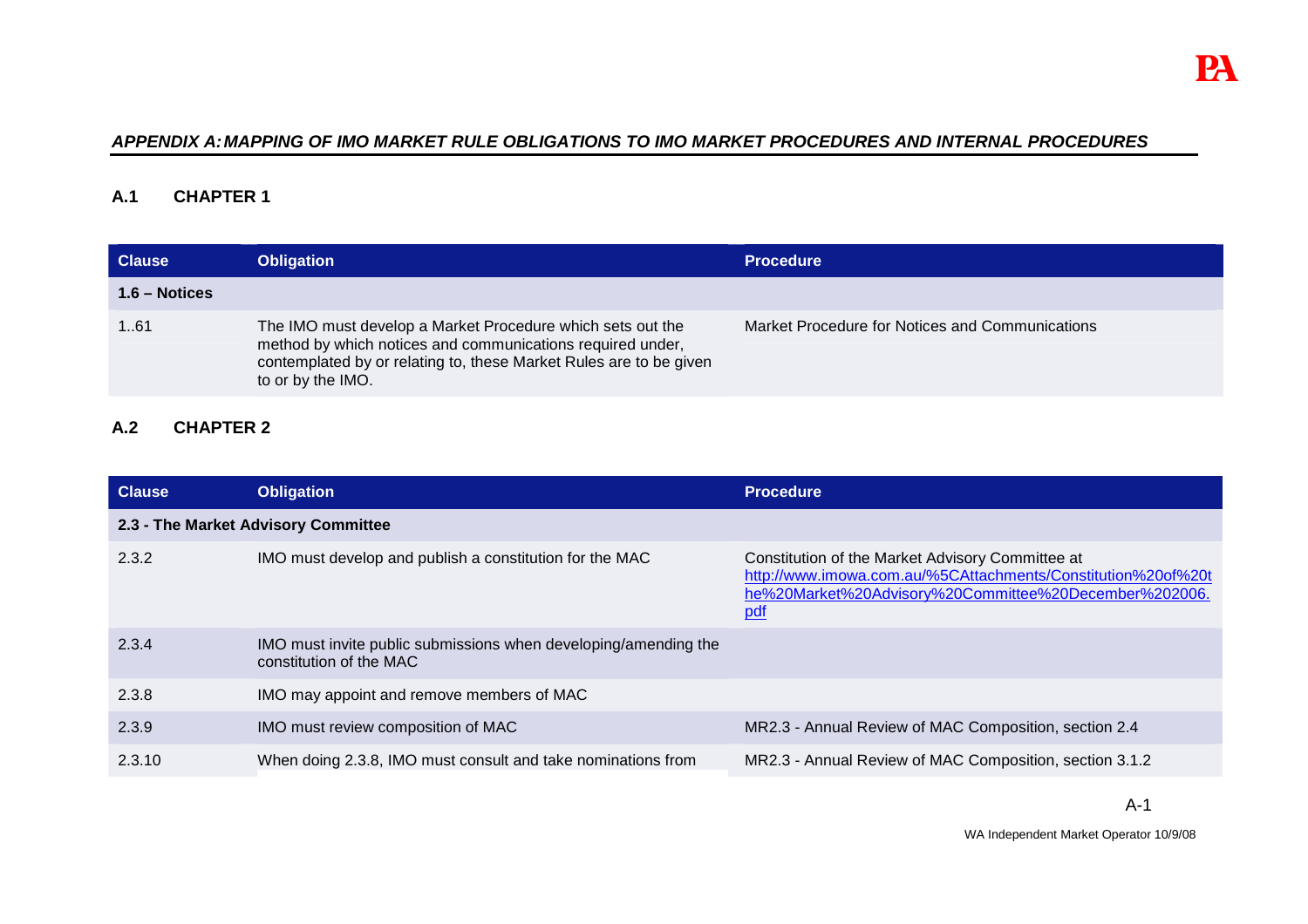| <b>Clause</b>               | <b>Obligation</b>                                                                                      | <b>Procedure</b>                                                                |
|-----------------------------|--------------------------------------------------------------------------------------------------------|---------------------------------------------------------------------------------|
|                             | relevant industry groups and choose from nominees where<br>practicable                                 |                                                                                 |
| 2.3.11                      | IMO may remove member of MAC under certain conditions                                                  | MR2.3 - Annual Review of MAC Composition, section 2.3                           |
| 2.3.14                      | IMO must provide a secretariat for the MAC                                                             |                                                                                 |
| 2.3.16                      | IMO must provide members of the MAC with information                                                   |                                                                                 |
| 2.4 - Market Documents      |                                                                                                        |                                                                                 |
| 2.4.1                       | General responsibility for MR falls on IMO                                                             |                                                                                 |
| 2.4.2                       | IMO must not make Amending Rules (AR) that are inconsistent with<br><b>Wholesale Market Objectives</b> |                                                                                 |
| 2.4.3                       | IMO must take into account certain matters when deciding whether<br>to make AR                         |                                                                                 |
| 2.4.4                       | IMO must maintain a Rules Change Proposal form on the Market<br>Web Site                               | http://www.imowa.com.au/Attachments/Rule%20Change%20Propo<br>sal%20Form_hdr.doc |
| 2.5 - Rule Change Proposals |                                                                                                        |                                                                                 |
| 2.5.3                       | IMO must develop a Rules Change Proposal                                                               |                                                                                 |
| 2.5.4                       | IMO must develop a Rules Change Proposal                                                               |                                                                                 |
| 2.5.5                       | IMO may seek clarification from person submitting Rules Change<br>Proposal                             | MR2.5-2.7 - Rule Change Procedure, section 4.3                                  |
| 2.5.6                       | IMO must notify submitter of rule change proposal as to whether<br>proposal will be progressed.        | MR2.5-2.7 - Rule Change Procedure, section 4.4                                  |
| 2.5.7                       | IMO must publish notice of rule change proposal                                                        | MR2.5-2.7 - Rule Change Procedure, section 4.5                                  |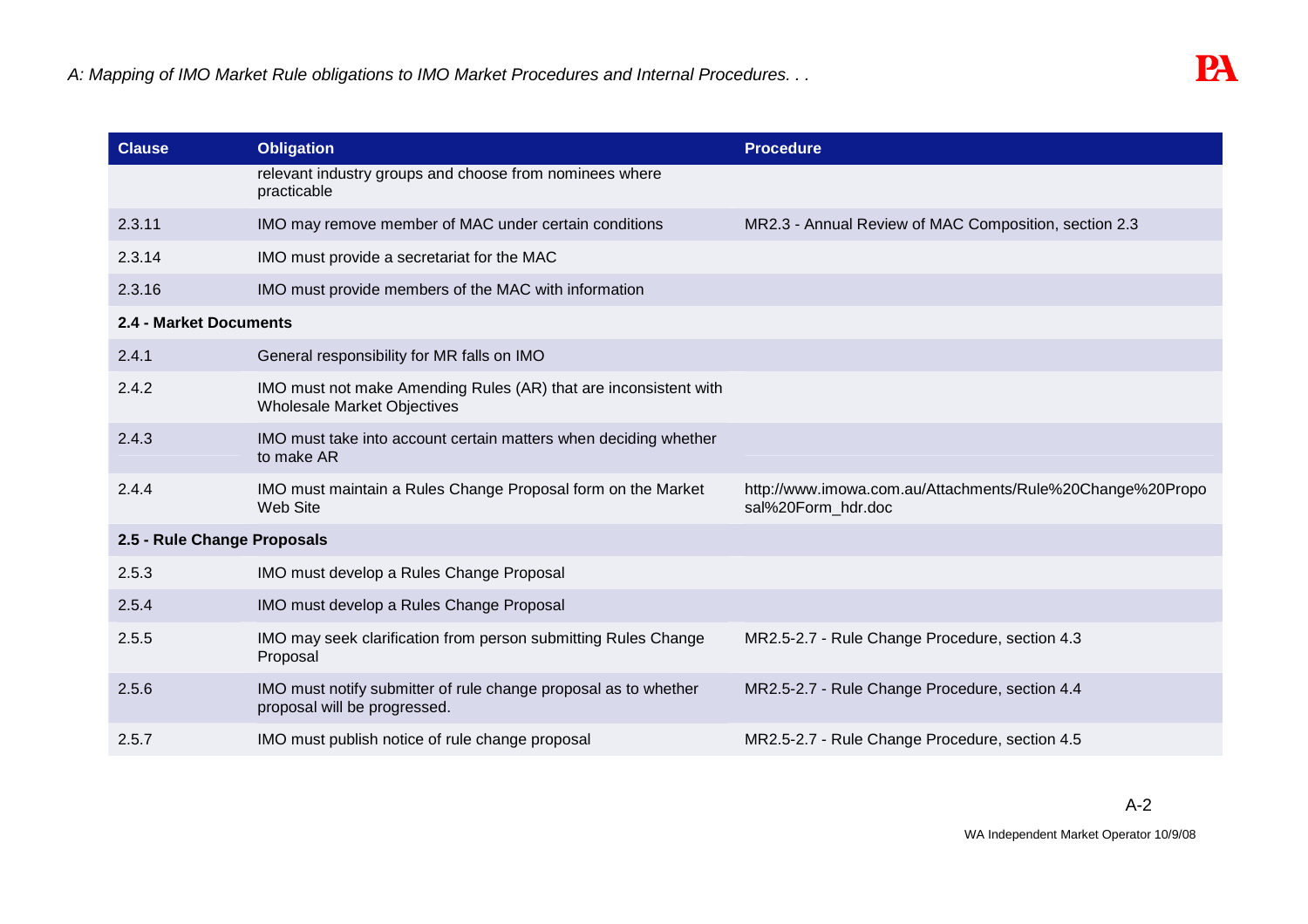| <b>Clause</b> | <b>Obligation</b>                                                                                                         | <b>Procedure</b>                                                                       |
|---------------|---------------------------------------------------------------------------------------------------------------------------|----------------------------------------------------------------------------------------|
| 2.5.8         | IMO must notify Minister of a Protected Provision rule change                                                             | MR2.5-2.7 - Rule Change Procedure, section 4.5.2 step 2                                |
| 2.5.9         | IMO may categorise Rule Change Proposal as Fast Track                                                                     | MR2.5-2.7 - Rule Change Procedure, section 4.4                                         |
| 2.5.11        | IMO must reclassify a Fast Track Rule Change Proposal if it extends<br>the timetable by more than 15 BD.                  | MR2.5-2.7 - Rule Change Procedure, section 6.4                                         |
| 2.5.12        | IMO must publish a notice of extension and update any information<br>already published in accordance with clause 2.5.7(f) | MR2.5-2.7 - Rule Change Procedure, section 5.5                                         |
| 2.5.13        | A notice of extension must include various things                                                                         | MR2.5-2.7 - Rule Change Procedure, section 5.5                                         |
|               | 2.6 - Fast Track Rule Change Process                                                                                      |                                                                                        |
| 2.6.1         | IMO notifies those it intends to consult with in regard to a fast track<br>rule change                                    | MR2.5-2.7 - Rule Change Procedure, section 4.5                                         |
| 2.6.3.        | IMO completes consultation on a fast track rule change proposal                                                           | MR2.5-2.7 - Rule Change Procedure, section 6.3                                         |
| 2.6.4         | IMO must prepare and publish a final rule change report on a fast<br>track rule change.                                   | MR2.5-2.7 - Rule Change Procedure, section 6.5                                         |
| 2.6.4(f)      | Draft Report must contain IMO's decision to accept (in proposed or<br>modified form) or reject the Rule Change Proposal.  | MR2.5-2.7 - Rule Change Procedure, section 6.5                                         |
|               | 2.7 - Standard Rule Change Process                                                                                        |                                                                                        |
| 2.7.2         | IMO must release all information provided during the submission<br>process                                                | MR2.5-2.7 - Rule Change Procedure, section 5.6.2 step 11                               |
| 2.7.3         | IMO may hold public forums                                                                                                | MR2.5-2.7 - Rule Change Procedure, section 5.3                                         |
| 2.7.4         | IMO must notify MAC of a rule change proposal (standard process)                                                          | MR2.5-2.7 - Rule Change Procedure, section 5.2                                         |
| 2.7.5         | IMO must convene MAC (standard process)                                                                                   | MR2.5-2.7 - Rule Change Procedure, section 5.2 (however criteria<br>are not specified) |

WA Independent Market Operator 10/9/08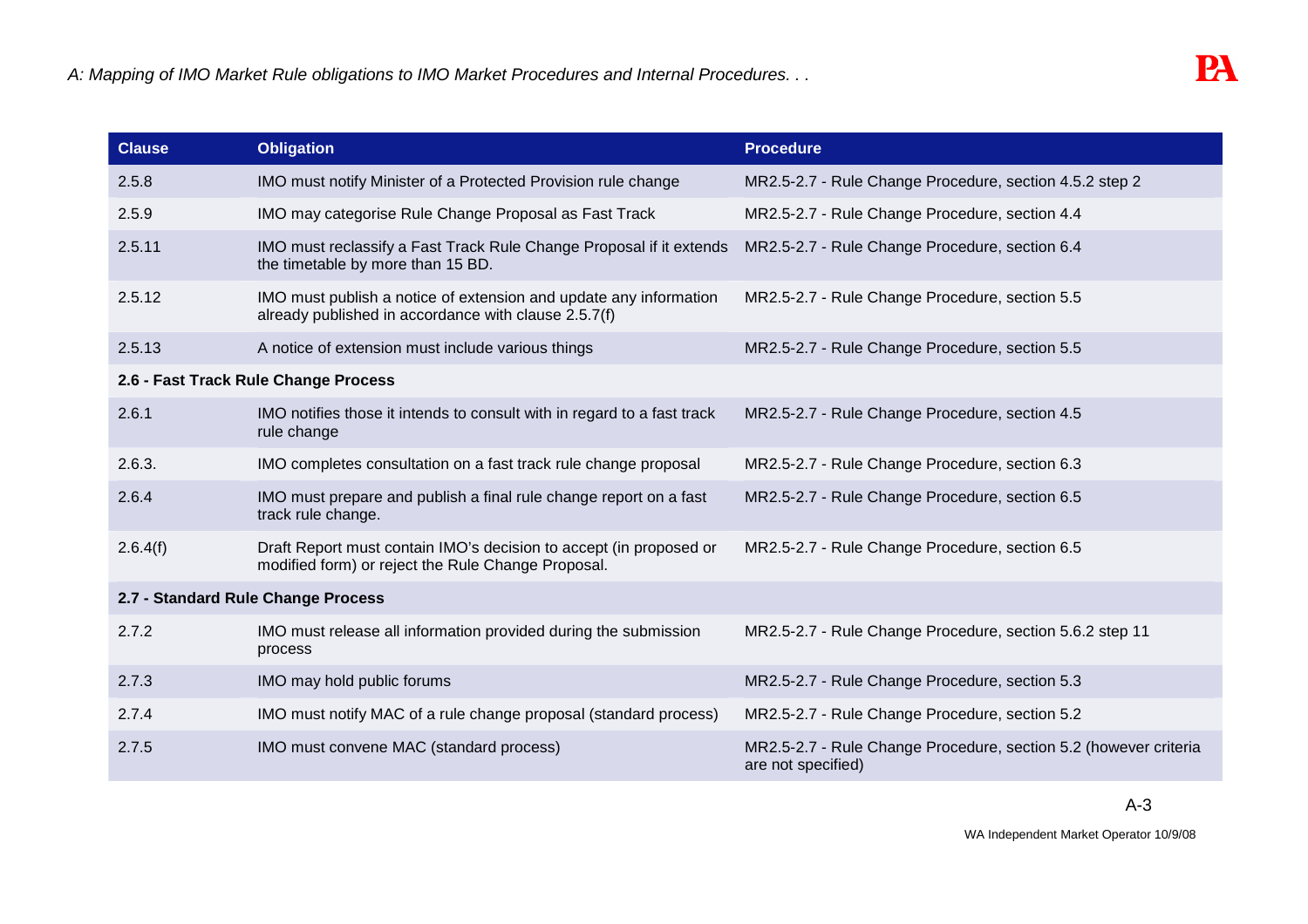| <b>Clause</b>           | <b>Obligation</b>                                                                                                              | <b>Procedure</b>                                                                                 |
|-------------------------|--------------------------------------------------------------------------------------------------------------------------------|--------------------------------------------------------------------------------------------------|
| 2.7.6                   | IMO must publish draft rule change report and deadline of at least<br>further 20 BD for further submissions (standard process) | MR2.5-2.7 - Rule Change Procedure, section 5.6                                                   |
| 2.7.7                   | The draft Rule Change Report must contain various things                                                                       | MR2.5-2.7 - Rule Change Procedure, section 5.6                                                   |
| 2.7.8                   | IMO must publish final rule change report (standard process)<br>including decision whether Rule Change Proposal will proceed   | MR2.5-2.7 - Rule Change Procedure, section 5.8                                                   |
|                         | 2.8 - Review of IMO Rule Amendment Decisions, Ministerial Approval and coming into force of Rule Amendments                    |                                                                                                  |
| 2.8.3                   | IMO must submit rule change proposal and Final Report to Minister<br>if Protected Provisions affected.                         | MR2.5-2.7 - Rule Change Procedure, section 5.8.3                                                 |
| 2.8.7                   | IMO must publish notice of any extension made by the Minister<br>under 2.8.6                                                   | MR2.5-2.7 - Rule Change Procedure, section 5.9                                                   |
| 2.8.9                   | IMO must publish rejection of a rule change by Minister                                                                        | MR2.5-2.7 - Rule Change Procedure, section 5.9                                                   |
| 2.8.10.a                | IMO must publish Amending Rules revised by the Minister                                                                        |                                                                                                  |
| 2.8.10.b                | IMO must provide revised final rule change report to Minister                                                                  |                                                                                                  |
| 2.8.12                  | IMO must publish notice of when amending rules commence                                                                        | MR2.5-2.7 - Rule Change Procedure, section 5.8/6.5                                               |
| 2.9 - Market Procedures |                                                                                                                                |                                                                                                  |
| 2.9.1                   | IMO must manage the development of Market Procedures                                                                           |                                                                                                  |
| 2.9.4                   | IMO must maintain a Procedure Change Submission Form on the<br>Web Site                                                        | http://www.imowa.com.au/Attachments/Procedure%20Change%20<br>Proposal-IMO_hdr.doc                |
| 2.9.5                   | IMO must develop an Administration Procedure                                                                                   | http://www.imowa.com.au/Attachments/IMOProcedures/Procedure<br>%20Administration%20Procedure.pdf |
| 2.9.6                   | IMO must comply with applicable Market Procedures                                                                              |                                                                                                  |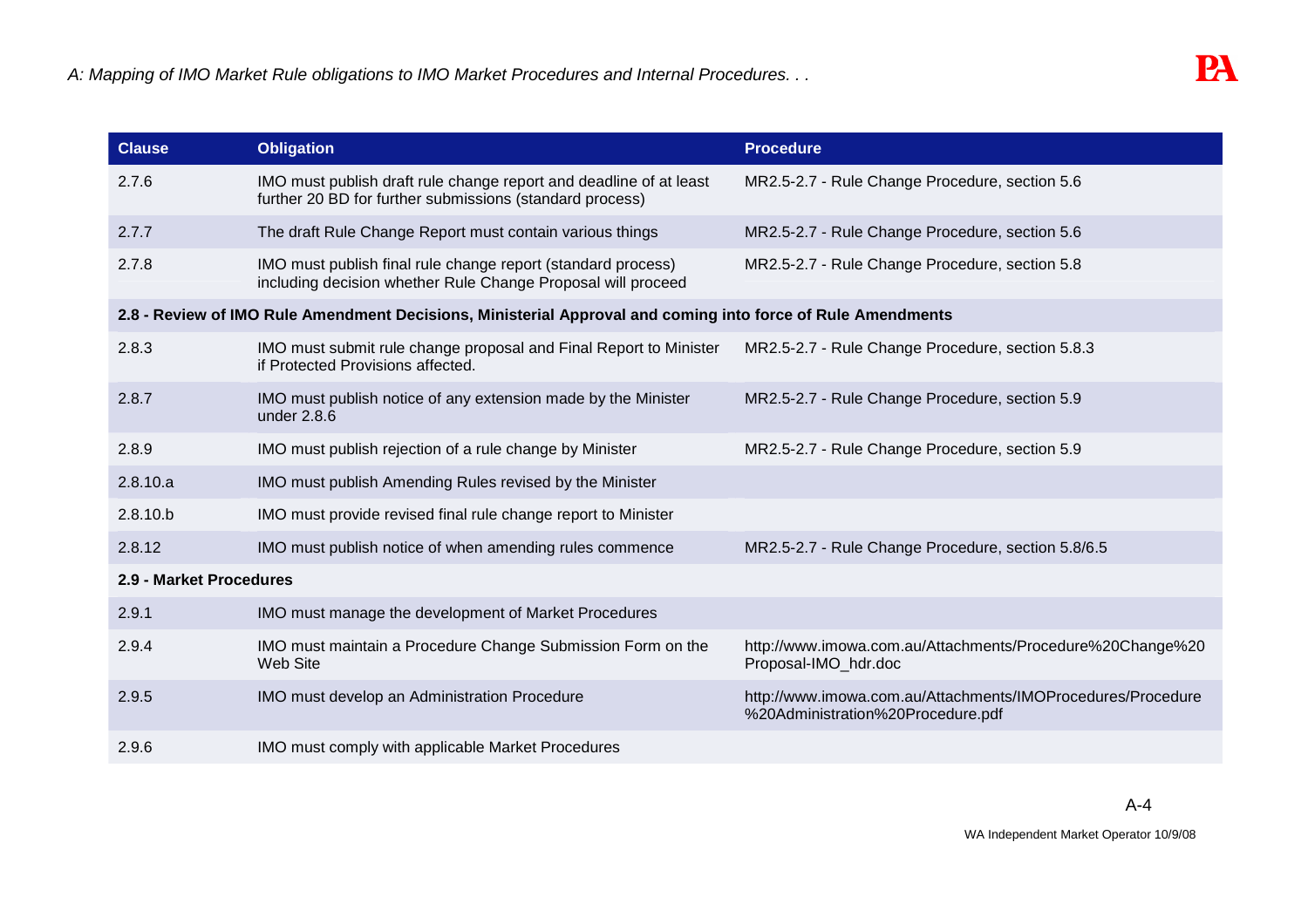| <b>Clause</b>                                    | <b>Obligation</b>                                                                                                         | <b>Procedure</b>                              |
|--------------------------------------------------|---------------------------------------------------------------------------------------------------------------------------|-----------------------------------------------|
| 2.10 - Procedure Change Process                  |                                                                                                                           |                                               |
| 2.10.1                                           | IMO may initiate Procedure Change Process by developing a<br>Procedure Change Proposal                                    |                                               |
| 2.10.3                                           | IMO responsible for making amendments to Procedures that are<br>required by amendments to Market Rules                    | MR2.10 - Market Procedure Change, section 2   |
| 2.10.4                                           | IMO must publish SM procedure change proposal                                                                             | MR2.10 - Market Procedure Change, section 3.1 |
| 2.10.5                                           | IMO must publish its own Procedure Change Proposals                                                                       | MR2.10 - Market Procedure Change, section 2.3 |
| 2.10.6                                           | A Procedure Change Proposal must include various things                                                                   | MR2.10 - Market Procedure Change, section 2.2 |
| 2.10.7                                           | IMO must publish due date for submissions on a procedure change<br>proposal                                               | MR2.10 - Market Procedure Change, section 2.3 |
| 2.10.8                                           | IMO must notify MAC if required to convene                                                                                | MR2.10 - Market Procedure Change, section 2.4 |
| 2.10.9                                           | IMO must convene MAC                                                                                                      | MR2.10 - Market Procedure Change, section 2.4 |
| 2.10.10 to<br>2.10.12                            | IMO must prepares and publish, or just publish, procedure change<br>report.                                               | MR2.10 - Market Procedure Change, section 2.7 |
| 2.10.13                                          | Procedure Change Report must contain the matters specified in the<br>rule.                                                | MR2.10 - Market Procedure Change, section 2.7 |
| 2.10.14                                          | IMO must decide whether to approve/reject SM procedure changes                                                            | MR2.10 - Market Procedure Change, section 3.3 |
| 2.10.15                                          | IMO must notify SM and publish information about the SM<br>procedure change upon approval plus date for it to take effect | MR2.10 - Market Procedure Change, section 3.3 |
| 2.10.16.a                                        | IMO must notify SM of rejection and publish reasons.                                                                      | MR2.10 - Market Procedure Change, section 3.3 |
| 2.11 - Coming into force of Procedure Amendments |                                                                                                                           |                                               |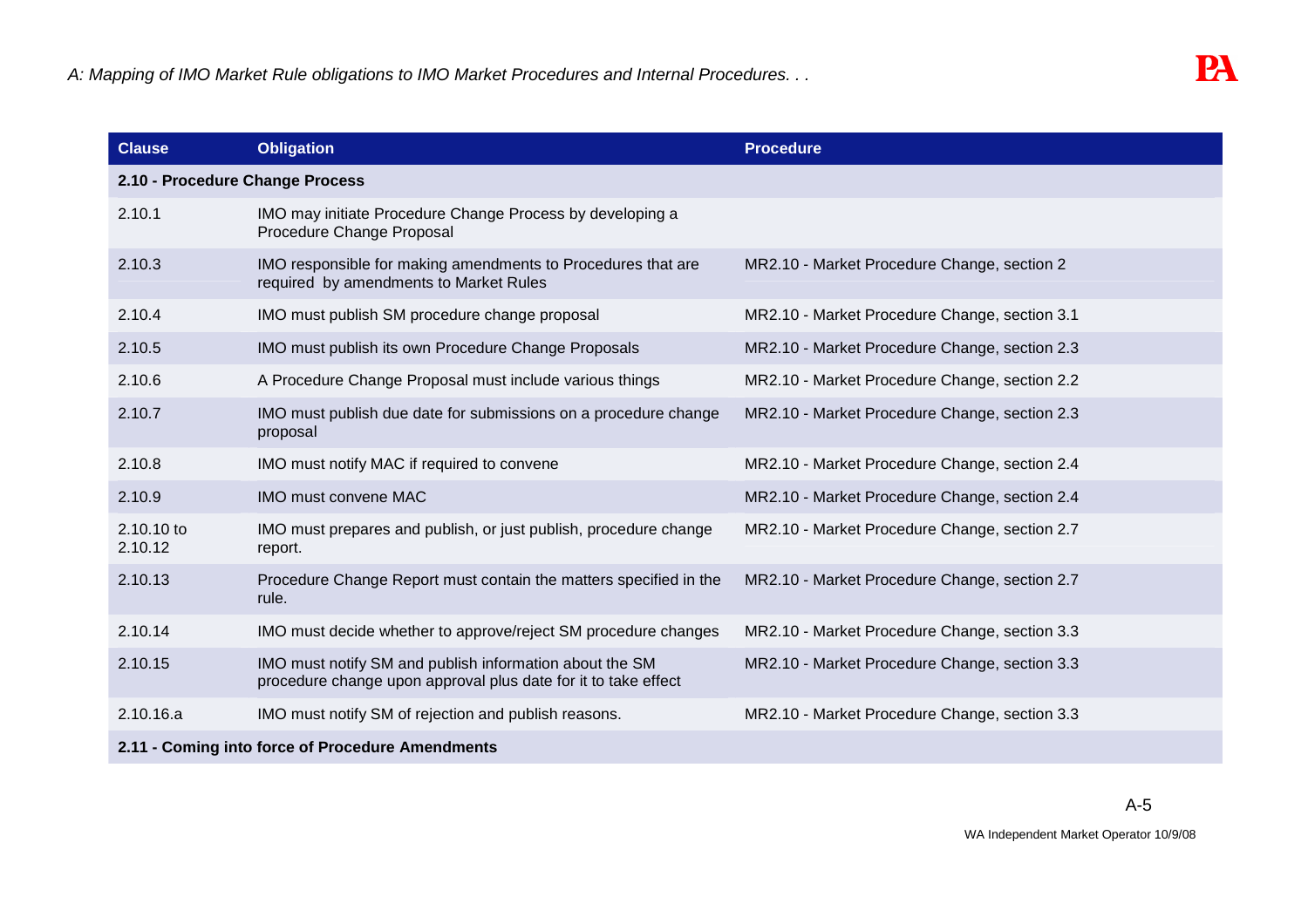| <b>Clause</b> | <b>Obligation</b>                                                                                                                                                                                                               | <b>Procedure</b>                                                         |
|---------------|---------------------------------------------------------------------------------------------------------------------------------------------------------------------------------------------------------------------------------|--------------------------------------------------------------------------|
| 2.11.4        | IMO may extend time and date when Market Procedure commences                                                                                                                                                                    | MR2.10 - Market Procedure Change, section 2.8                            |
|               | 2.13 - Market Rule Compliance Monitoring and Enforcement                                                                                                                                                                        |                                                                          |
| 2.13.2        | IMO must monitor other Rule Participant behaviour for compliance<br>with Market Rules and Procedures.                                                                                                                           | Compliance Monitoring, Investigation & Enforcement, section 2.1          |
| 2.13.3        | IMO must ensure that it has procedures and systems in place to<br>allow it to monitor Rule Participants" behaviour for compliance with<br>the Market Rules and Market Procedures in accordance with the<br>Monitoring Protocol. | Compliance Monitoring, Investigation & Enforcement, section 2.1          |
| 2.13.10       | IMO must record and investigate any alleged breach that it becomes<br>aware of, and issue a warning if it believes a breach has taken place                                                                                     | Compliance Monitoring, Investigation & Enforcement, section 2.1 &<br>2.2 |
| 2.13.11       | IMO may meet with Rule Participant to discuss alleged breach                                                                                                                                                                    | Compliance Monitoring, Investigation & Enforcement, section 2.2          |
| 2.13.12       | IMO may do various things as part of an investigation into alleged<br>breach                                                                                                                                                    | Compliance Monitoring, Investigation & Enforcement, section 2.4.2        |
| 2.13.14       | IMO may appoint a person to investigate alleged breach                                                                                                                                                                          | Compliance Monitoring, Investigation & Enforcement, section 2.4.3        |
| 2.13.15       | IMO must decide if a breach has occurred                                                                                                                                                                                        | Compliance Monitoring, Investigation & Enforcement, section 2.5          |
| 2.13.16       | IMO may decide there has been a breach of the Market Rules and<br>issue a penalty notice, or decide there's been no breach and notify<br>the Market Participant.                                                                | Compliance Monitoring, Investigation & Enforcement, section 2.5 &<br>2.6 |
| 2.13.18       | IMO may bring proceedings before the Energy Review Board                                                                                                                                                                        | Compliance Monitoring, Investigation & Enforcement, section 2.9          |
| 2.13.20       | IMO must cooperate with an investigation of its alleged breach                                                                                                                                                                  |                                                                          |
| 2.13.24       | IMO may direct Rule Participant to do/not do to give effect to any<br>order of the Energy Review Board                                                                                                                          |                                                                          |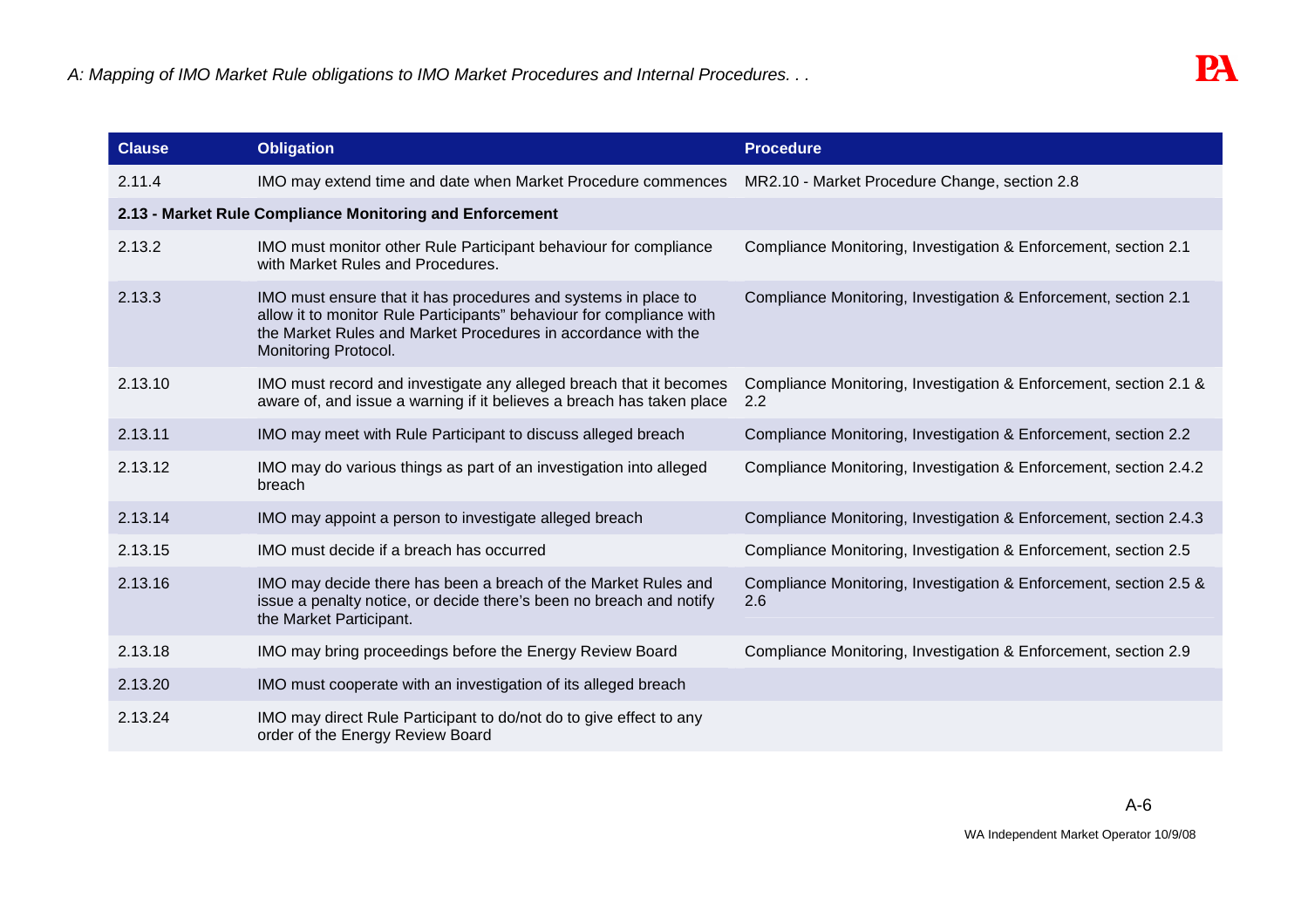| <b>Clause</b>  | <b>Obligation</b>                                                                                                        | <b>Procedure</b>                                                |
|----------------|--------------------------------------------------------------------------------------------------------------------------|-----------------------------------------------------------------|
| 2.13.26        | IMO must release a report of civil penalties and proceedings,<br>findings and orders of the Energy Review Board          | Compliance Monitoring, Investigation & Enforcement, section 1.5 |
| 2.13.27        | IMO must have regard to Wholesale Market Objectives when<br>considering circulating a report of civil penalties, etc     |                                                                 |
| 2.13.28        | IMO may release a report on matters where it made a decision<br>under 2.13.16(a) or which have been referred to the ERB. | Compliance Monitoring, Investigation & Enforcement, section 1.5 |
| 2.13.31        | IMO must provide reports to all Rule Participants and interested<br>parties, unless inappropriate                        |                                                                 |
| $2.14 -$ Audit |                                                                                                                          |                                                                 |
| 2.14.1         | IMO must appoint Market Auditors.                                                                                        | res ipsa loquitur                                               |
| 2.14.2         | IMO must ensure Auditor carries out annual audits of the matters<br>required by the Market Rules                         | res ipsa loquitur                                               |
| 2.14.3         | IMO must ensure Auditor carries out the audits appropriately                                                             |                                                                 |
| 2.14.4         | IMO must either accept the Auditor's report or prepare one of its<br>own.                                                |                                                                 |
| 2.14.5         | IMO must publish auditor's report and IMO's report                                                                       |                                                                 |
| 2.14.6.a       | IMO requires SM to demonstrate compliance                                                                                |                                                                 |
| 2.14.6.b       | IMO must annually audit the SM                                                                                           |                                                                 |
| 2.14.7         | IMO must provide report to Minister on SM compliance                                                                     |                                                                 |
|                | 2.15 - Monitoring and Reporting Protocols                                                                                |                                                                 |
| 2.15.1         | IMO must develop and implement a Monitoring Protocol                                                                     |                                                                 |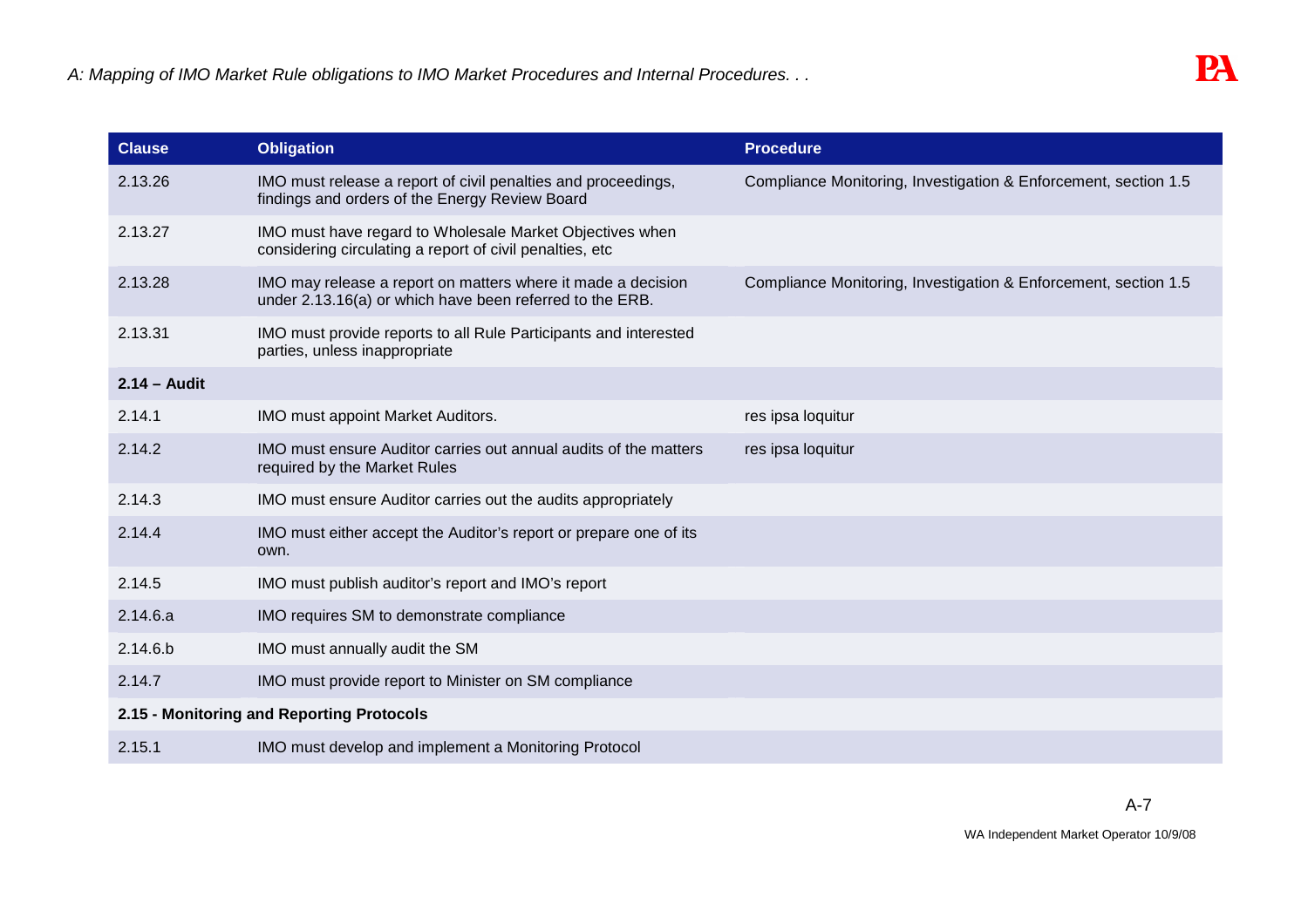| <b>Clause</b>    | <b>Obligation</b>                                                                                                                                  | <b>Procedure</b>                                             |
|------------------|----------------------------------------------------------------------------------------------------------------------------------------------------|--------------------------------------------------------------|
| 2.15.3           | Monitoring Protocol must specify various things                                                                                                    |                                                              |
| 2.15.8           | IMO and ERA must agree a reporting protocol which must specify<br>various things                                                                   |                                                              |
|                  | 2.16 - Monitoring the effectiveness of the market                                                                                                  |                                                              |
| 2.16.1           | IMO must compile and analyse data identified in the Market<br>Surveillance Data Catalogue                                                          | MR2.16 - Market Surveillance Internal Procedure, section 5   |
| 2.16.2           | IMO must develop a market surveillance catalogue                                                                                                   | http://www.imowa.com.au/MarketSurveillanceDataCatalogue.htm  |
| 2.16.3           | IMO must publish the market surveillance catalogue                                                                                                 | http://www.imowa.com.au/MarketSurveillanceDataCatalogue.htm  |
| 2.16.4           | IMO must carry out analysis to calculate relevant summary statistics                                                                               |                                                              |
| 2.16.5           | IMO must provide data to ERA                                                                                                                       |                                                              |
| 2.16.8           | IMO must assist ERA to investigate behaviour related to market<br>power.                                                                           |                                                              |
| 2.16.9 & 2.16.9A | IMO must assist ERA in monitoring activities                                                                                                       |                                                              |
| 2.16.9B.a        | IMO requests explanation from participant for unreasonable costs                                                                                   | MR2.16 - Market Surveillance Internal Procedure, section 6.2 |
| 2.16.9B.b        | IMO advise ERA of unreasonable STEM cost data                                                                                                      |                                                              |
| 2.16.9D          | IMO publishes participant explanation                                                                                                              | MR2.16 - Market Surveillance Internal Procedure, section 6.3 |
| 2.16.9H          | IMO must refer a matter to the ERB for civil penalties                                                                                             | MR2.16 - Market Surveillance Internal Procedure, section 6.4 |
| 2.16.14          | The IMO must use information provided by the ERA under clause<br>2.16.6(c) only for the purpose of carrying out its functions under<br>clause 2.16 |                                                              |
| 2.18 – Disputes  |                                                                                                                                                    |                                                              |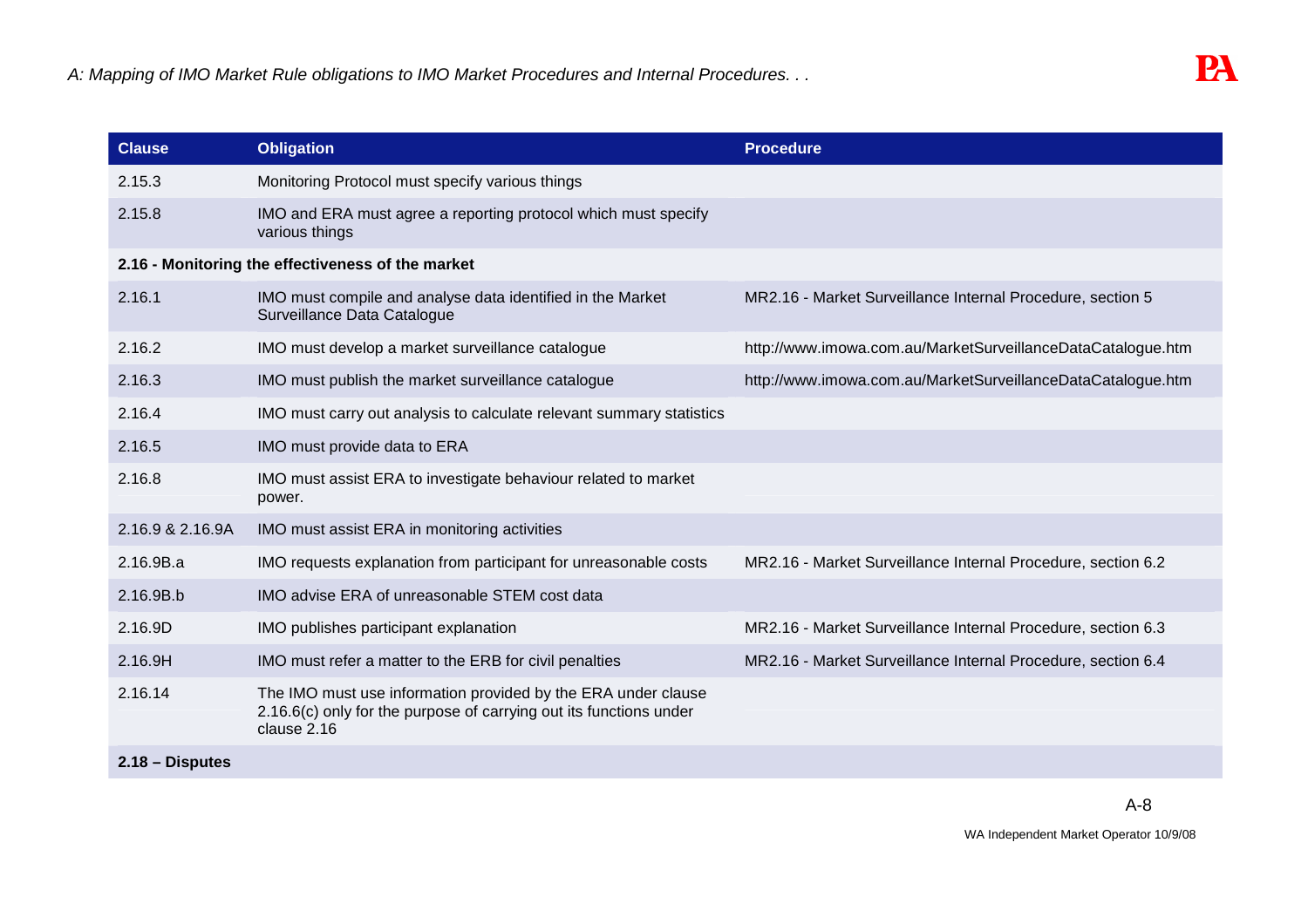| <b>Clause</b>                          | <b>Obligation</b>                                                                                    | <b>Procedure</b>                                                   |
|----------------------------------------|------------------------------------------------------------------------------------------------------|--------------------------------------------------------------------|
| 2.18.3                                 | IMO as Dispute Participant may refer question of law to court                                        | MR2.18 - Internal Procedure Dispute Resolution, section 1.1        |
| 2.18.4                                 | IMO as Dispute Participant must not agree to resolution inconsistent<br>with Market Rules            | MR2.18 - Internal Procedure Dispute Resolution, section 1.1        |
| 2.19 - First Stage Dispute Resolution  |                                                                                                      |                                                                    |
| 2.19.1                                 | IMO as Rule Participant may issue dispute notice to another Rule<br>Participant                      |                                                                    |
| 2.19.2                                 | IMO as Rule Participant may name in Notice of Dispute any Rule<br>Participant that may be affected   |                                                                    |
| 2.19.3                                 | Notice of Dispute must contain various things                                                        |                                                                    |
| 2.19.4                                 | IMO as Rule Participant receiving Notice of Dispute must supply<br>confirmation of receipt           | MR2.18 - Internal Procedure Dispute Resolution, section 1.3 step 4 |
| 2.19.5                                 | IMO may join a Rule Participant to a dispute                                                         | MR2.18 - Internal Procedure Dispute Resolution, section 1.3 step 6 |
| 2.19.6                                 | IMO as Dispute Participant must make reasonable endeavours to<br>meet and resolve in good faith      | MR2.18 - Internal Procedure Dispute Resolution, section 1.3 step 7 |
| 2.20 - Second Stage Dispute Resolution |                                                                                                      |                                                                    |
| 2.20.1                                 | IMO as Dispute Participant must give consideration to resolving<br>Dispute through mediation/ADR/etc | MR2.18 - Internal Procedure Dispute Resolution, section 1.3.2      |
| 2.20.2                                 | IMO as Dispute Participant may commence court proceedings                                            | MR2.18 - Internal Procedure Dispute Resolution, section 1.3.2      |
| 2.21 - Market Consultation             |                                                                                                      |                                                                    |
| 2.21.1                                 | IMO must consult on such matters as are specified in the Market<br><b>Rules</b>                      |                                                                    |
| 2.21.2                                 | IMO must consult in good faith                                                                       |                                                                    |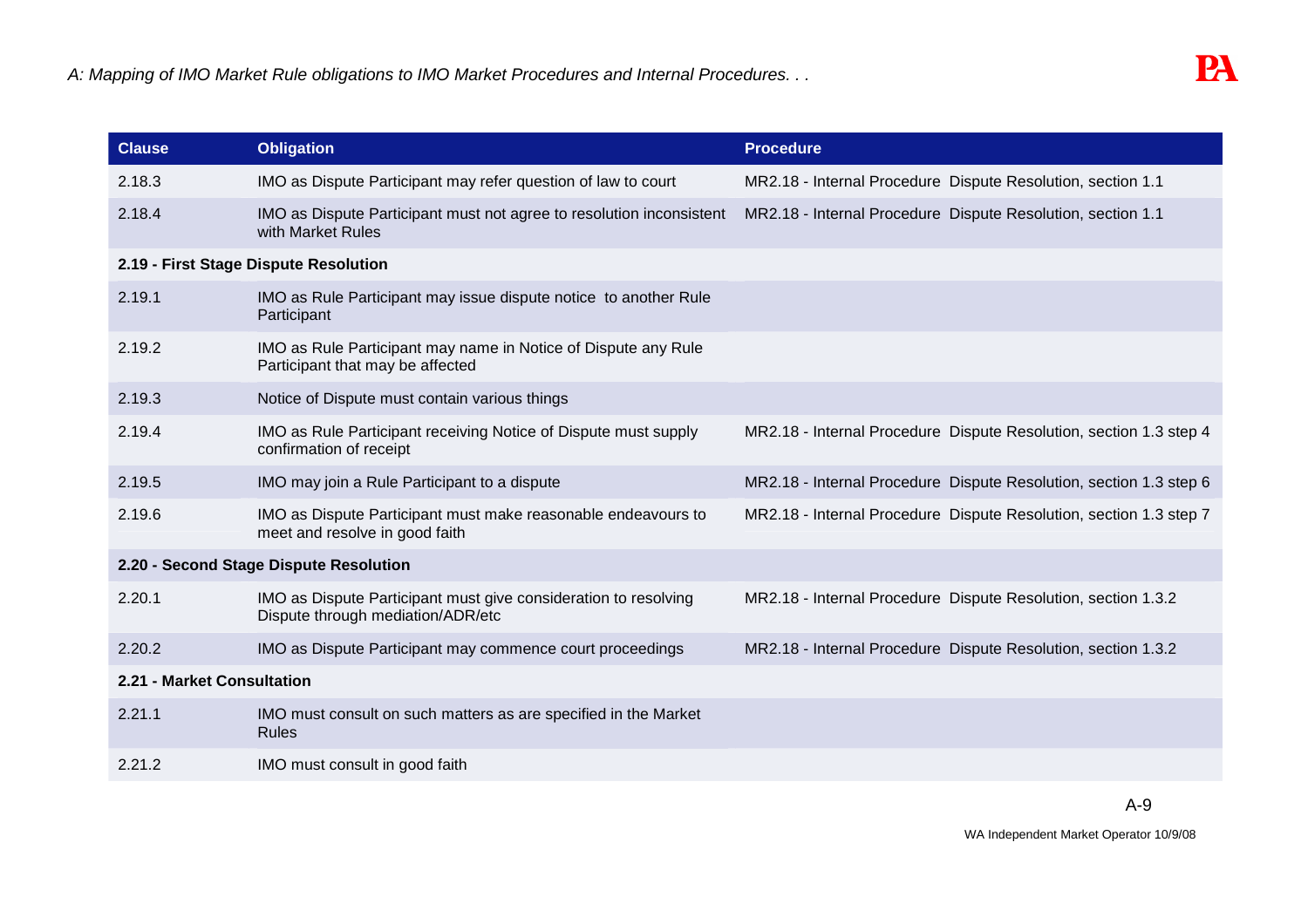| <b>Clause</b>                                      | <b>Obligation</b>                                                                                          | <b>Procedure</b>                                  |  |  |
|----------------------------------------------------|------------------------------------------------------------------------------------------------------------|---------------------------------------------------|--|--|
| 2.22 - Determination of the IMO's budget           |                                                                                                            |                                                   |  |  |
| 2.22.3.a                                           | IMO must submit proposal for allowable revenue over review period<br>to ERA                                | MR2.22 - determination of IMO budget, section 1.3 |  |  |
| 2.22.5                                             | IMO must submit budget proposal for coming year to Minister                                                | MR2.22 - determination of IMO budget, section 1.3 |  |  |
| 2.22.8                                             | IMO applies to ERA to reassess allowable revenue where budget<br>required exceeds 15% of allowable revenue | MR2.22 - determination of IMO budget, section 1.3 |  |  |
| 2.22.11                                            | IMO must publish budget approved by Minister                                                               | MR2.22 - determination of IMO budget, section 1.3 |  |  |
| 2.22.13                                            | IMO may declare a project to be a Declared Market Project under<br>certain conditions                      | MR2.22 - determination of IMO budget, section 1.3 |  |  |
| 2.22.14                                            | IMO must obtain approval from the ERA for an increase in Allowable<br>Revenue                              | MR2.22 - determination of IMO budget, section 1.3 |  |  |
| 2.23 - Determination of System Management's budget |                                                                                                            |                                                   |  |  |
| 2.23.9                                             | IMO must review SM budget proposal and report to the Minister                                              |                                                   |  |  |
| 2.23.11                                            | IMO must publish budget provided by SM                                                                     |                                                   |  |  |
|                                                    | 2.24- Determination of Market Fees                                                                         |                                                   |  |  |
| 2.24.2                                             | IMO must determine and publish fees to apply from 1 July                                                   |                                                   |  |  |
| 2.24.3                                             | IMO must publish an estimate of its total revenue by source                                                |                                                   |  |  |
| 2.25 - Payment of Market Participant Fees          |                                                                                                            |                                                   |  |  |
| 2.25.1                                             | IMO must charge Fees under Market Rule 9.1.3                                                               |                                                   |  |  |
| 2.25.3                                             | IMO must pay SM and ERA following receipt of payment                                                       |                                                   |  |  |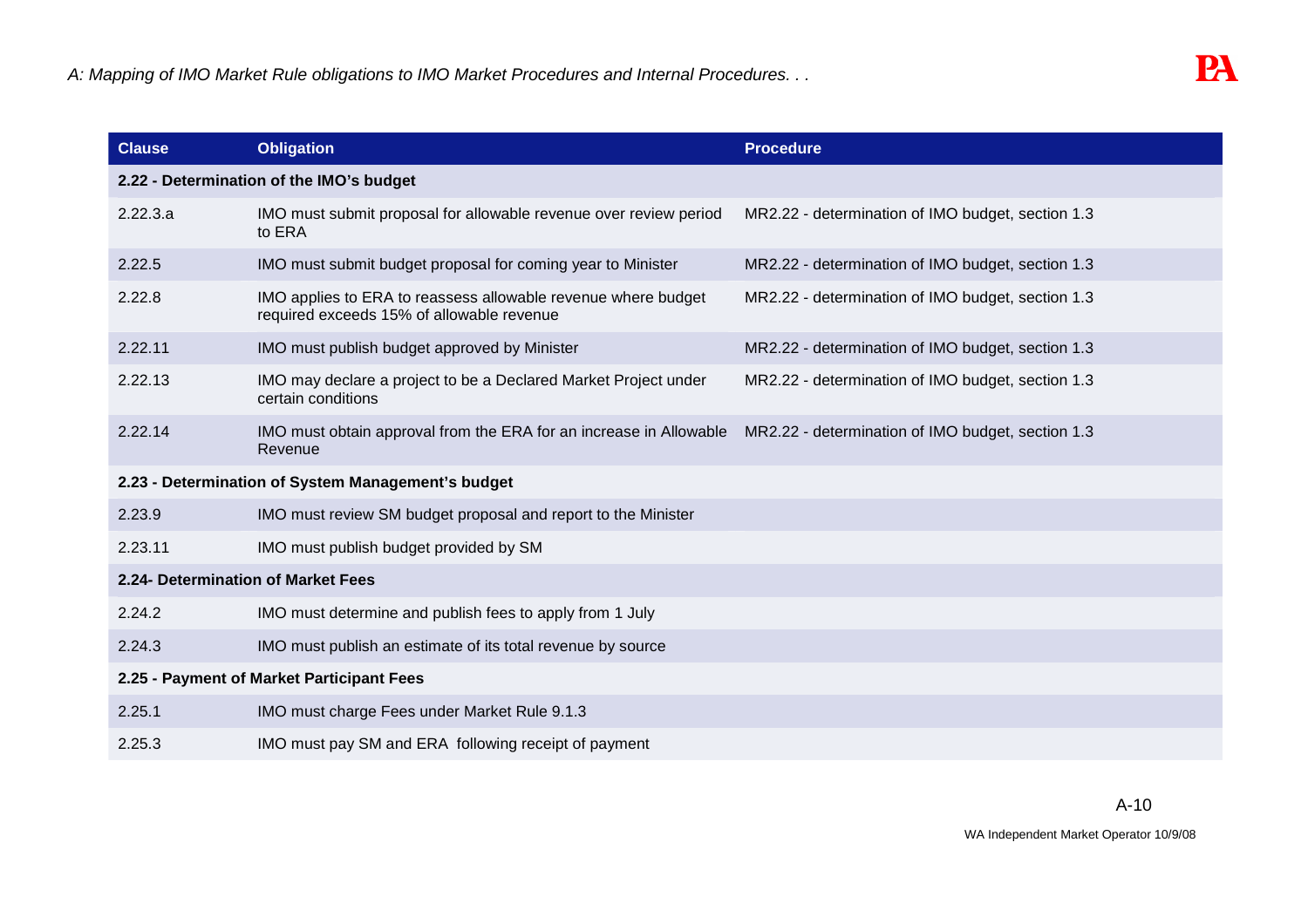| <b>Clause</b>                        | <b>Obligation</b>                                                                                                                                     | <b>Procedure</b>                                         |  |  |
|--------------------------------------|-------------------------------------------------------------------------------------------------------------------------------------------------------|----------------------------------------------------------|--|--|
|                                      | 2.27 - Determination of Loss Factors                                                                                                                  |                                                          |  |  |
| 2.27.3                               | IMO publishes loss factors                                                                                                                            | MR2.27 - Determining Loss Factors Procedure, step 1      |  |  |
| 2.27.3A                              | Publication of time for loss factors to apply (including changes under<br>2.27.4.e)                                                                   | MR2.27 - Determining Loss Factors Procedure, step 4      |  |  |
| 2.27.3B                              | IMO must allow sufficient time for Market Participants to identify and<br>update Standing Data                                                        | MR2.27 - Determining Loss Factors Procedure, section 1.3 |  |  |
| 2.27.4(b).i                          | IMO must announce plan to audit loss factor calculation                                                                                               | MR2.27 - Determining Loss Factors Procedure, section 1.4 |  |  |
| 2.27.4(b).ii                         | IMO must audit loss factor calculation                                                                                                                | MR2.27 - Determining Loss Factors Procedure, section 1.4 |  |  |
| 2.27.5                               | IMO must continue to use equivalent Loss Factor from the previous<br>year until the Network Operator has provided the IMO with the new<br>Loss Factor | MR2.27 - Determining Loss Factors Procedure, step 12     |  |  |
| 2.27.6                               | IMO must document standards to be used in determining Loss<br>Factors                                                                                 |                                                          |  |  |
| 2.28 - Rule Participants             |                                                                                                                                                       |                                                          |  |  |
| 2.28.13                              | IMO must determine the class of person not covered by previous<br>sub-sections                                                                        |                                                          |  |  |
| 2.28.16                              | IMO may determine that a person is exempted from the requirement<br>to register, and apply conditions.                                                | Rule Participant Exemption to Register, section 2        |  |  |
| 2.28.16A(b)                          | IMO must register Intermediary as Rule Participant                                                                                                    | Rule Participant Exemption to Register, section 2.1.2    |  |  |
| 2.28.16B                             | IMO may determine that a person is exempted from the requirement<br>to register under specific conditions                                             | Rule Participant Exemption to Register, section 2.1.2    |  |  |
| 2.29 - Facility Registration Classes |                                                                                                                                                       |                                                          |  |  |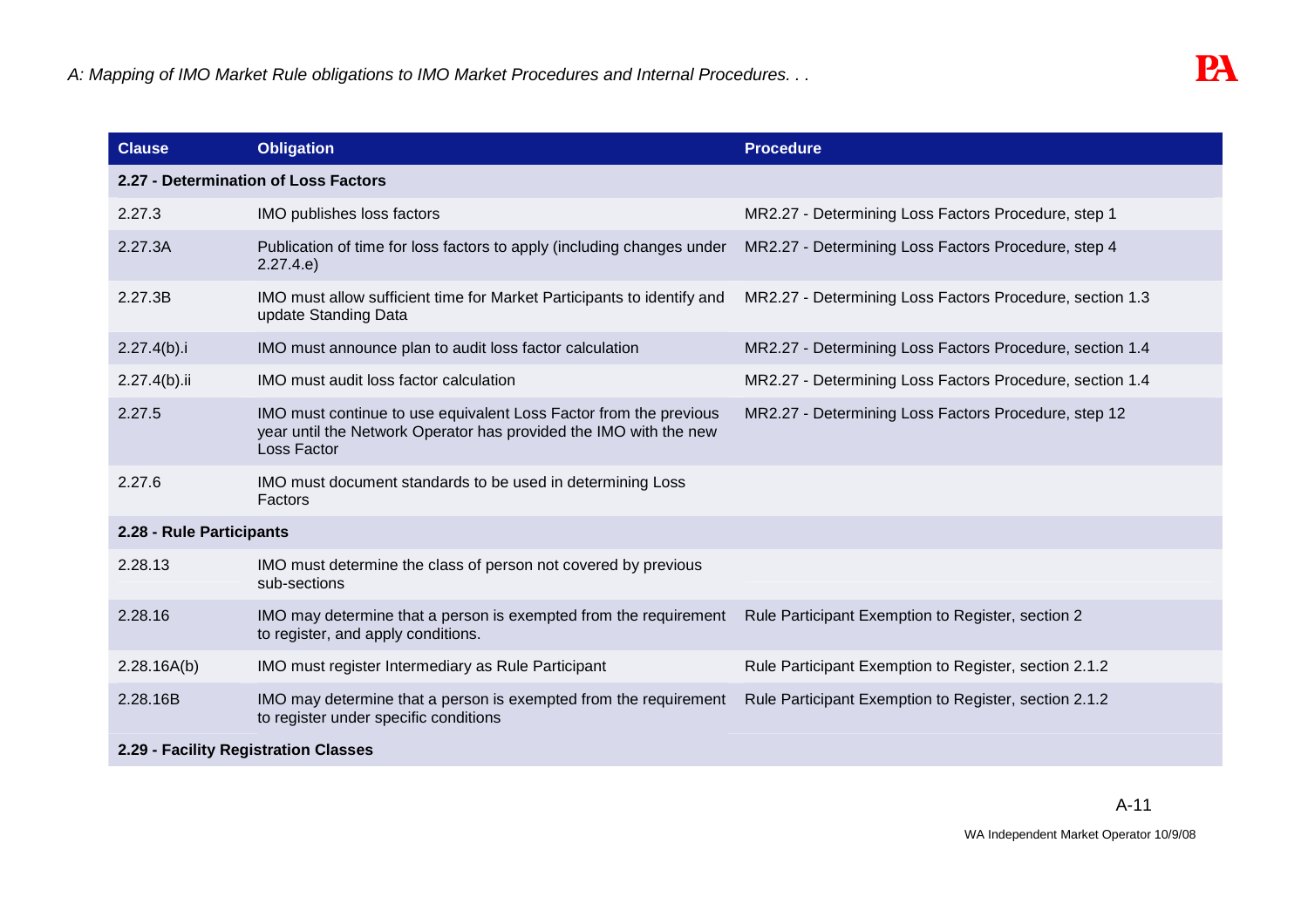| <b>Clause</b>               | <b>Obligation</b>                                                                                                             | <b>Procedure</b>                                                                                                   |  |
|-----------------------------|-------------------------------------------------------------------------------------------------------------------------------|--------------------------------------------------------------------------------------------------------------------|--|
| 2.29.9                      | IMO may determine that a person is exempted from the requirement<br>to register a facility and apply conditions.              |                                                                                                                    |  |
| 2.29.10                     | The IMO must exempt a person from the requirement to register a<br>generating system                                          |                                                                                                                    |  |
| 2.30 - Facility Aggregation |                                                                                                                               |                                                                                                                    |  |
| 2.30.1A                     | For each Capacity Year the IMO may only accept an application for<br>Facility Aggregation once with respect to each Facility. | Market Procedure for: Facility Registration, Facility de-Registration<br>and Facility Transfer, section 1.4.3      |  |
| 2.30.4                      | IMO must consult with SM and the Network Operator when<br>assessing an application for Facility aggregation.                  | Market Procedure for: Facility Registration, Facility de-Registration<br>and Facility Transfer, section 1.4.3      |  |
| 2.30.5                      | IMO may only allow aggregation if no adverse effect on SM's ability<br>to manage the Power System                             | Market Procedure for: Facility Registration, Facility de-Registration<br>and Facility Transfer, section 1.4.3      |  |
| 2.30.8                      | IMO must inform relevant Rule Participant of date when aggregated<br>facilities will be considered to be disaggregated.       | Market Procedure for: Facility Registration, Facility de-Registration<br>and Facility Transfer, section 1.4.3      |  |
| 2.30.10(b)                  | IMO may require Rule Participant to provide Standing Data when<br>aggregated facility is disaggregated                        | Market Procedure for: Facility Registration, Facility de-Registration<br>and Facility Transfer, section 1.4.3      |  |
| 2.30.11                     | IMO must document the facility aggregation and disaggregation<br>process                                                      | Market Procedure for: Facility Registration, Facility de-Registration<br>and Facility Transfer, section 1.4.3      |  |
|                             | 2.30A - Exemption from Funding Spinning Reserve                                                                               |                                                                                                                    |  |
| 2.30A.2                     | IMO must exempt Intermittent Generator meeting certain ramping<br>conditions from funding Spinning Reserve costs              | http://www.imowa.com.au/Attachments/IMOProcedures/Facility%20<br>Registration%20Procedure.pdf, section 1.6 step 27 |  |
| 2.30A.3                     | IMO must consult with System Management when assessing<br>exemption                                                           | List of events.xls, Exemption from Funding Spinning Reserve Cost                                                   |  |
| 2.30A.5                     | IMO must inform Market Participant and include facility in Appendix                                                           |                                                                                                                    |  |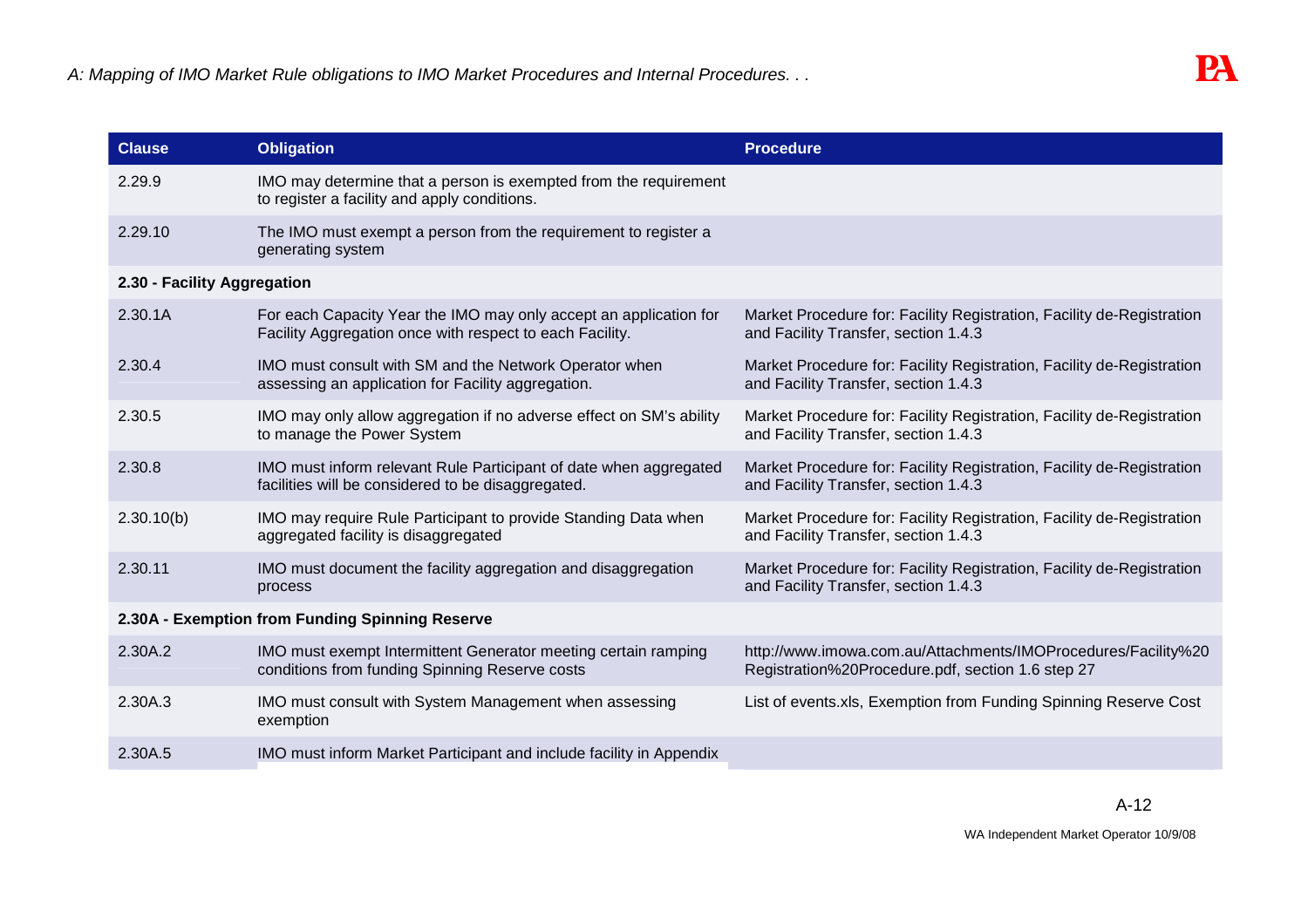| <b>Clause</b>               | <b>Obligation</b><br><b>Procedure</b>                                                               |                                                                                                                                                        |
|-----------------------------|-----------------------------------------------------------------------------------------------------|--------------------------------------------------------------------------------------------------------------------------------------------------------|
|                             | $\overline{2}$                                                                                      |                                                                                                                                                        |
| 2.30A.6                     | IMO must document the Spinning Reserve costs exemption process<br>in the Registration Procedure.    | http://www.imowa.com.au/Attachments/IMOProcedures/Facility%20<br>Registration%20Procedure.pdf, section 1.6 step 27                                     |
| 2.30B - Intermittent Load   |                                                                                                     |                                                                                                                                                        |
| 2.30B.3                     | IMO must require that applicant to register Intermittent Load provide<br>specified information      | http://www.imowa.com.au/Attachments/IMOProcedures/Facility%20<br>Registration%20Procedure.pdf, talks of general stuff to do with<br>intermittent loads |
| 2.30B.4                     | IMO must use the information provided by Market Customer under<br>clause 2.30B.3                    |                                                                                                                                                        |
| 2.30B.6                     | IMO must accept an application for Load to be Intermittent Load if<br>conditions are met            |                                                                                                                                                        |
| 2.30B.7                     | IMO may cease to treat a Load as an Intermittent Load and require<br>it to modify its Standing Data |                                                                                                                                                        |
| 2.30B.8                     | IMO must consult with SM in determining whether Load is<br>Intermittent Load.                       |                                                                                                                                                        |
|                             | 2.30C - Rule Commencement and Registration Data                                                     |                                                                                                                                                        |
| 2.30C.1                     | IMO must not require registration prior to commencement of<br>relevant Market Rules                 |                                                                                                                                                        |
| 2.30C.3                     | IMO must notify Rule Participants of changes to Standing Data                                       |                                                                                                                                                        |
| 2.31 - Registration Process |                                                                                                     |                                                                                                                                                        |
| 2.31.1                      | IMO must maintain Registration Forms on the Market Web Site                                         |                                                                                                                                                        |
| 2.31.3                      | IMO must acknowledge receipt of participant or facility registration<br>application.                | In the various Registration Procedure documents                                                                                                        |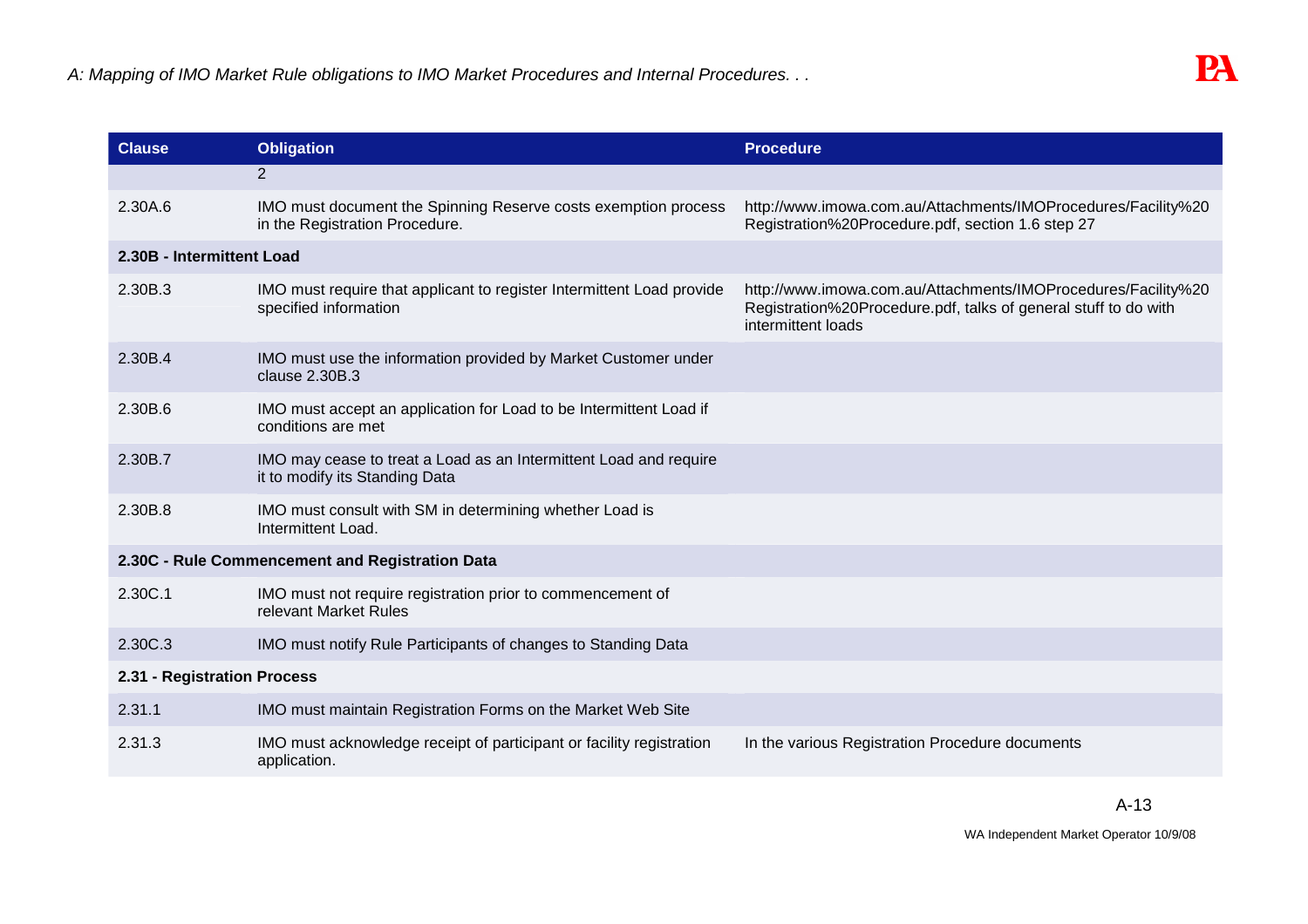| <b>Clause</b> | <b>Obligation</b>                                                                                                                                 | <b>Procedure</b>                                                    |  |
|---------------|---------------------------------------------------------------------------------------------------------------------------------------------------|---------------------------------------------------------------------|--|
| 2.31.5        | IMO must consult SM and may consult Network Operators                                                                                             | various facility documents, eg Facility Registration, section 2.3.2 |  |
| 2.31.6        | IMO must notify the schedule of acceptance process for facility<br>registration                                                                   |                                                                     |  |
| 2.31.7        | IMO may determine that a test required under Market Rules is not<br>necessary                                                                     |                                                                     |  |
| 2.31.10       | IMO must accept or reject application                                                                                                             |                                                                     |  |
| 2.31.11       | IMO must include certain information in the notice to the applicant                                                                               | General Registration Event, section 2.2.2                           |  |
| 2.31.12       | IMO must give reasons for rejection                                                                                                               | General Registration Event, section 2.3.4                           |  |
| 2.31.13       | IMO may reject an application only if specified conditions are met                                                                                |                                                                     |  |
| 2.31.21       | IMO must maintain a register of Rule Participants and Registered<br><b>Facilities</b>                                                             |                                                                     |  |
| 2.31.22       | IMO must only indicate that it can facilitate participation in a Rule<br>Participant class or Facility Class is System Management actually<br>can |                                                                     |  |
| 2.31.23       | IMO must document the registration, de-registration and transfer<br>process in the Registration Procedure                                         |                                                                     |  |
|               | 2.32 - Rule Participant Suspension and Deregistration                                                                                             |                                                                     |  |
| 2.32.1        | IMO must issue a suspension notice to a participant                                                                                               | MR2.37-2.43 - Prudential Procedure, section 4.3.1                   |  |
| 2.32.2        | IMO must copy suspension notice to all rule participants                                                                                          | MR2.37-2.43 - Prudential Procedure, section 4.3.2 step 1            |  |
| 2.32.3        | IMO may specify directions the Rule Participant must comply with to<br>give effect to the Suspension Notice                                       |                                                                     |  |
| 2.32.4        | IMO may reject Submission and/or withhold payments due to a                                                                                       | MR2.37-2.43 - Prudential Procedure, section 4.3.2 step 2            |  |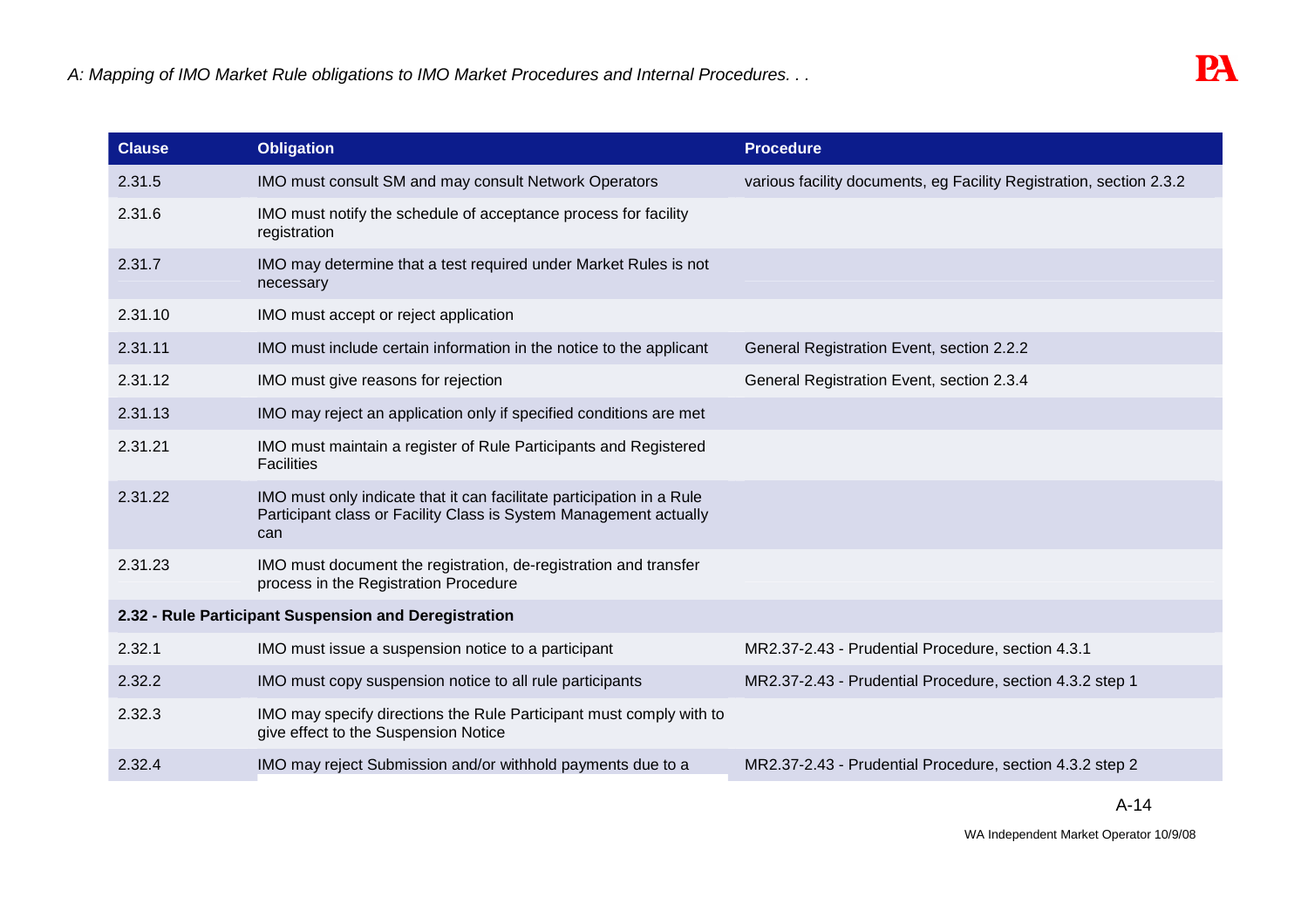| <b>Clause</b>                 | <b>Obligation</b>                                                                                             | <b>Procedure</b>                                                                                                      |
|-------------------------------|---------------------------------------------------------------------------------------------------------------|-----------------------------------------------------------------------------------------------------------------------|
|                               | defaulting Rule Participant                                                                                   |                                                                                                                       |
| 2.32.5                        | IMO must withdraw a suspension notice                                                                         | MR2.37-2.43 - Prudential Procedure, section 4.3.4 step 1                                                              |
| 2.32.6                        | IMO may apply to ERB to deregister a suspended Rule Participant                                               | MR2.37-2.43 - Prudential Procedure, section 4.3.3 step 1                                                              |
| 2.32.7                        | IMO must de-register a rule participant                                                                       | MR2.37-2.43 - Prudential Procedure, section 4.3.3 step 2                                                              |
| 2.32.9                        | IMO may require NO to disconnect suspended/deregistered facilities                                            | MR2.37-2.43 - Prudential Procedure, section 4.3.2 step 3                                                              |
| 2.32.9                        | IMO must request NO reconnected previously suspended Facilities                                               |                                                                                                                       |
| 2.33 - The Registration Forms |                                                                                                               |                                                                                                                       |
| 2.33.1                        | Rule Participant registration form (2.31.1(a)) must require an<br>applicant to provide certain information    | http://www.imowa.com.au/Attachments/MarketForms/Application%2<br>0to%20Register%20for%20WEMS%20access%20form_rev6.doc |
| 2.33.2                        | Rule Participant de-registration form (2.31.1(b)) must require an<br>applicant to provide certain information | http://www.imowa.com.au/Attachments/MarketForms/Application%2<br>0to%20De-Register%20as%20a%20Participant%20v1.doc    |
| 2.33.3                        | Facility registration form (2.31.1(c)) must require an applicant to<br>provide certain information            | http://www.imowa.com.au/Attachments/Prudential/Application_to_R<br>egister_a_Facility_Name_20070605.pdf               |
| 2.33.4                        | Facility de-registration form (2.31.1(d)) must require an applicant to<br>provide certain information         | http://www.imowa.com.au/Attachments/MarketForms/Application%2<br>0to%20De-Register%20a%20Facility%20v1.doc            |
| 2.33.5                        | Facility transfer form (2.31.1(e)) must require an applicant to provide<br>certain information                | http://www.imowa.com.au/Attachments/MarketForms/Application%2<br>0to%20Transfer%20a%20Facility%20v1.doc               |
| 2.34 - Standing Data          |                                                                                                               |                                                                                                                       |
| 2.34.1                        | IMO must maintain a record of Standing Data and provide it to SM.                                             |                                                                                                                       |
| 2.34.5                        | IMO must confirm receipt of request for standing data change                                                  |                                                                                                                       |
| 2.34.6                        | IMO may request further information from a Rule Participant                                                   |                                                                                                                       |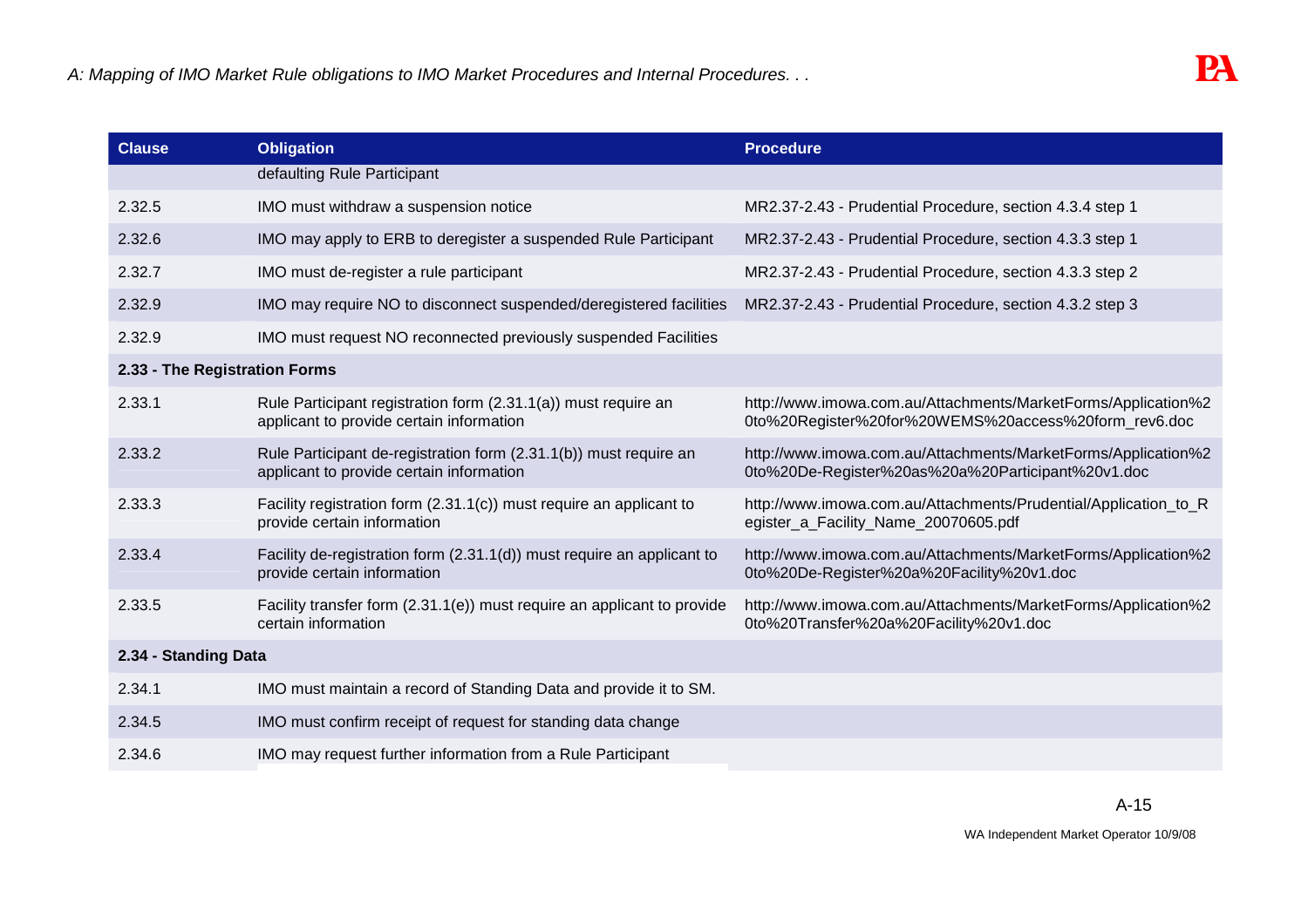| <b>Clause</b>       | <b>Obligation</b>                                                                                                                                                               | <b>Procedure</b>                                  |
|---------------------|---------------------------------------------------------------------------------------------------------------------------------------------------------------------------------|---------------------------------------------------|
|                     | regarding a change in Standing Data                                                                                                                                             |                                                   |
| 2.34.7              | IMO may reject a change                                                                                                                                                         |                                                   |
| 2.34.8              | IMO must notify participant of acceptance/rejection of standing data<br>change                                                                                                  |                                                   |
| 2.34.9              | IMO must give reasons for rejection                                                                                                                                             |                                                   |
| 2.34.11             | IMO may require a Rule Participant to provide updated Standing<br>Data                                                                                                          |                                                   |
| 2.34.12             | IMO must consult with SM before requesting updated Standing Data                                                                                                                |                                                   |
| 2.34.13(b)          | IMO may temporarily substitute data until Rule Participant updates<br><b>Standing Data</b>                                                                                      |                                                   |
| 2.34.14             | IMO must commence using revised Standing Data                                                                                                                                   |                                                   |
|                     | 2.36 - Market Systems Requirements                                                                                                                                              |                                                   |
| 2.36.1              | IMO must keep a record of version of software                                                                                                                                   |                                                   |
| 2.36.5              | IMO must document data and It interface requirements in the<br>relevant procedure, and comply with that procedure.                                                              |                                                   |
| 2.36.6              | IMO may require Market Participants to submit information using<br>software systems tot the IMO specifies, and may reject information<br>that is submitted by any other method. |                                                   |
| 2.37 - Credit Limit |                                                                                                                                                                                 |                                                   |
| 2.37.1              | IMO must determine a credit limit for each Market Participant.                                                                                                                  | MR2.37-2.43 - Prudential Procedure, section 2.2.1 |
| 2.37.2              | IMO may revise credit limits                                                                                                                                                    | MR2.37-2.43 - Prudential Procedure, section 3.2   |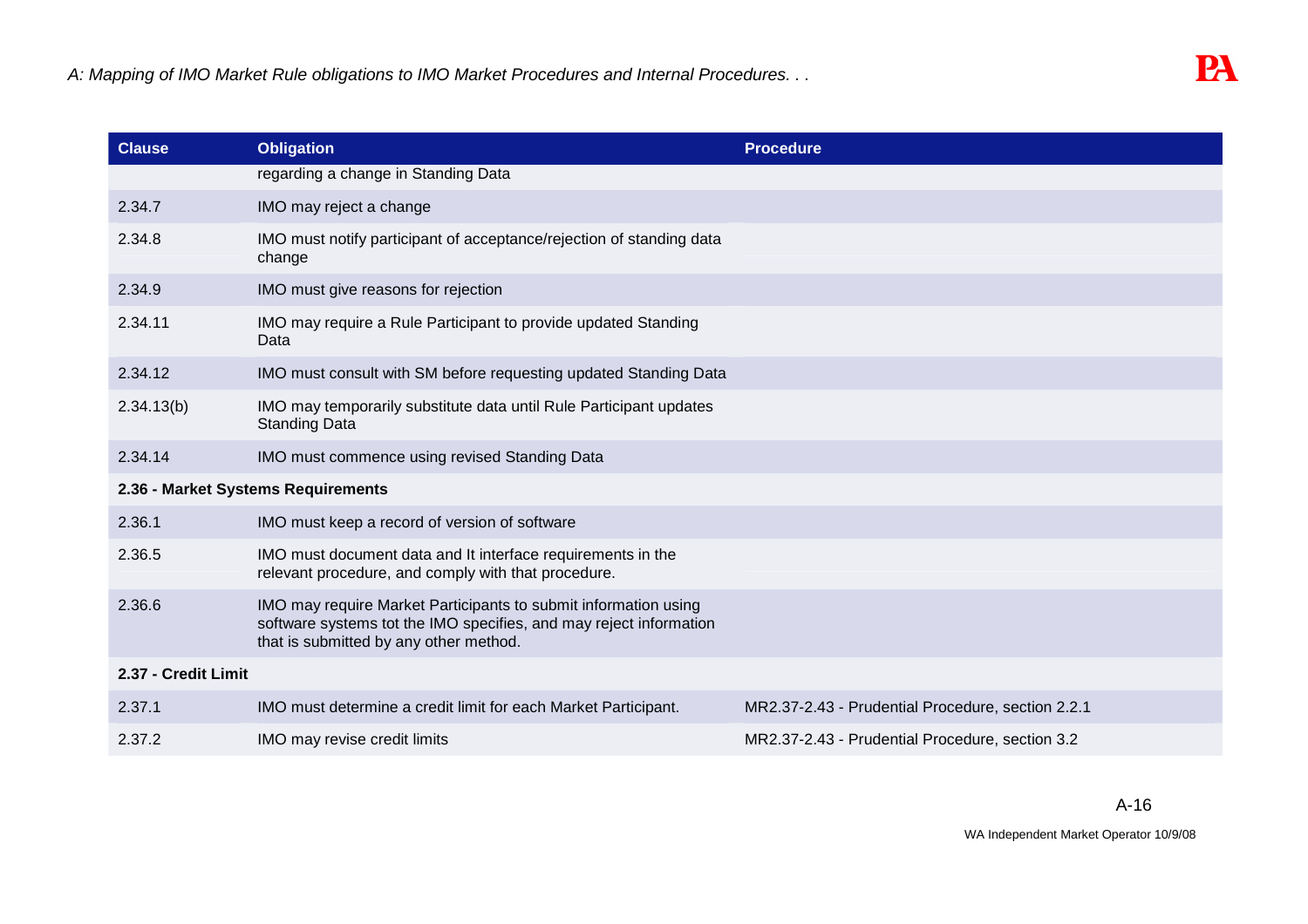| <b>Clause</b>         | <b>Obligation</b>                                                                                              | <b>Procedure</b>                                                                                           |
|-----------------------|----------------------------------------------------------------------------------------------------------------|------------------------------------------------------------------------------------------------------------|
| 2.37.3                | IMO must review Market Participant credit limits                                                               | MR2.37-2.43 - Prudential Procedure, section 3.2                                                            |
| 2.37.4                | IMO must take into account specified matters when determining a<br>credit limit                                | MR2.37-2.43 - Prudential Procedure, section 3.2                                                            |
| 2.37.6                | IMO must determine Credit Limit for each NO that funds a Network<br><b>Control Service Contract</b>            |                                                                                                            |
| 2.37.7                | IMO must review Network Operator credit limits                                                                 |                                                                                                            |
| 2.37.8                | IMO must notify MP and NO of credit limit (including details)                                                  |                                                                                                            |
| 2.37.9                | IMO must develop guidelines in the Prudential Procedure for<br>determining expected value of transaction.      | http://www.imowa.com.au/Attachments/IMOProcedures/Prudential%<br>20Requirements%20Procedure.pdf, section 5 |
| 2.38 - Credit Support |                                                                                                                |                                                                                                            |
| 2.38.5                | IMO must pay accumulated interest each month at the daily Bank<br>Bill rate.                                   |                                                                                                            |
| 2.41 - Trading Margin |                                                                                                                |                                                                                                            |
| 2.41.3                | IMO may reject Submission if it could result in the Trading Margin of<br>the Market Participant being exceeded |                                                                                                            |
| 2.41.4                | IMO may notify Market Participant at any time of the level of their<br><b>Trading Margin</b>                   |                                                                                                            |
| 2.42 - Margin Call    |                                                                                                                |                                                                                                            |
| 2.42.1                | IMO may issue a Market Call Notice to a Market Participant                                                     | MR2.37-2.43 - Prudential Procedure, section 3.1.1 step 5                                                   |
| 2.42.5                | IMO may cancel a Margin Call Notice at any time                                                                |                                                                                                            |
| 2.42.7                | IMO must review and increase credit limit                                                                      | MR2.37-2.43 - Prudential Procedure, section 3.1.2 step 9                                                   |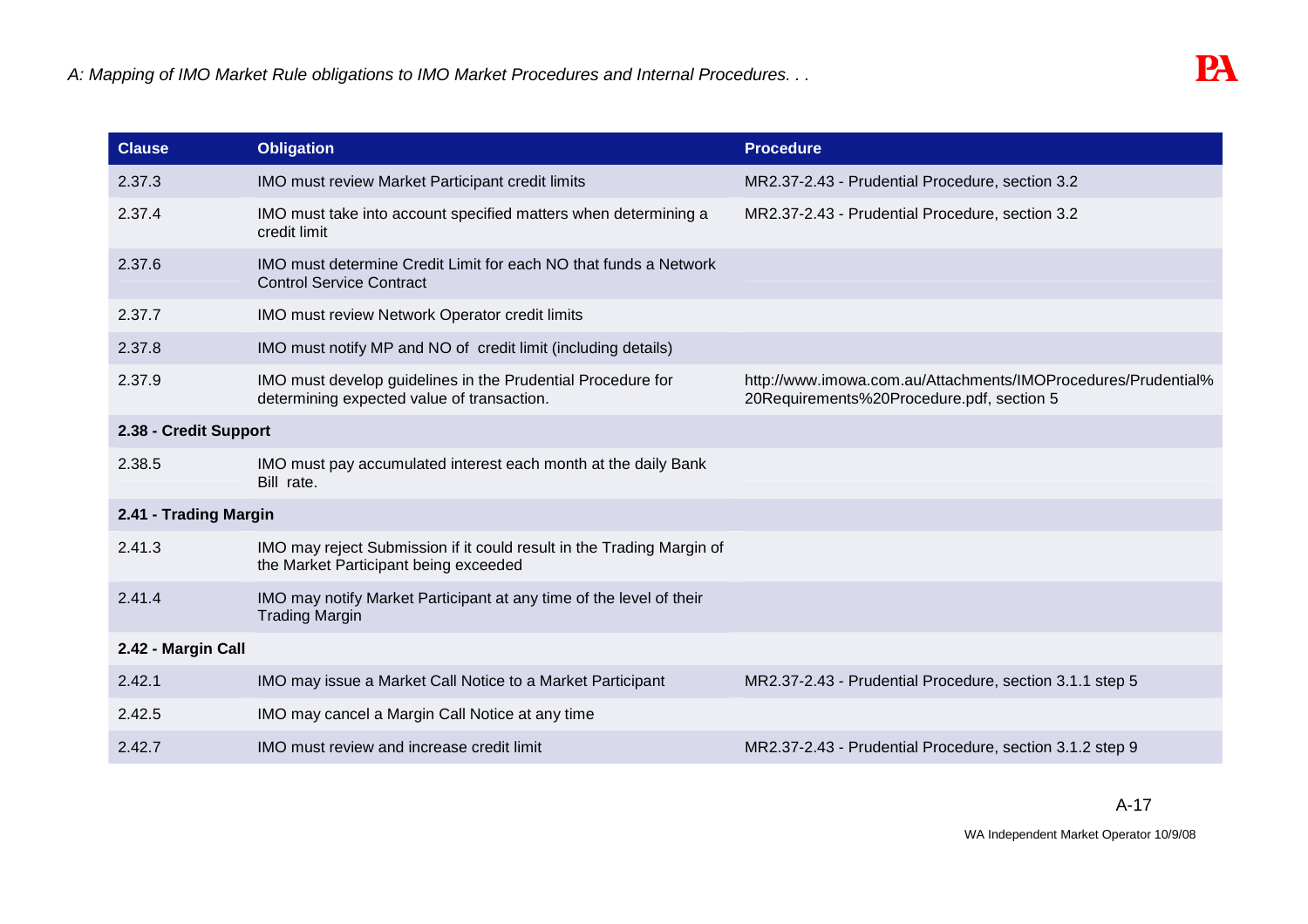| <b>Clause</b>                      | <b>Obligation</b>                                                                 | <b>Procedure</b> |
|------------------------------------|-----------------------------------------------------------------------------------|------------------|
| 2.43 - Prudential Market Procedure |                                                                                   |                  |
| 2.43.1                             | IMO must develop a Prudential Procedure                                           |                  |
|                                    | 2.44 - Minister's Emergency Powers                                                |                  |
| 2.44.1                             | IMO must comply with Minister's request to suspend the Market                     |                  |
| 2.44.2                             | IMO must lift suspension                                                          |                  |
| 2.44.3                             | IMO must notify Market Participants of any suspension or lifting of<br>suspension |                  |
| 2.44.4                             | IMO may give direction to Market Participants during a suspension                 |                  |

# **A.3 CHAPTER 3**

| $ $ Clause                                                      | <b>Obligation</b>                                                                                              | <b>Trigger</b>                                           | <b>Procedure</b>                                                 |
|-----------------------------------------------------------------|----------------------------------------------------------------------------------------------------------------|----------------------------------------------------------|------------------------------------------------------------------|
|                                                                 | 3.8 - Investigating Incidents in the SWIS                                                                      |                                                          |                                                                  |
| 3.8.2                                                           | IMO must coordinate investigation of<br>incidents on the SWIS (where IMO considers<br>investigation warranted) | SM notifies IMO of incident (clause 3.8.1)               | MR3.8 - Investigation of Incidents II.0,<br>section 2.1.1        |
| 3.8.3                                                           | IMO must publish report on an investigation                                                                    | Completion of investigation described in<br>clause 3.8.2 | MR3.8 - Investigation of Incidents II.0,<br>section 2.1.3 step 6 |
| 3.8.4 to 3.8.6                                                  | IMO must initiate rule/procedure changes or<br>requires SM to do same (if required)                            | Completion of investigation described in<br>clause 3.8.2 | MR3.8 - Investigation of Incidents II.0,<br>section 2.1.3 step 8 |
| 3.11 - Determining and Procuring Ancillary Service Requirements |                                                                                                                |                                                          |                                                                  |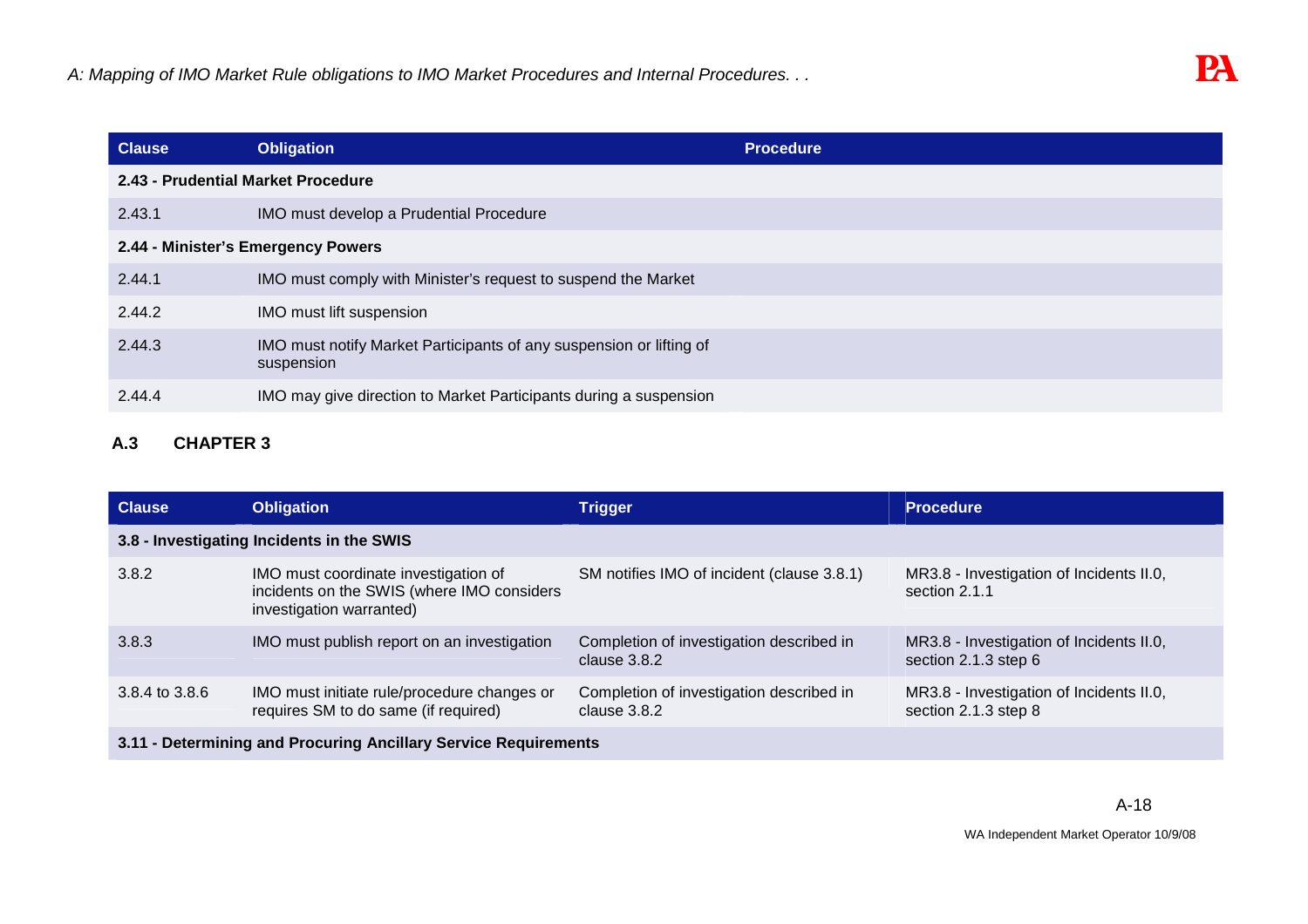| <b>Clause</b>            | <b>Obligation</b>                                                                                                      | <b>Trigger</b>                                                                                | <b>Procedure</b>                                                           |
|--------------------------|------------------------------------------------------------------------------------------------------------------------|-----------------------------------------------------------------------------------------------|----------------------------------------------------------------------------|
| 3.11.6                   | IMO must audit Ancillary Service<br>Requirements                                                                       | Submission of revision by SM (under this<br>clause 3.11.6)                                    | MR3.11 - Ancillary Services Requirements<br>Procedure, section 1.2         |
| 3.11.12                  | IMO must audit Ancillary Services plan                                                                                 | Submission by SM (clause 3.11.11)                                                             | MR3.11 - Ancillary Services Requirements<br>Procedure, section 1.4         |
| 3.11.13                  | IMO must publish approved report                                                                                       | Completion of audit (clause 3.11.12)                                                          | MR3.11 - Ancillary Services Requirements<br>Procedure, section 1.4 step 13 |
|                          | 3.15 - Review of Ancillary Service Requirements Process and Standards                                                  |                                                                                               |                                                                            |
| 3.15.1                   | IMO, assisted by SM, must review basis for<br>setting ancillary service requirements<br>(includes public consultation) | As required                                                                                   |                                                                            |
| 3.15.2                   | IMO must publish report on review                                                                                      | IMO completes review of basis for setting<br>ancillary service requirements (clause<br>3.15.1 |                                                                            |
| 3.15.3                   | If report recommends a rule change, IMO<br>must make a Rule Change Proposal                                            |                                                                                               |                                                                            |
| 3.16 - Medium Term PASA  |                                                                                                                        |                                                                                               |                                                                            |
| 3.16.9                   | IMO must publish MT PASA report provided<br>by SM                                                                      | SM provides IMO report (this clause, 3.16.9)                                                  | http://www.imowa.com.au/10_5_1_n_mt_pa<br>sa.htm                           |
| 3.17 - Short Term PASA   |                                                                                                                        |                                                                                               |                                                                            |
| 3.17.2                   | IMO must publish ST PASA report                                                                                        | SM provides IMO report (Rule 317.1)                                                           | http://www.imowa.com.au/10_5_1_o_st_pas<br>a.htm                           |
| 3.18 - Outage Scheduling |                                                                                                                        |                                                                                               |                                                                            |
| 3.18.2.e                 | IMO must publish list of equipment on                                                                                  | SM provides IMO report (this clause                                                           | http://www.imowa.com.au/%5CAttachments                                     |

A-19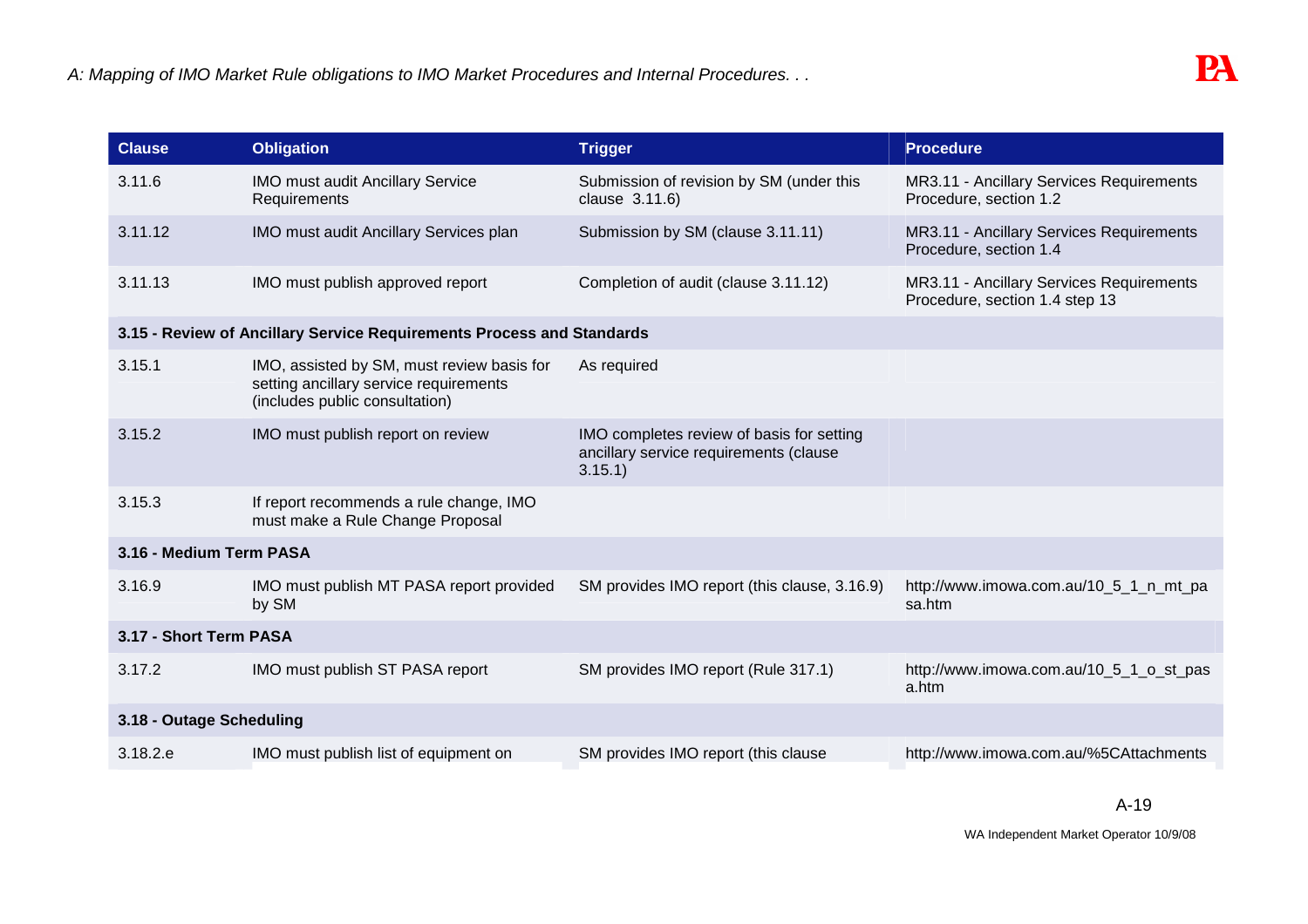| <b>Clause</b>          | <b>Obligation</b>                                                                                                   | <b>Trigger</b>                                                  | <b>Procedure</b>                                       |  |
|------------------------|---------------------------------------------------------------------------------------------------------------------|-----------------------------------------------------------------|--------------------------------------------------------|--|
|                        | outage list provided by SM                                                                                          | 3.18.2.e                                                        | %5CSMReports%5COutagePlanningList.pdf                  |  |
| 3.18.3.b               | IMO must consult with SM, MP or NO on<br>inclusion of facility on list                                              | Participant request reassessment (Rule<br>3.18.3.a)             |                                                        |  |
| 3.18.3 <sup>©</sup>    | IMO may give a direction to SM that a<br>Facility should not remain on the list                                     |                                                                 |                                                        |  |
| 3.18.15.e              | IMO must consult with SM, MP or NO on<br>outage and reaches a conclusion                                            | Participant applies for re-assessment (Rule<br>3.18.5.b)        |                                                        |  |
| 3.18.15(f)             | IMO may give direction to SM that the<br>Outage Plan should be scheduled in SM's<br>outage schedule                 |                                                                 |                                                        |  |
| 3.18.18                | IMO, assisted by SM, must review basis for<br>outage planning                                                       |                                                                 |                                                        |  |
| 3.18.19                | IMO must publish report on review                                                                                   | Completion of review (clause 3.18.18)                           |                                                        |  |
| 3.18.20                | IMO must initiates rule/procedure changes (if<br>required)                                                          | Completion of review (clause 3.18.18)                           |                                                        |  |
| 3.19 - Outage Approval |                                                                                                                     |                                                                 |                                                        |  |
| 3.19.12.e              | IMO must determine amount of outage<br>compensation and/or informs participant for<br>reasons for its determination | Participant applies for outage compensation<br>(Rule 3.19.12.a) | MR3.20 - Outage Compensation Procedure,<br>section 4.1 |  |
| 3.19.12(f)(ii)(1)      | IMO must endeavour to not recover more<br>than \$50,000 in any Trading Month                                        | $\Omega$                                                        | MR3.20 - Outage Compensation Procedure,<br>section 4.2 |  |
| 3.22 - Settlement Data |                                                                                                                     |                                                                 |                                                        |  |
| 3.22.1                 | IMO must provide information to settlement                                                                          |                                                                 |                                                        |  |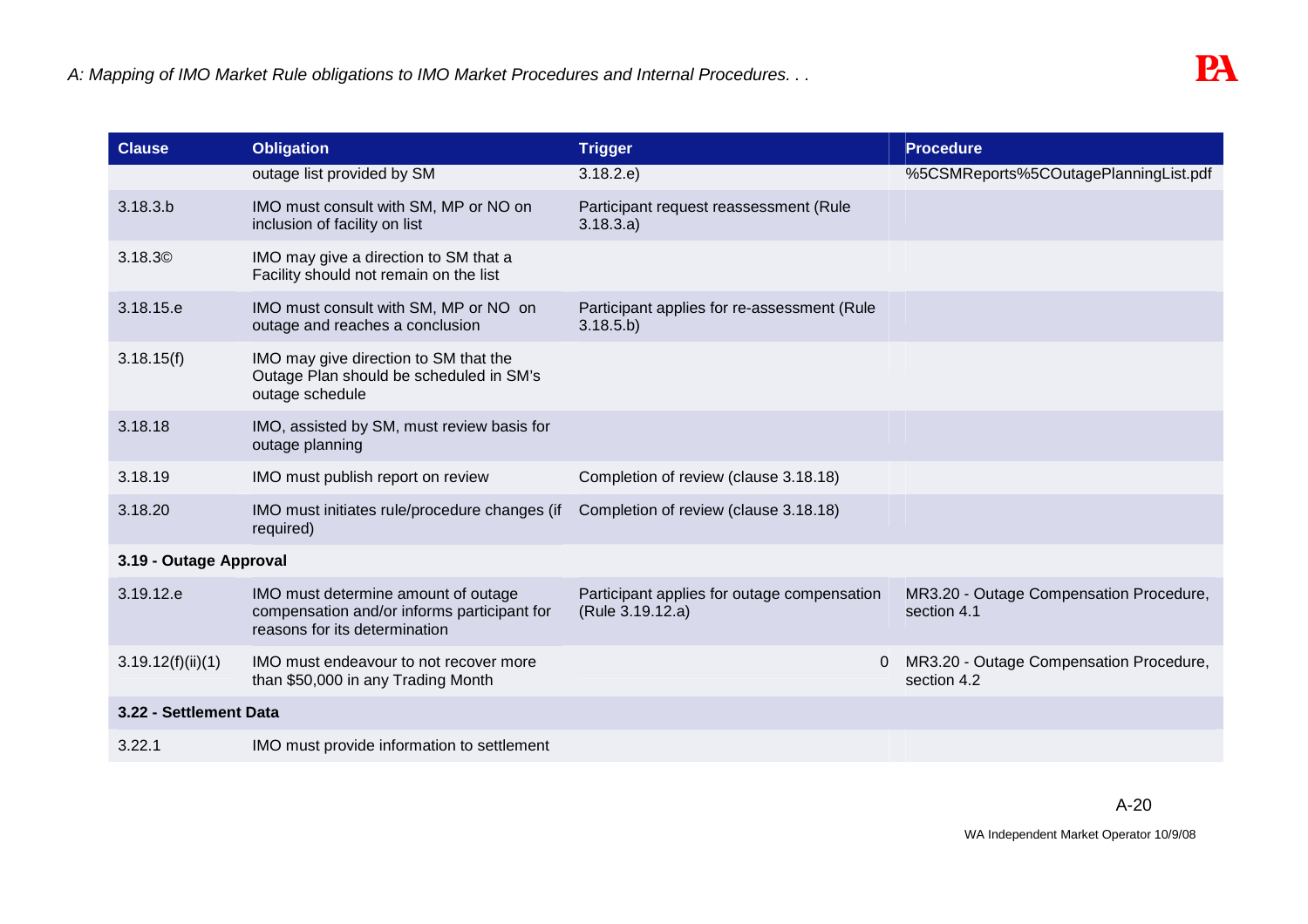A: Mapping of IMO Market Rule obligations to IMO Market Procedures and Internal Procedures. . .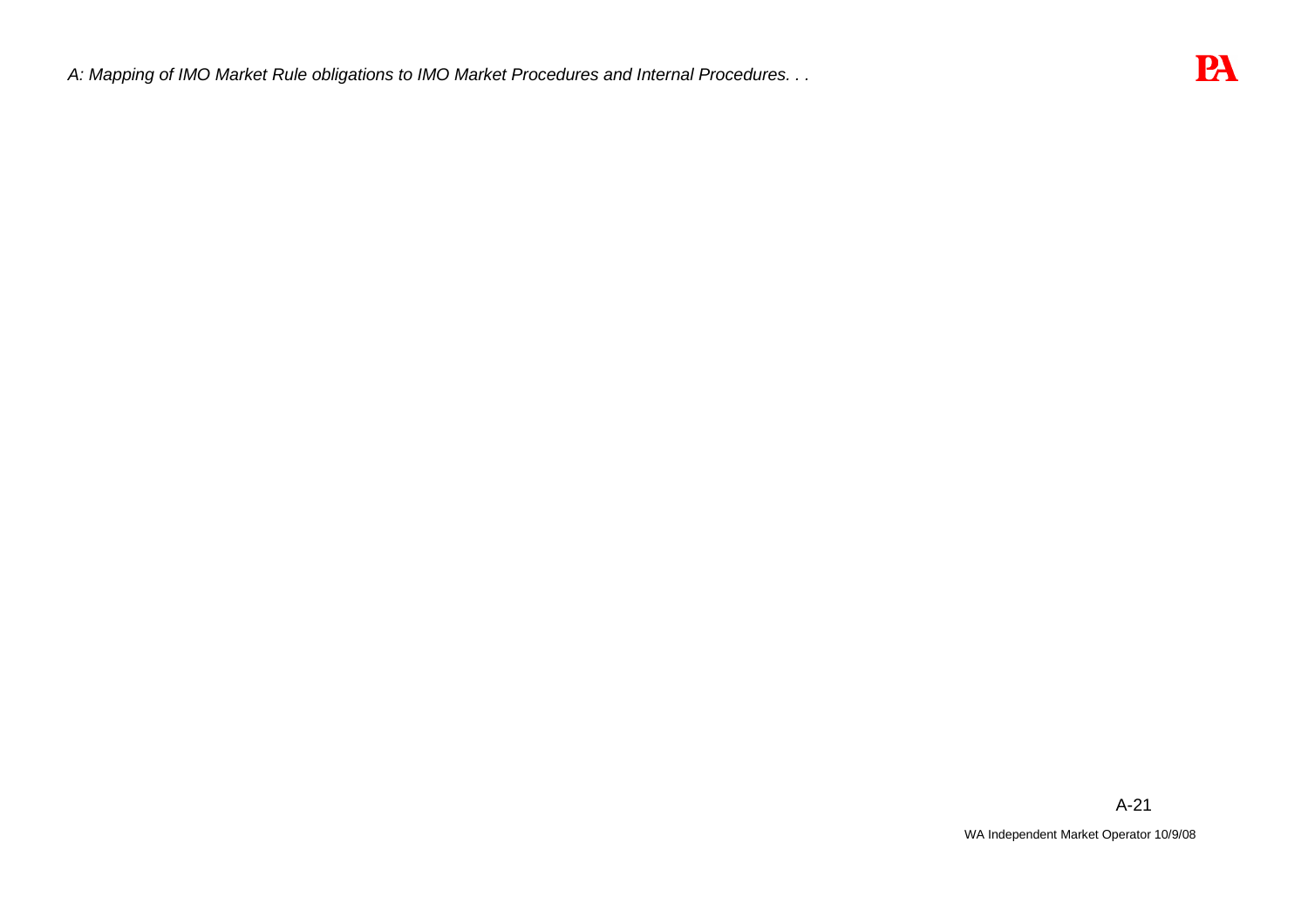#### **A.4 CHAPTER 4**

| <b>Clause</b>                | <b>Obligation</b>                                                          | <b>Procedure</b>                                                              |  |
|------------------------------|----------------------------------------------------------------------------|-------------------------------------------------------------------------------|--|
| 4.1 - Reserve capacity cycle |                                                                            |                                                                               |  |
| 4.1.4                        | IMO must advertise an EoI for Reserve Capacity                             | SC 02 - Calling for EOIs for New Capacity - Master, section 1.1               |  |
| 4.1.5                        | IMO must allow time for EoI responses                                      | SC 03 - Processing of EOIs for New Capacity - Master, section<br>1.2.2 step 5 |  |
| 4.1.6                        | IMO publishes EOI response summary                                         | SC 03 - Processing of EOIs for New Capacity - Master, section<br>1.2.4        |  |
| 4.1.7                        | IMO must accept applications for certification of Reserve Capacity         |                                                                               |  |
| 4.1.8                        | IMO publishes statement of opportunities report                            | SC 04 - Statement of Opportunities Report - Master                            |  |
| 4.1.9                        | IMO release reserve capacity info pack to EOI respondents                  | SC 05 - Reserve Capacity Information Pack - Master, section 1.2.3             |  |
| 4.1.10                       | IMO publishes reserve capacity info pack                                   | SC 05 - Reserve Capacity Information Pack - Master, section 1.2.3             |  |
| 4.1.11                       | IMO ceases to accept applications for certification of Reserve<br>Capacity | SC 06 - Certification of Facilities - Master, section 1.1                     |  |
| 4.1.12                       | IMO notifies RC certification applicants of certified capacity             | SC 06 - Certification of Facilities - Master, section 1.1                     |  |
| 4.1.15                       | IMO notifies MP of approved bilateral trades                               |                                                                               |  |
| 4.1.16                       | IMO announces if RC auction needed                                         |                                                                               |  |
| 4.1.17                       | IMO must accept submissions of Reserve Capacity Offers                     |                                                                               |  |
| 4.1.18.a                     | IMO runs the RC auction                                                    |                                                                               |  |

A-22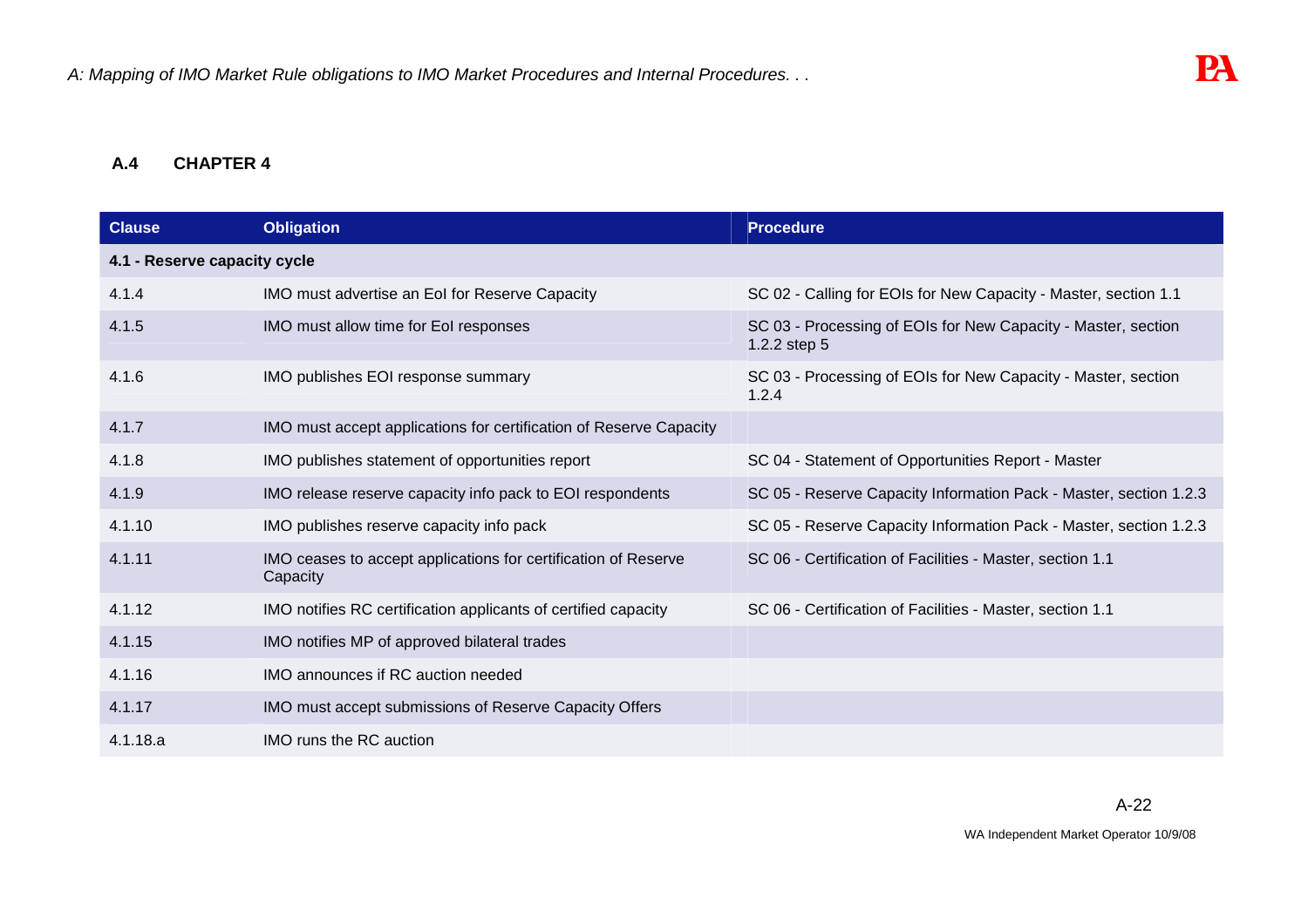| <b>Clause</b>                                                          | <b>Obligation</b>                                                               | <b>Procedure</b>                                                            |
|------------------------------------------------------------------------|---------------------------------------------------------------------------------|-----------------------------------------------------------------------------|
| 4.1.18.b                                                               | IMO publishes RC auction results                                                |                                                                             |
| 4.1.19                                                                 | IMO commence review of Max Reserve Capacity Price                               |                                                                             |
| 4.1.21                                                                 | IMO notifies participant that RC security deposits not required                 |                                                                             |
| 4.1.24                                                                 | <b>IMO publishes IRCR</b>                                                       |                                                                             |
| 4.1.27                                                                 | IMO notifies MP that RC security deposit no longer required once<br>operational |                                                                             |
| 4.1.28                                                                 | IMO updates and publishes IRCR values monthly                                   |                                                                             |
| 4.1.29                                                                 | Dates applicable to prices                                                      |                                                                             |
| 4.1.32                                                                 | IMO must publish any extended date and time made under clause<br>4.1.           |                                                                             |
| 4.2 - Expression of interest process                                   |                                                                                 |                                                                             |
| 4.2.2                                                                  | IMO must prepare a Request for Eol                                              | SC 02 - Calling for EOIs for New Capacity - Master                          |
| 4.2.3                                                                  | REol is to be made available on website or by application                       |                                                                             |
| 4.2.4, 4.2.5                                                           | IMO must advertise the REoI, and may continue to publish it                     | SC 02 - Calling for EOIs for New Capacity - Master, section 1.2.3           |
| 4.2.7                                                                  | IMO must publish the following information                                      | SC 03 - Processing of EOIs for New Capacity - Master, section<br>1.2.3      |
| 4.3 - Information to be included in Request for Expression of Interest |                                                                                 |                                                                             |
| 4.3.1                                                                  | Various pieces of information are to be included                                | SC 02 - Calling for EOIs for New Capacity - Master, section 1.2.2<br>step 3 |
| 4.5 - Long Term PASA                                                   |                                                                                 |                                                                             |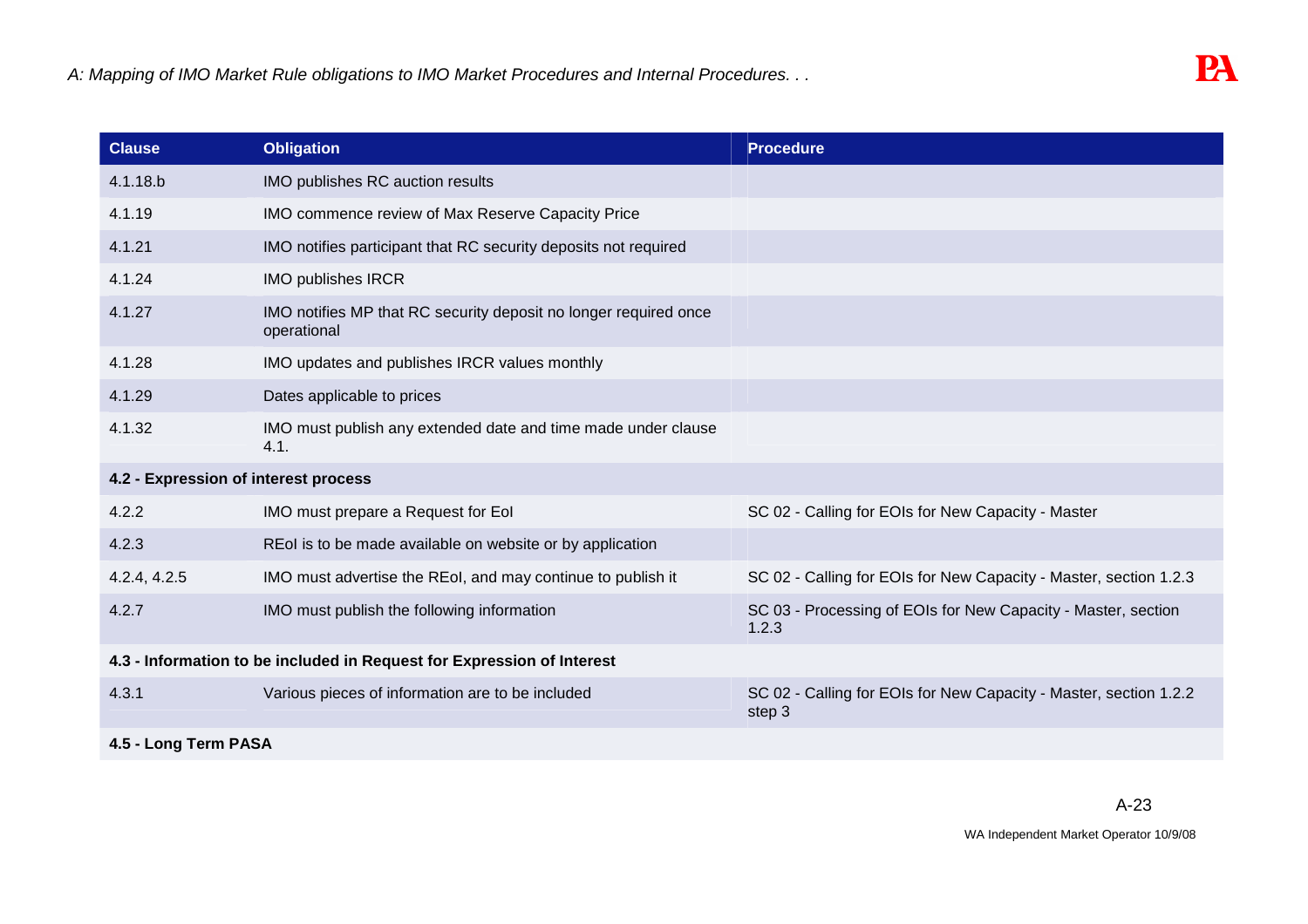| <b>Clause</b>  | <b>Obligation</b>                                                                                                                              | <b>Procedure</b> |
|----------------|------------------------------------------------------------------------------------------------------------------------------------------------|------------------|
| 4.5.1          | To be performed annually                                                                                                                       |                  |
| $4.5.2(a)-(e)$ | Must take into account the factors                                                                                                             |                  |
| 4.5.2A         | IMO must determine an estimate of Reserve Capacity to cover<br><b>Intermittent Loads</b>                                                       |                  |
| 4.5.3          | IMO requests LT PASA information from participants                                                                                             |                  |
| 4.5.5          | May request from non-participants                                                                                                              |                  |
| 4.5.6          | IMO must review information provided and may seek clarification                                                                                |                  |
| 4.5.7          | IMO must treat all information provided as confidential                                                                                        |                  |
| 4.5.8          | IMO may generate its own data where data provided is inadequate                                                                                |                  |
| 4.5.9          | Planning criteria                                                                                                                              |                  |
| 4.5.10         | IMPO must use the assembled information to assess whether<br>capacity can meet planning criteria, and forecast the Reserve<br>Capacity Target. |                  |
| 4.5.11         | IMO must publish Statement of Opportunities Report for a Reserve<br><b>Capacity Cycle</b>                                                      |                  |
| 4.5.12         | Data to be contained in the availability curve                                                                                                 |                  |
| 4.5.13         | Data to be contained in the SOO                                                                                                                |                  |
| 4.5.14         | IMO must document its procedure for conducting reviews and must<br>comply with that procedure                                                  |                  |
| 4.5.15         | IMO must review Planning Criterion and its peak load forecast<br>method                                                                        |                  |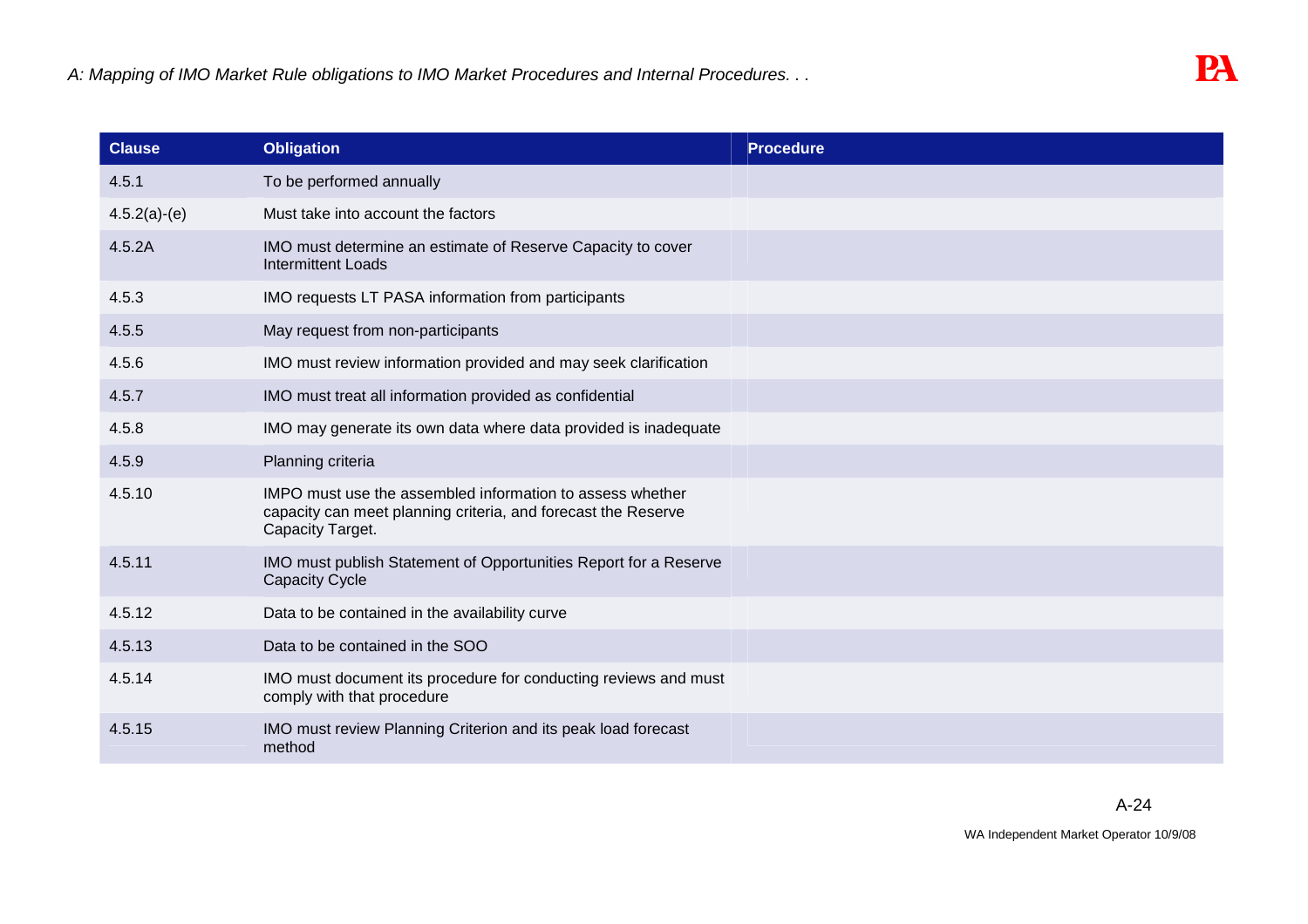| <b>Clause</b> | <b>Obligation</b>                                                                                                                                    | <b>Procedure</b>                                                                                                                         |
|---------------|------------------------------------------------------------------------------------------------------------------------------------------------------|------------------------------------------------------------------------------------------------------------------------------------------|
| 4.5.16        | IMO must invite submissions                                                                                                                          |                                                                                                                                          |
| 4.5.17        | IMO must make a draft review report available for comment                                                                                            |                                                                                                                                          |
| 4.5.18        | IMO must publish a final report                                                                                                                      |                                                                                                                                          |
| 4.5.19        | IMO must initiate rule/procedure changes (if required)                                                                                               |                                                                                                                                          |
| 4.5.20        | IMO must make sure that any 3rd party is familiar with its<br>methodology and approve any variation in the process to be used<br>with that 3rd party |                                                                                                                                          |
|               | 4.7 - Reserve capacity information pack                                                                                                              |                                                                                                                                          |
| 4.7.1         | IMO must release Reserve Capacity information Pack to those who<br>provided Eol                                                                      | SC 05 - Reserve Capacity Information Pack - Master, section 1.2.3                                                                        |
| 4.7.2         | IMO must publish Reserve Capacity Information Pack on the<br>Market Web Site                                                                         | SC 05 - Reserve Capacity Information Pack - Master, section 1.2.3                                                                        |
| 4.7.3         | Information to be in the Info pack                                                                                                                   | SC 05 - Reserve Capacity Information Pack - Master, section 1.2.2                                                                        |
|               | 4.9 - Process for applying for certification                                                                                                         |                                                                                                                                          |
| 4.9.4         | IMO must specify the form of applications for certification of<br>Reserve Capacity (implied).                                                        | http://www.imowa.com.au/Attachments/Approved%20Procedure%2<br>0for%20Certification%20of%20Reserve%20Capacity.pdf                         |
| 4.9.5(c)      | IMO must confirm Reserve Capacity information that was previously<br>conditionally assigned                                                          | http://www.imowa.com.au/Attachments/Approved%20Procedure%2<br>0for%20Certification%20of%20Reserve%20Capacity.pdf, section<br>1.8 step 13 |
| 4.9.5(d)      | IMO must process re-lodged application without regard for the<br><b>Conditional Certified Reserve Capacity</b>                                       | http://www.imowa.com.au/Attachments/Approved%20Procedure%2<br>0for%20Certification%20of%20Reserve%20Capacity.pdf, section<br>1.8 step 13 |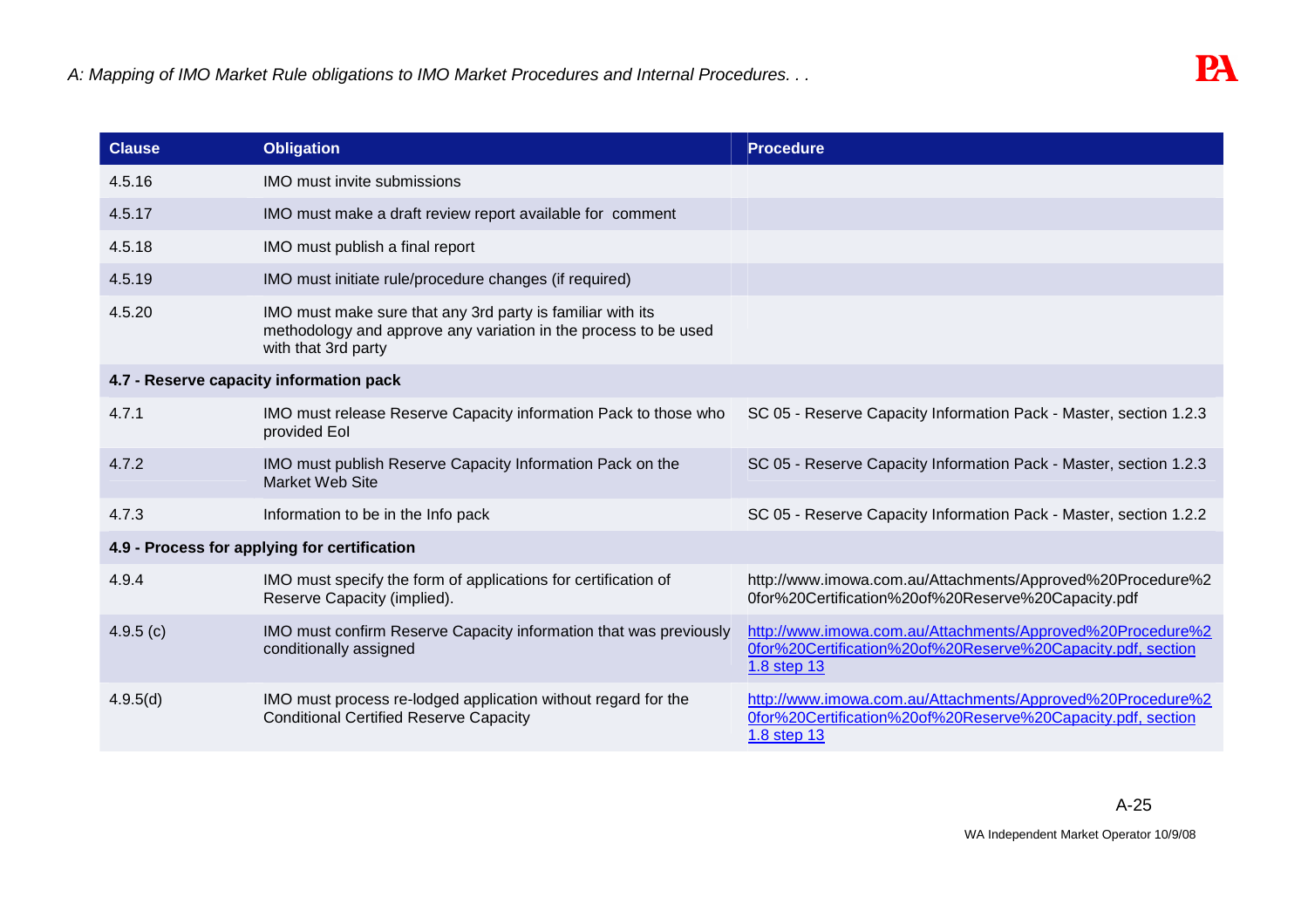| <b>Clause</b> | <b>Obligation</b>                                                                                                                       | <b>Procedure</b>                                                                                                                                     |
|---------------|-----------------------------------------------------------------------------------------------------------------------------------------|------------------------------------------------------------------------------------------------------------------------------------------------------|
| 4.9.6         | IMO must notify an application of receipt of RC certification request                                                                   | http://www.imowa.com.au/Attachments/Approved%20Procedure%2<br>0for%20Certification%20of%20Reserve%20Capacity.pdf, section<br>$1.5$ step $8$          |
| 4.9.8.a       | IMO notifies applicant for current position                                                                                             | SC 06 - Certification of Facilities - Master, 'sending written<br>notification of CRC" NOTE incorrectly states that no date is<br>specified for this |
| 4.9.8.b       | IMO notifies applicant for conditional certification of result                                                                          | http://www.imowa.com.au/Attachments/Approved%20Procedure%2<br>0for%20Certification%20of%20Reserve%20Capacity.pdf                                     |
| 4.9.9         | IMO must advise applicant of RC information                                                                                             | SC 06 - Certification of Facilities - Master, 'sending written<br>notification of CRC"                                                               |
| 4.9.10        | IMO must document the procedure that Market Participants must<br>follow in applying, and that it will follow in assessing applications. | http://www.imowa.com.au/Attachments/Approved%20Procedure%2<br>0for%20Certification%20of%20Reserve%20Capacity.pdf                                     |
|               | 4.11 - Setting certified reserve capacity                                                                                               |                                                                                                                                                      |
| 4.11.1        | IMO must apply specified principles in assigning Certified Capacity<br>Reserve                                                          | http://www.imowa.com.au/Attachments/Approved%20Procedure%2<br>0for%20Certification%20of%20Reserve%20Capacity.pdf, various<br>sections                |
| 4.11.2        | IMO must decide whether to accept nomination of alternative RC<br>method                                                                | http://www.imowa.com.au/Attachments/Approved%20Procedure%2<br>0for%20Certification%20of%20Reserve%20Capacity.pdf, section<br>1.9                     |
| 4.11.3A       | How the IMO must determine the Relevant Level                                                                                           | http://www.imowa.com.au/Attachments/Approved%20Procedure%2<br>0for%20Certification%20of%20Reserve%20Capacity.pdf, section<br>1.9                     |
| 4.11.4        | IMO must indicate applicable Availability Class                                                                                         | http://www.imowa.com.au/Attachments/Approved%20Procedure%2<br>0for%20Certification%20of%20Reserve%20Capacity.pdf, section<br>1.10, 1.13              |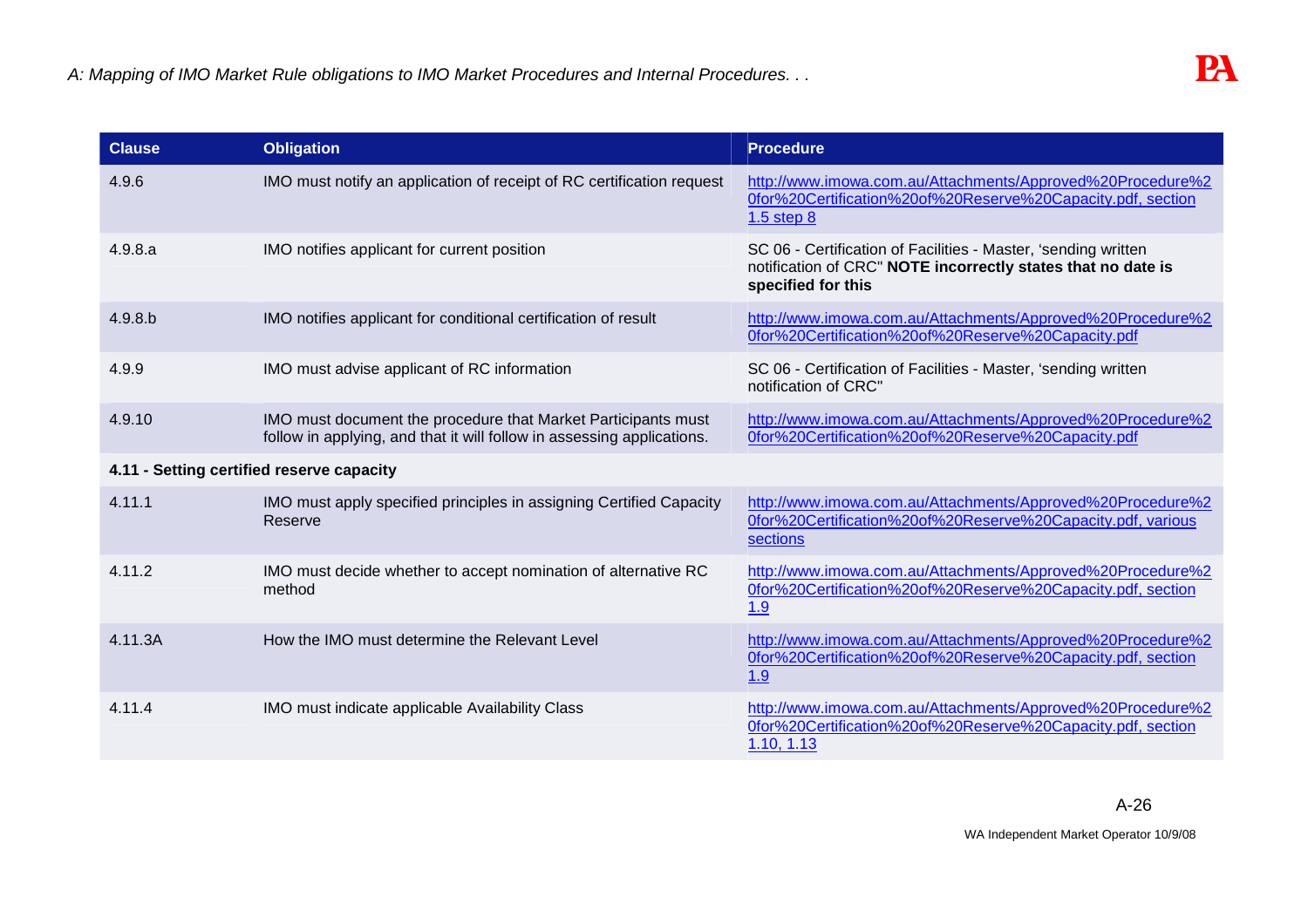| <b>Clause</b>                    | <b>Obligation</b>                                                                                                  | <b>Procedure</b>                                                                                                                            |
|----------------------------------|--------------------------------------------------------------------------------------------------------------------|---------------------------------------------------------------------------------------------------------------------------------------------|
| 4.11.5                           | IMO may seek information from NOs to confirm accuracy of data<br>but must only disclose the name of the Facility.  | http://www.imowa.com.au/Attachments/Approved%20Procedure%2<br>0for%20Certification%20of%20Reserve%20Capacity.pdf, section<br>1.8            |
| 4.11.6                           | IMO must accredit and manage at least 2 experts to prepare reports<br>on estimated RC of Intermittent Generators.  | http://www.imowa.com.au/Attachments/Approved%20Procedure%2<br>0for%20Certification%20of%20Reserve%20Capacity.pdf, section<br>$1.5$ step $8$ |
| 4.11.9                           | IMO must review information provided by Western Power under<br>clause 4.11.8                                       |                                                                                                                                             |
|                                  | 4.12 - Setting reserve capacity obligations                                                                        |                                                                                                                                             |
| 4.12.3                           | IMO must use information to set Reserve Capacity Obligation<br>Quantity for each Facility for each Trading Period. | http://www.imowa.com.au/Attachments/Approved%20Procedure%2<br>0for%20Certification%20of%20Reserve%20Capacity.pdf, various<br>sections       |
| 4.12.4                           | IMO must use specified principles to establish Reserve Capacity<br><b>Obligation Quantity</b>                      | http://www.imowa.com.au/Attachments/Approved%20Procedure%2<br>0for%20Certification%20of%20Reserve%20Capacity.pdf, various<br>sections       |
| 4.13 - Reserve capacity security |                                                                                                                    |                                                                                                                                             |
| 4.13.6                           | IMO must pay interest                                                                                              |                                                                                                                                             |
| 4.13.8                           | IMO must develop a Market Procedure dealing with Reserve<br>Capacity and must comply with it.                      |                                                                                                                                             |
| 4.13.9.a                         | IMO must cancel the certified reserve capacity for bilateral trade<br>facility                                     |                                                                                                                                             |
| 4.13.9.b                         | IMO must cancel the certified reserve capacity for auction facility                                                |                                                                                                                                             |
| 4.13.10.a                        | IMO notifies participant that security no longer required (clause<br>4.1.21) and returns security deposit          |                                                                                                                                             |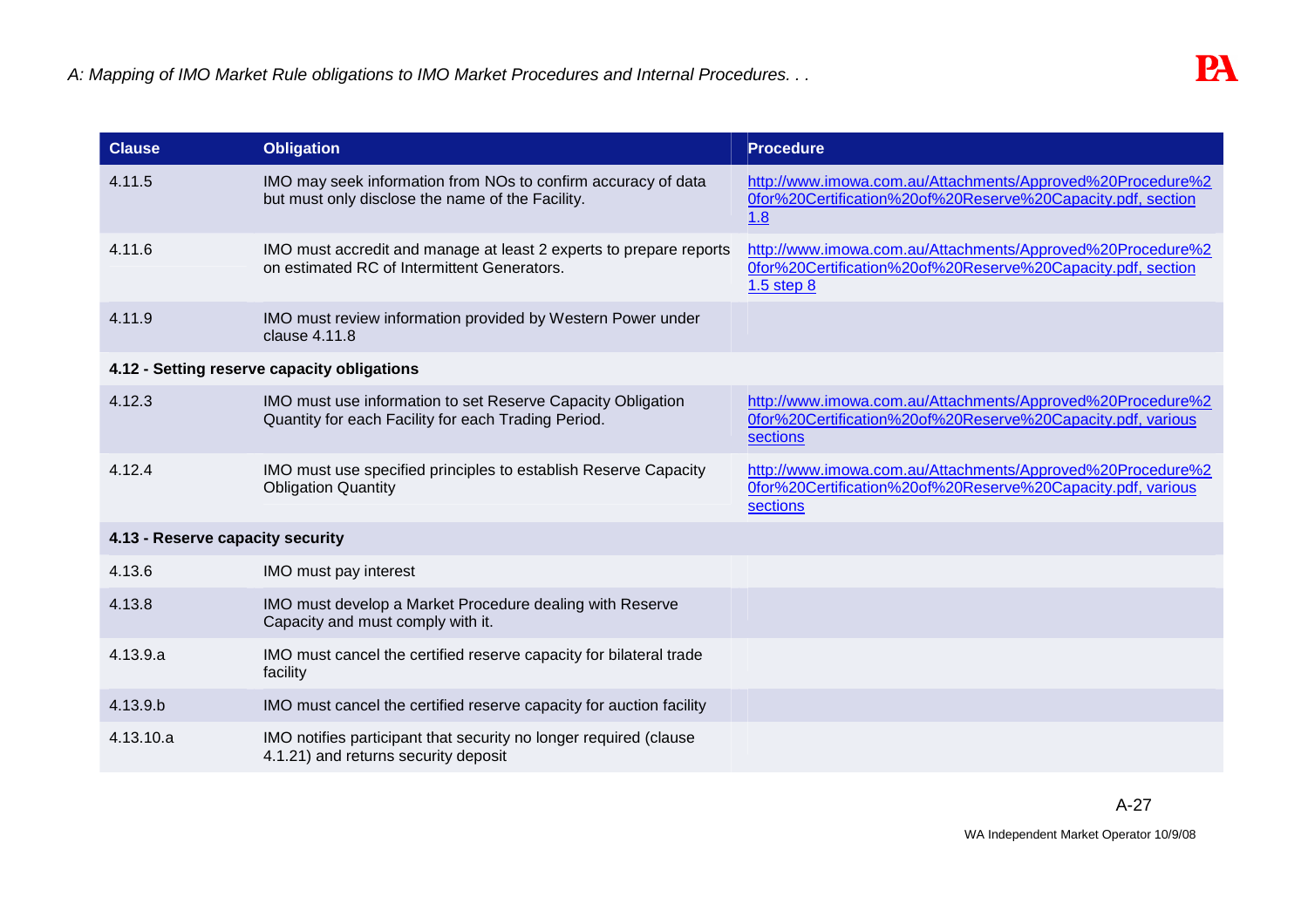A: Mapping of IMO Market Rule obligations to IMO Market Procedures and Internal Procedures. . .

|                                                                                                                         | <b>Procedure</b>  |  |
|-------------------------------------------------------------------------------------------------------------------------|-------------------|--|
| IMO returns RC security deposit for a facility that has achieved<br>100% of its obligation                              |                   |  |
| IMO returns RC security deposit for a facility that only achieved<br>90% of its obligations                             |                   |  |
| When IMO ceases security deposit it must allocate revenue<br>between various costs in settlement                        |                   |  |
| 4.14 - Participant auction and bilateral declaration                                                                    |                   |  |
| IMO calculates EGC peak summer load - which must be traded<br>bilaterally                                               |                   |  |
| IMO must reject one Facility if more than one proposed for the<br>same site                                             |                   |  |
| IMO must validate bilateral trade submissions and endeavour to<br>resolve matter with participant                       |                   |  |
| IMO must inform participant if bilateral trade submission ok                                                            |                   |  |
| If IMO cannot make sense of bilateral trade declaration submission,<br>move to a default                                |                   |  |
| Obligations to terminate                                                                                                |                   |  |
| IMO must notify each Market Participant of the quantity of Certified<br>Reserve Capacity that it can trade bilaterally. |                   |  |
| 4.15 - Confirmation or cancellation of RC auctions                                                                      |                   |  |
| IMO must publish notice cancelling Reserve Capacity Auction, and<br>other Reserve Capacity information                  |                   |  |
|                                                                                                                         | <b>Obligation</b> |  |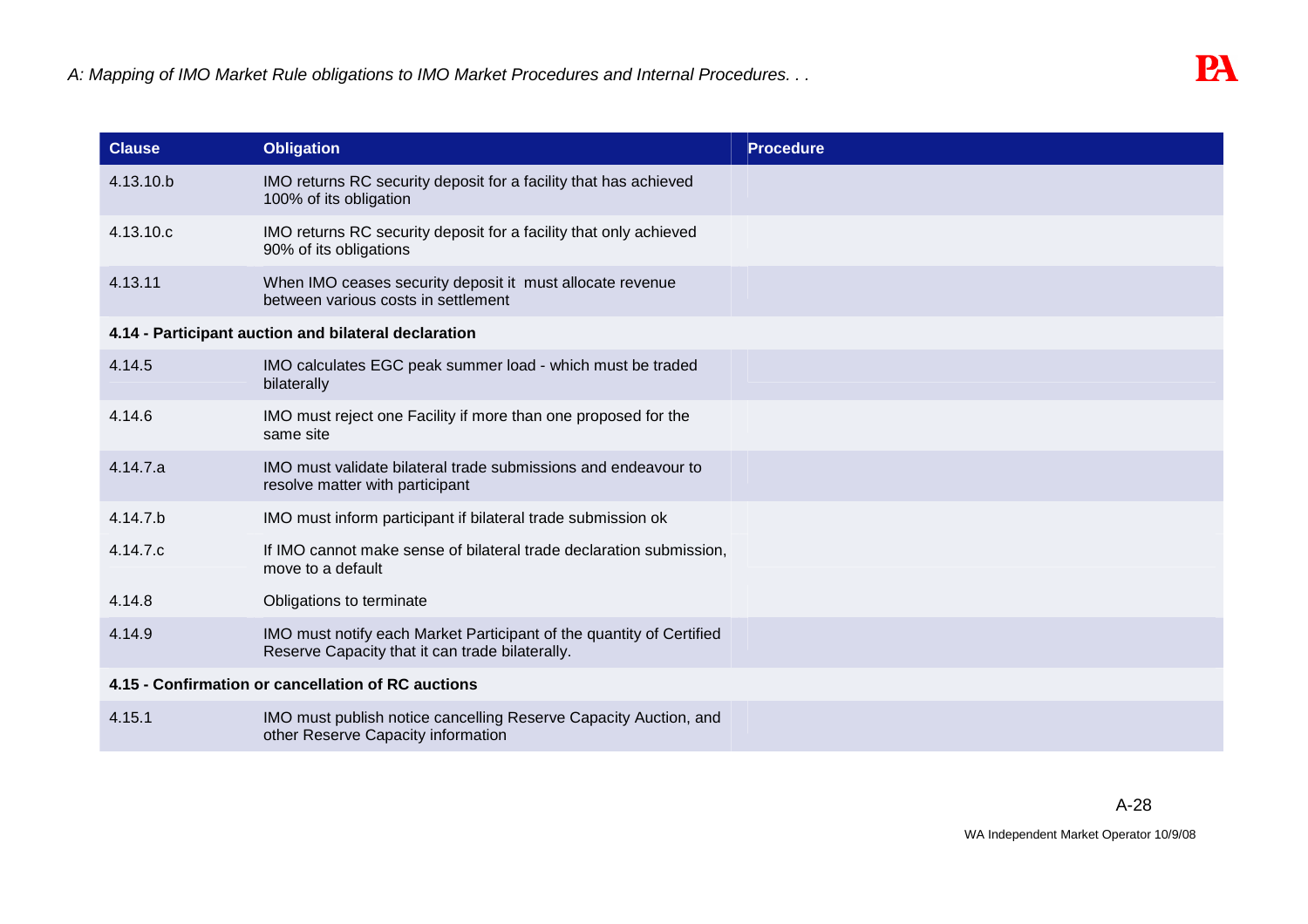| <b>Clause</b>                         | <b>Obligation</b>                                                                                                        | <b>Procedure</b>                                                                 |
|---------------------------------------|--------------------------------------------------------------------------------------------------------------------------|----------------------------------------------------------------------------------|
| 4.15.2                                | IMO must publish notice of Reserve Capacity auction                                                                      |                                                                                  |
| 4.16 - Maximum reserve capacity price |                                                                                                                          |                                                                                  |
| 4.16.1                                | IMO must publish Maximum Reserve Capacity Price                                                                          |                                                                                  |
| 4.16.3                                | IMO must annually review the value of the Maximum Reserve<br>Capacity Price.                                             | SC 01 - Determination of Maximum Reserve Capacity Price, section<br>1.2.2 step 1 |
| 4.16.4                                | IMO must assess the appropriateness of values specified in the rule                                                      | SC 01 - Determination of Maximum Reserve Capacity Price, section<br>1.2.2 step 2 |
| 4.16.5                                | IMO must propose a revised value for the Maximum Reserve<br>Capacity Price.                                              | SC 01 - Determination of Maximum Reserve Capacity Price, section<br>1.2.2 step 3 |
| 4.16.6                                | IMO must widely publicise and make available draft report on<br>maximum reserve capacity price (and request submissions) | SC 01 - Determination of Maximum Reserve Capacity Price, section<br>1.2.3        |
| 4.16.7                                | IMO develops final RC price and submits it, report and submission<br>to ERA                                              | SC 01 - Determination of Maximum Reserve Capacity Price, section<br>1.2.3 step 1 |
| 4.16.8.b                              | IMO "makes" the new max RC price by publishing notice of it on<br>web site                                               |                                                                                  |
| 4.17 - RCA submission process         |                                                                                                                          |                                                                                  |
| 4.17.1                                | IMO must prescribe a Reserve Capacity Auction form and post it on<br>the Web Site                                        |                                                                                  |
| 4.17.3                                | IMO must confirm receipt of Reserve Capacity Offer (and indicate<br>acceptance/rejection)                                |                                                                                  |
| 4.17.4                                | IMO may reject a RC offer                                                                                                |                                                                                  |
| 4.17.5                                | IMO to arrange resubmission of offer                                                                                     |                                                                                  |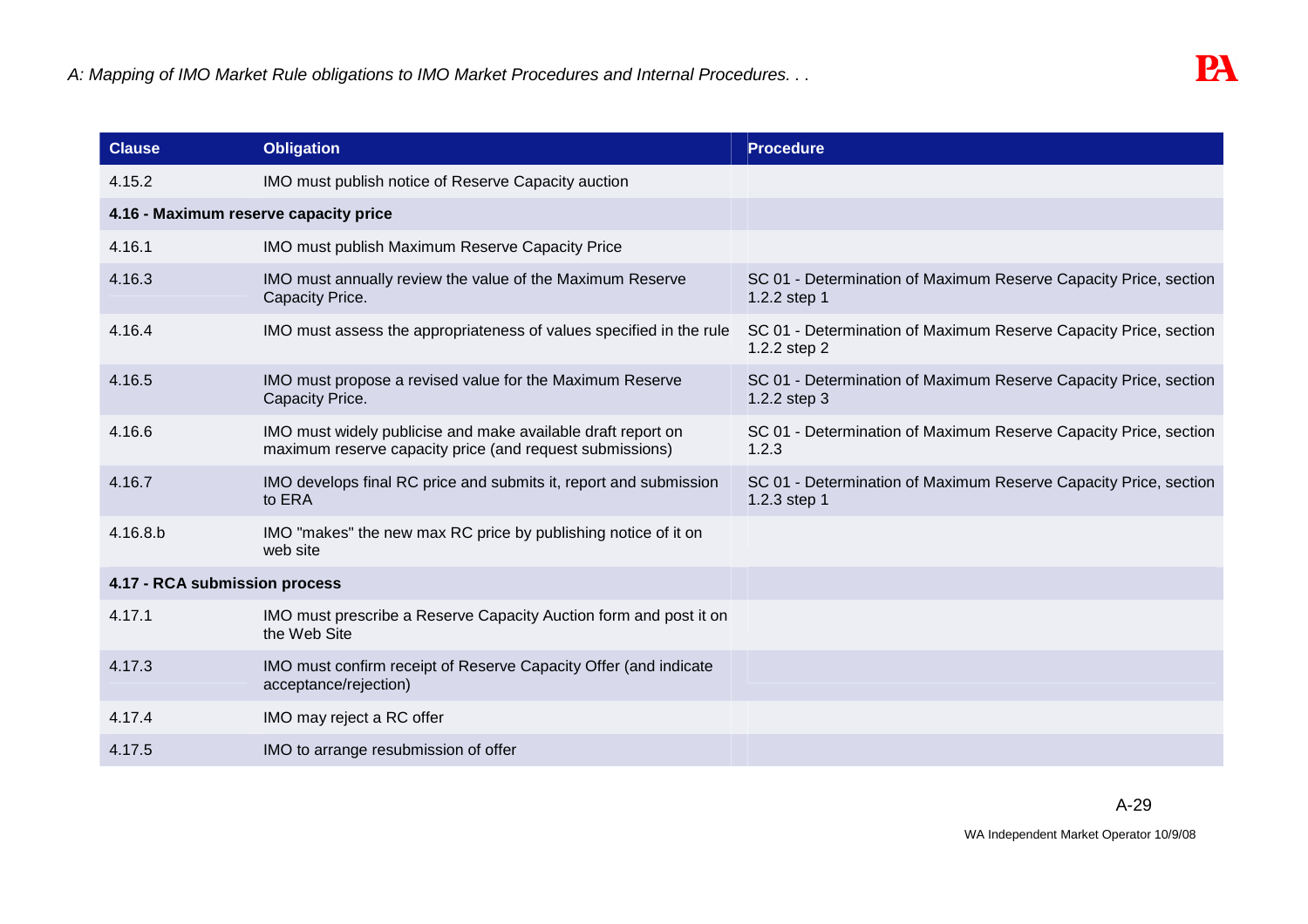| <b>Clause</b>                        | <b>Obligation</b>                                                                                                                                          | <b>Procedure</b>                                             |
|--------------------------------------|------------------------------------------------------------------------------------------------------------------------------------------------------------|--------------------------------------------------------------|
| 4.17.8                               | IMO may not accept a RC Offer submitted out of time                                                                                                        |                                                              |
| 4.17.9                               | IMO must document RC Auction process in the RC Procedure, and<br>must comply with it.                                                                      |                                                              |
| 4.19 - RCA Clearing                  |                                                                                                                                                            |                                                              |
| 4.19.3                               | IMO must not accept RC offers from 2 or more Facilities that cannot<br>be simultaneously scheduled, and instead must apply methodology<br>from Appendix 3. |                                                              |
| 4.19.5                               | IMO must publish RC Price and scheduled quantity                                                                                                           |                                                              |
| 4.20 - Capacity Credits              |                                                                                                                                                            |                                                              |
| 4.20.2                               | IMO must confirm receipt of Capacity Credit submissions (and<br>indicate acceptance/rejection)                                                             | Capacity Credit Allocation Procedure (market), section 1.7.3 |
| 4.20.3                               | IMO may only reject a notice that is inconsistent with the Market<br><b>Rules</b>                                                                          | Capacity Credit Allocation Procedure (market), section 1.7.2 |
| 4.20.4                               | IMO must give reasons for rejecting a notice.                                                                                                              | Capacity Credit Allocation Procedure (market), section 1.7.2 |
| 4.21 - Short term price arrangements |                                                                                                                                                            |                                                              |
| 4.21.1                               | IMO grants ST SPAs                                                                                                                                         |                                                              |
| 4.22 - Long term price arrangements  |                                                                                                                                                            |                                                              |
| 4.22.3                               | IMO adjusts LT SPA values for inflation                                                                                                                    |                                                              |
|                                      | 4.23A - Capacity credits and facility registration                                                                                                         |                                                              |
| 4.23A.1                              | Steps the IMO must convert stuff associated with WP generation<br>plant                                                                                    |                                                              |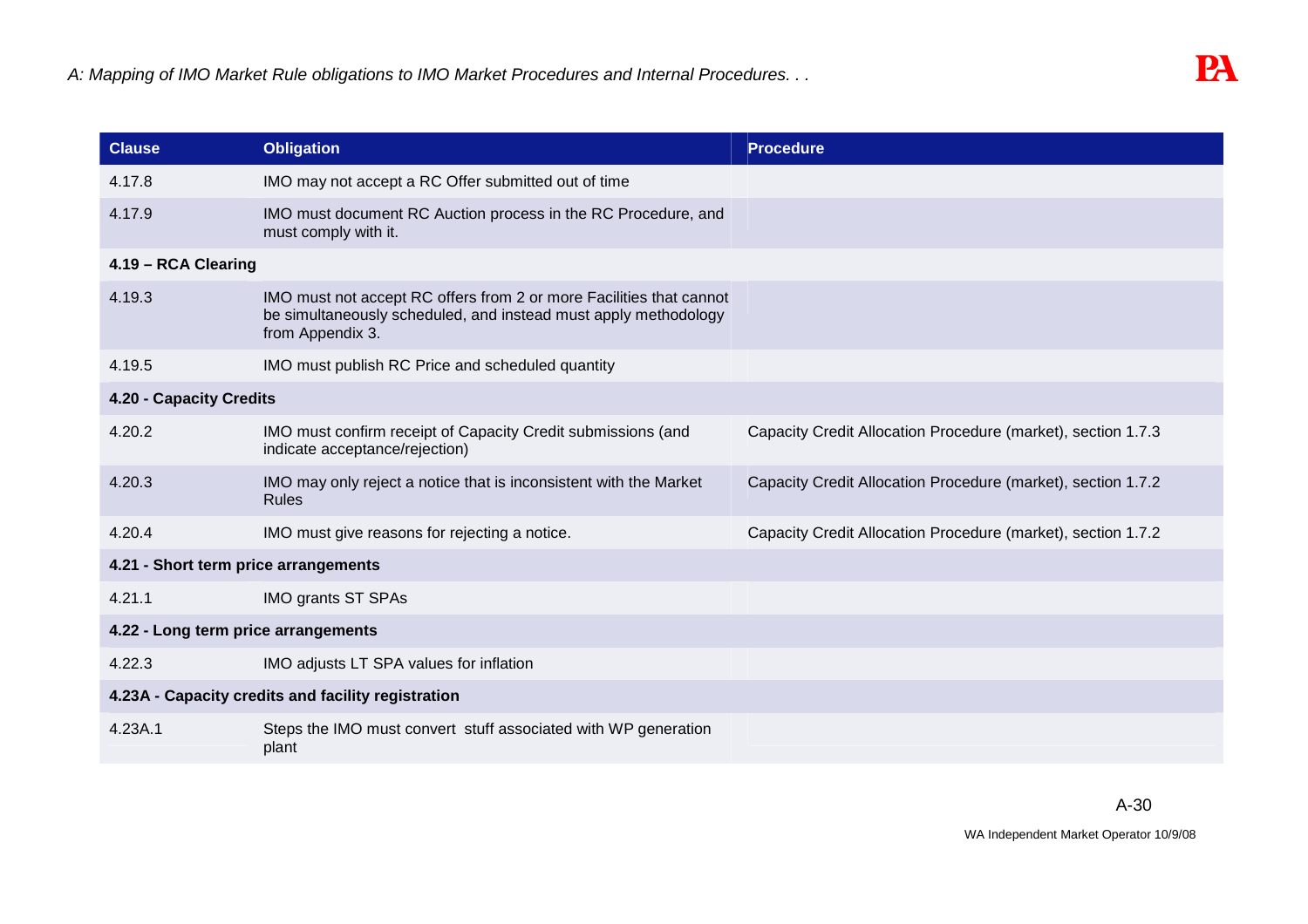| <b>Clause</b>                         | <b>Obligation</b>                                                                    | <b>Procedure</b>                                        |
|---------------------------------------|--------------------------------------------------------------------------------------|---------------------------------------------------------|
| 4.23A.2                               | Steps the IMO must take in performing allocations under 4.23A.1                      |                                                         |
| 4.23A.3                               | IMO re-allocation of capacity credits                                                |                                                         |
| 4.23A.4                               | IMO may aggregate capacity credits                                                   |                                                         |
| 4.24 - Supplementary reserve capacity |                                                                                      |                                                         |
| 4.24.1                                | IMO activates supplementary capacity process                                         | SC 16 - Supplementary Reserve Capacity, section 1.1     |
| 4.24.2.a                              | IMO tenders for supplementary capacity                                               | SC 16 - Supplementary Reserve Capacity, section 1.2.2.1 |
| 4.24.2.b                              | IMO negotiates for supplementary capacity or tender                                  | SC 16 - Supplementary Reserve Capacity, section 1.2.2.2 |
| 4.24.5                                | IMO cannot call a tender more than 6 months before event                             | SC 16 - Supplementary Reserve Capacity, section 1.2.4.2 |
| 4.24.6                                | IMO must advertise tender                                                            | SC 16 - Supplementary Reserve Capacity, section 1.2.4.6 |
| 4.24.7                                | IMO must prescribe a tender form                                                     | SC 16 - Supplementary Reserve Capacity, section 1.2.4.3 |
| 4.24.8                                | How the IMO must determine the result of a call for tenders                          | SC 16 - Supplementary Reserve Capacity, section 1.2.5   |
| 4.24.9                                | IMO not under an obligation to accept any tender                                     | SC 16 - Supplementary Reserve Capacity, section 1.2.5.7 |
| 4.24.10                               | IMO must supply specified information to suppliers with whom it<br>negotiates direct | SC 16 - Supplementary Reserve Capacity, section 1.2.6.2 |
| 4.24.11                               | IMO must endeavour to minimise the cost of eligible services                         | SC 16 - Supplementary Reserve Capacity, section 1.2.5.8 |
| 4.24.12                               | IMO must maintain standard form Supplementary Capacity Contract                      | SC 16 - Supplementary Reserve Capacity, section 1.2.7.1 |
| 4.24.15                               | IMO must recover full costs of Supplementary Capacity Contracts                      | SC 16 - Supplementary Reserve Capacity, section 1.2.9.2 |
| 4.24.16                               | IMO provides Supplementary Capacity Contract data to SM                              | SC 16 - Supplementary Reserve Capacity, section 1.2.8.1 |
| 4.24.17                               | IMO must not provide certain information to SM for any eligible                      | SC 16 - Supplementary Reserve Capacity, section 1.2.8.2 |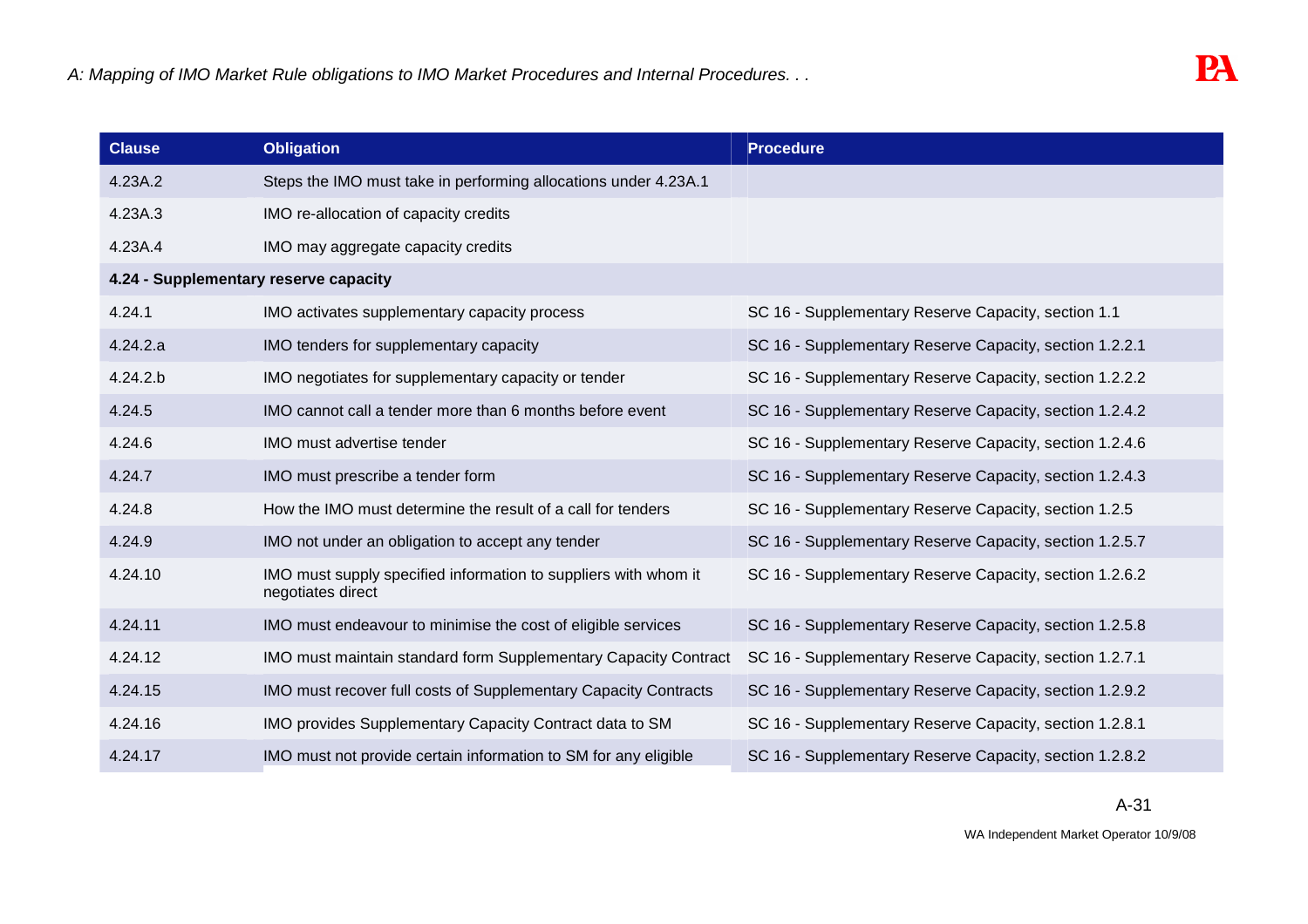| <b>Clause</b>                   | <b>Obligation</b>                                                                              | <b>Procedure</b>                                                                                                   |
|---------------------------------|------------------------------------------------------------------------------------------------|--------------------------------------------------------------------------------------------------------------------|
|                                 | service.                                                                                       |                                                                                                                    |
| 4.24.18                         | IMO must documents its procedures and follow them.                                             | SC 16 - Supplementary Reserve Capacity.doc                                                                         |
| 4.25 - Reserve capacity testing |                                                                                                |                                                                                                                    |
| 4.25.1                          | IMO observes or tests facility complying with its RC obligations                               | http://www.imowa.com.au/Attachments/IMOProcedures/Reserve%2<br>0Capacity%20Testing%20Procedure.pdf, section 1.7.1  |
| 4.25.2.b                        | IMO requires SM to perform a test                                                              | http://www.imowa.com.au/Attachments/IMOProcedures/Reserve%2<br>0Capacity%20Testing%20Procedure.pdf, section 1.7.6  |
| 4.25.3                          | IMO must not subject a Facility to a test for RC                                               | http://www.imowa.com.au/Attachments/IMOProcedures/Reserve%2<br>0Capacity%20Testing%20Procedure.pdf, section 1.7.8  |
| 4.25.4                          | IMO requires retest after a test failed                                                        | http://www.imowa.com.au/Attachments/IMOProcedures/Reserve%2<br>0Capacity%20Testing%20Procedure.pdf, section 1.9.9  |
| 4.25.4A to 4.25.4D              | Process that IMO must follow when a Participant applies for a<br>reduction in capacity credits | Internal Procedure: SC 0X - Reduction of Capacity Credits<br>Assigned to a Facility                                |
| 4.25.5 to 4.25.7                | IMO requires third test to be performed                                                        | http://www.imowa.com.au/Attachments/IMOProcedures/Reserve%2<br>0Capacity%20Testing%20Procedure.pdf, section 1.9.13 |
| 4.25.11                         | IMO publishes report on testing and test delays                                                | http://www.imowa.com.au/Attachments/IMOProcedures/Reserve%2<br>0Capacity%20Testing%20Procedure.pdf, section 1.11.1 |
| 4.25.13                         | IMO must monitor on-site fuel storage                                                          |                                                                                                                    |
| 4.25.14                         | IMO must document the procedure for RC tests and must follow<br>that procedure                 | <b>Reserve Capacity Testing Procedure</b>                                                                          |
|                                 | 4.26 - Financial implications of failure to supply RC                                          |                                                                                                                    |
| 4.26.1A                         | IMO must calculate Forced Outage refund for each Facility                                      |                                                                                                                    |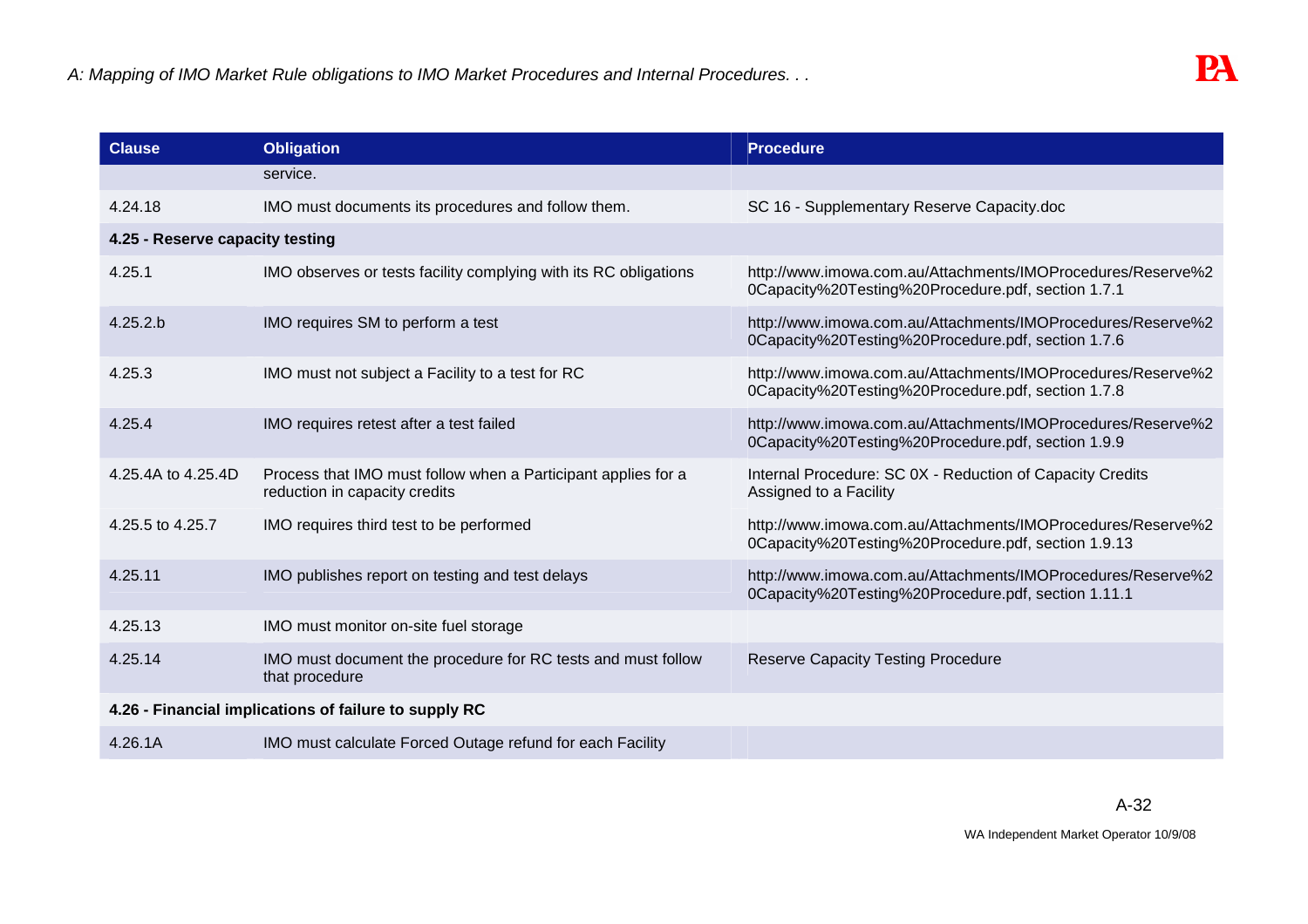| <b>Clause</b>     | <b>Obligation</b>                                                                                   | <b>Procedure</b>                                                                                                                       |
|-------------------|-----------------------------------------------------------------------------------------------------|----------------------------------------------------------------------------------------------------------------------------------------|
| 4.26.1B           | IMO must calculate Forced Outage refund for each Participant                                        |                                                                                                                                        |
| 4.26.2            | IMO must determine capacity shortfall in RC relative to RC<br><b>Obligation Quantities</b>          |                                                                                                                                        |
| 4.26.2B           | IMO must set the factor in $RCOQ(p,d,t)$                                                            |                                                                                                                                        |
| 4.26.3            | IMO must determine Capacity Cost Refund                                                             |                                                                                                                                        |
| 4.26.4            | IMO must apply any revenue to Market Customers                                                      |                                                                                                                                        |
| 4.26.5            | IMO must record temperature data                                                                    |                                                                                                                                        |
|                   | 4.27 - Reserve Capacity performance monitoring                                                      |                                                                                                                                        |
| 4.27.1            | IMO daily monitoring of RC performance                                                              | SC 11 - Performance Monitoring - Master, section 1.1                                                                                   |
| 4.27.2            | IMO must make monthly assessment of RC market performance                                           | SC 11 - Performance Monitoring - Master, section 1.2.1                                                                                 |
| 4.27.3            | IMO must require poor performers to file reports                                                    | SC 11 - Performance Monitoring - Master, section 1.2.2 step 3                                                                          |
| 4.27.6            | IMO must consult SM on the implications of the report                                               | http://www.imowa.com.au/Attachments/IMOProcedures/Reserve%2<br>0Capacity%20Performance%20Monitoring%20Procedure.pdf,<br>section 1.6.9  |
| 4.27.7            | IMO updates data in submitted report                                                                | http://www.imowa.com.au/Attachments/IMOProcedures/Reserve%2<br>0Capacity%20Performance%20Monitoring%20Procedure.pdf,<br>section 1.6.10 |
| 4.27.9            | IMO notifies market of very bad performance and triggers tighter<br>requirements on poor performers | http://www.imowa.com.au/Attachments/IMOProcedures/Reserve%2<br>0Capacity%20Performance%20Monitoring%20Procedure.pdf                    |
| 4.27.12           | IMO must document its procedure for performing RC monitoring<br>and must follow that procedure      | Reserve Capacity Performance Monitoring Procedure                                                                                      |
| 4.28 - Funding RC |                                                                                                     |                                                                                                                                        |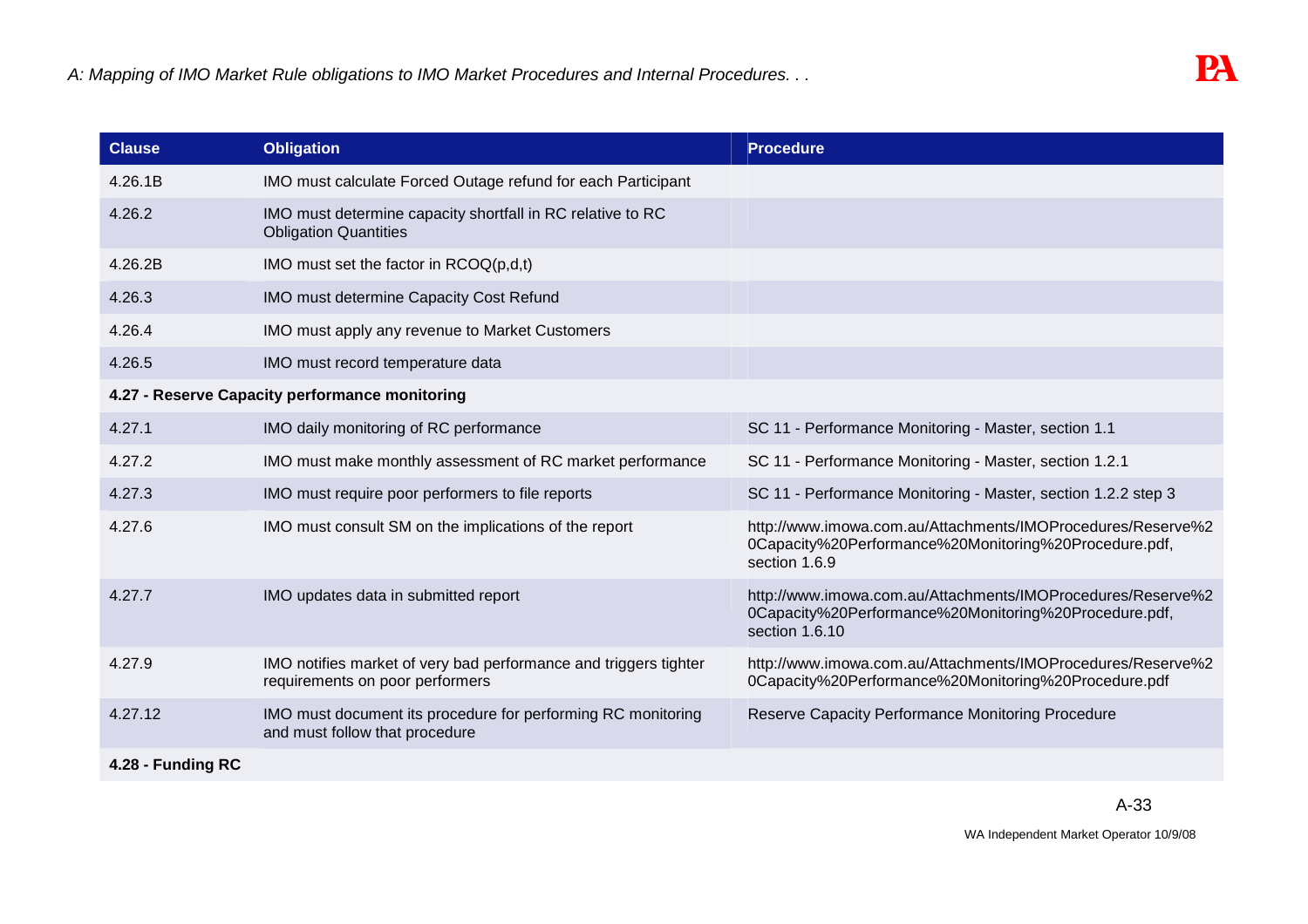| <b>Clause</b>                     | <b>Obligation</b>                                                                                                                                                                                                              | <b>Procedure</b> |
|-----------------------------------|--------------------------------------------------------------------------------------------------------------------------------------------------------------------------------------------------------------------------------|------------------|
| 4.28.1 to 4.28.5                  | IMO determines targeted and shared reserve capacity costs                                                                                                                                                                      |                  |
| 4.28.6                            | IMO must publish date and time for which RC requirements cover                                                                                                                                                                 |                  |
| 4.28.7                            | IMO must publish initial RC requirements for each market customer                                                                                                                                                              |                  |
| 4.28.7A                           | IMO must set the Intermittent Load RC Requirement to apply for the<br>first Trading Month of the Capacity Year for each Intermittent Load<br>for which a Market Customer provided information                                  |                  |
| 4.28.8B                           | IMO must accept a nomination for capacity                                                                                                                                                                                      |                  |
| 4.28.9                            | IMO must only accept the load measured by an interval meter in the<br>list provided under clause 4.28.8(a)                                                                                                                     |                  |
| 4.28.10                           | IMO must only take into account a MW reduction that results from<br>Demand Side Management measures specified in clause 4.28.8(b)<br>if the measures would have lowered peak consumption                                       |                  |
| 4.28.11                           | The IMO must determine and publish an updated Individual<br>Reserve Capacity Requirement for each Market Customer by the<br>date and time specified in clause 4.1.28(b) where this Individual<br>reserve Capacity Requirement: |                  |
| 4.28.11A                          | IMO may apply different values so long as it preserves the ratio of<br>peak demand associated with RC Requirement to RC Requirement.                                                                                           |                  |
| 4.28.12                           | IMO may apply different values of RCR and peak load                                                                                                                                                                            |                  |
| 4.28.13                           | IMO must publish document the process                                                                                                                                                                                          |                  |
| 4.28A - Intermittent load refunds |                                                                                                                                                                                                                                |                  |
| 4.28A.1, 4.28A.2                  | IMO must calculate Intermittent Load refund. IMO must record<br>temperature data.                                                                                                                                              |                  |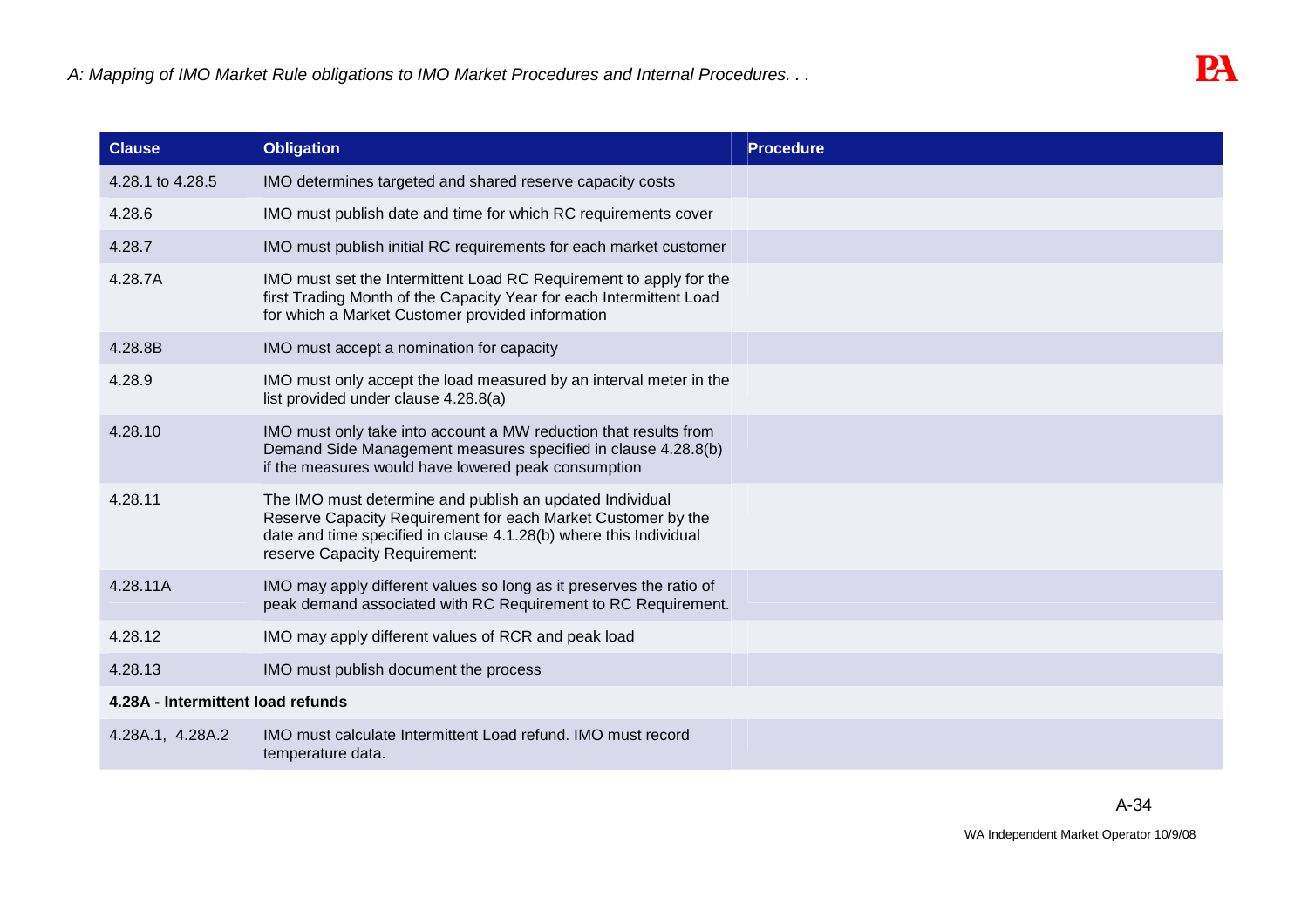| <b>Clause</b>            | <b>Obligation</b>                                                                                | <b>Procedure</b>                               |
|--------------------------|--------------------------------------------------------------------------------------------------|------------------------------------------------|
| 4.28A.3                  | IMO must document its procedures in the Reserve Capacity<br>Procedure and follow that procedure. |                                                |
| 4.28B - Small generators |                                                                                                  |                                                |
| 4.28B.4, 2.28B.6         | IMO processes application for capacity credits for small generator                               |                                                |
| 4.28B.8                  | IMO must publish document the process                                                            | <b>Treatment of Small Generators Procedure</b> |
| 4.29 - Settlement        |                                                                                                  |                                                |
| 4.29.3                   | IMO prepares monthly RC settlement data                                                          |                                                |
| 4.29.4                   | IMO must adjust quantities specified in clause 4.29.3(d)                                         |                                                |

### **A.5 CHAPTER 5 NETWORK CONTROL SERVIVES PROCUREMENT**

| <b>Clause</b>                  | <b>Obligation</b>                                                                                                                                      | <b>Procedure</b> |  |
|--------------------------------|--------------------------------------------------------------------------------------------------------------------------------------------------------|------------------|--|
|                                | 5.1 - Obligations and definitions                                                                                                                      |                  |  |
| 5.1.3                          | IMO must not enter into Network Control Service Contract except<br>following tender process or with approval of Minister (for Market<br>Commencement). |                  |  |
| 5.1.4                          | IMO must seek to carry out expression of interest and other<br>processes in a way that minimises its costs                                             |                  |  |
| 5.2 - Procurement requirements |                                                                                                                                                        |                  |  |
| 5.2.2                          | IMO may extend the contracted period                                                                                                                   |                  |  |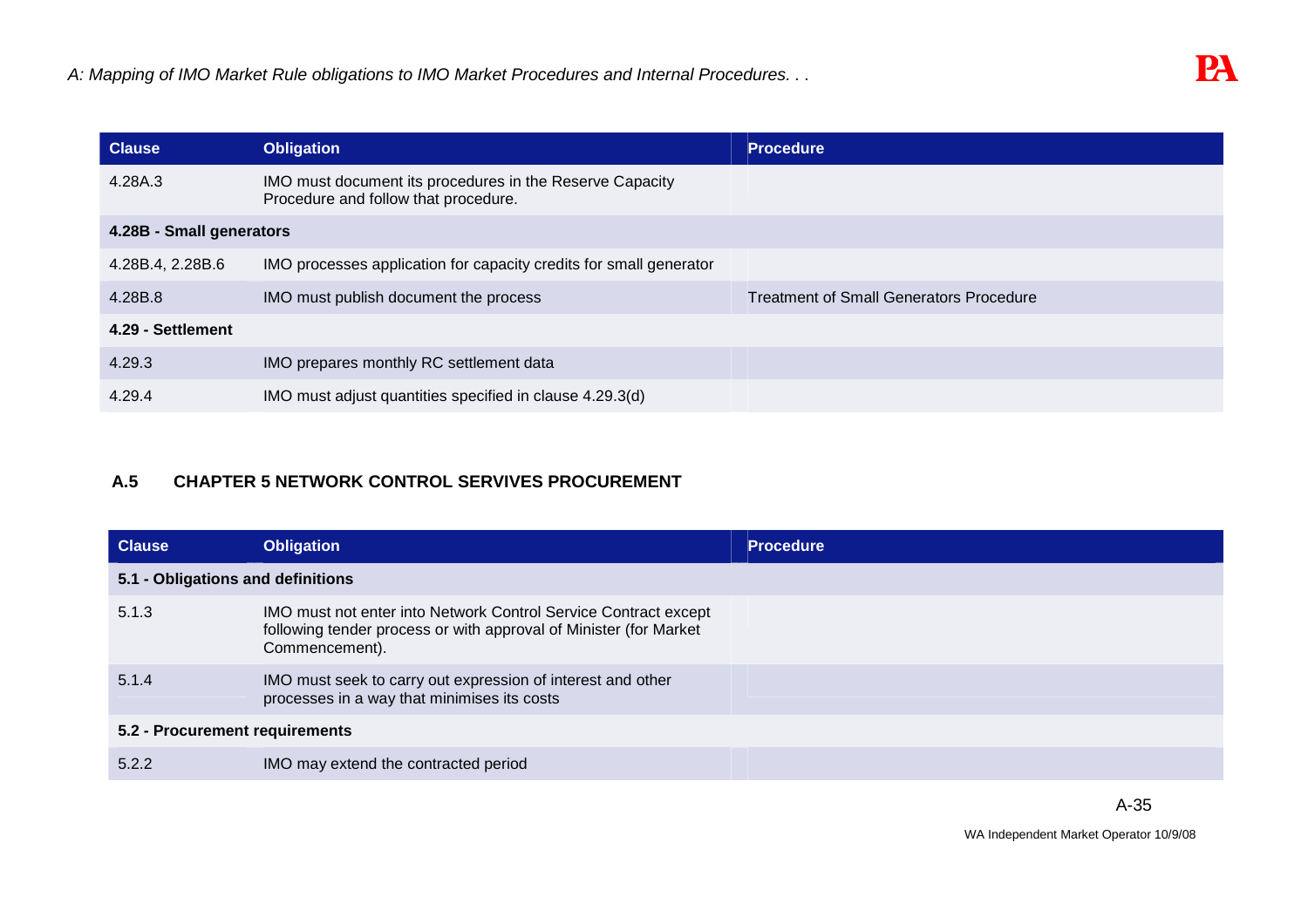| <b>Clause</b>             | <b>Obligation</b>                                                                                                      | <b>Procedure</b>                                           |
|---------------------------|------------------------------------------------------------------------------------------------------------------------|------------------------------------------------------------|
| 5.2.3                     | IMO calls for Expressions of Interest for Network Control Service                                                      | Network Control Service Procedure (market), section 1.2    |
| 5.2.6                     | IMO notifies NO and respondents of outcome of EOI                                                                      |                                                            |
| 5.2.7                     | IMO publishes need for a tender                                                                                        | Network Control Service Procedure (market), section 1.2    |
| 5.3 - NCS certification   |                                                                                                                        |                                                            |
| 5.3.6                     | IMO certifies Network Control Service or rejects                                                                       | Network Control Service Procedure (market), section 2.2.13 |
| 5.3.9                     | IMO must publish document the process                                                                                  | Network Control Service Procedure (market)                 |
| 5.4 - NCS tenders         |                                                                                                                        |                                                            |
| 5.4.1                     | IMO publishes timeline for certification and tender process                                                            | Network Control Service Procedure (market), section 3.2.1  |
| 5.4.3                     | IMO issues invitation to tender                                                                                        | Network Control Service Procedure (market), section 3.2.3  |
| 5.4.8                     | IMO must seek to achieve lowest total cost of tenders                                                                  | Network Control Service Procedure (market), section 3.2.7  |
| 5.4.9                     | IMO must accept tender in relation to entire quantity offered                                                          | Network Control Service Procedure (market), section 3.2.11 |
| 5.4.10                    | IMO informs NO and tenders of tender outcome                                                                           | Network Control Service Procedure (market), section 3.2.5  |
| 5.4.11                    | IMO must execute network control service contract                                                                      | Network Control Service Procedure (market), section 3.2.13 |
| 5.4.14                    | IMO must document procedure it followed in carrying out Network<br>Control Service Procedure and follow that procedure | <b>Network Control Service Procedure</b>                   |
| 5.5 - Contract conditions |                                                                                                                        |                                                            |
| 5.5.1                     | IMO develops a standard form Network Control Service contract                                                          | Network Control Service Procedure (market), section 4.1    |
| 5.5.2                     | IMO must consult with SM                                                                                               | 0                                                          |
| 5.5.4                     | <b>IMO must consult with SM</b>                                                                                        | Network Control Service Procedure (market), section 4.3    |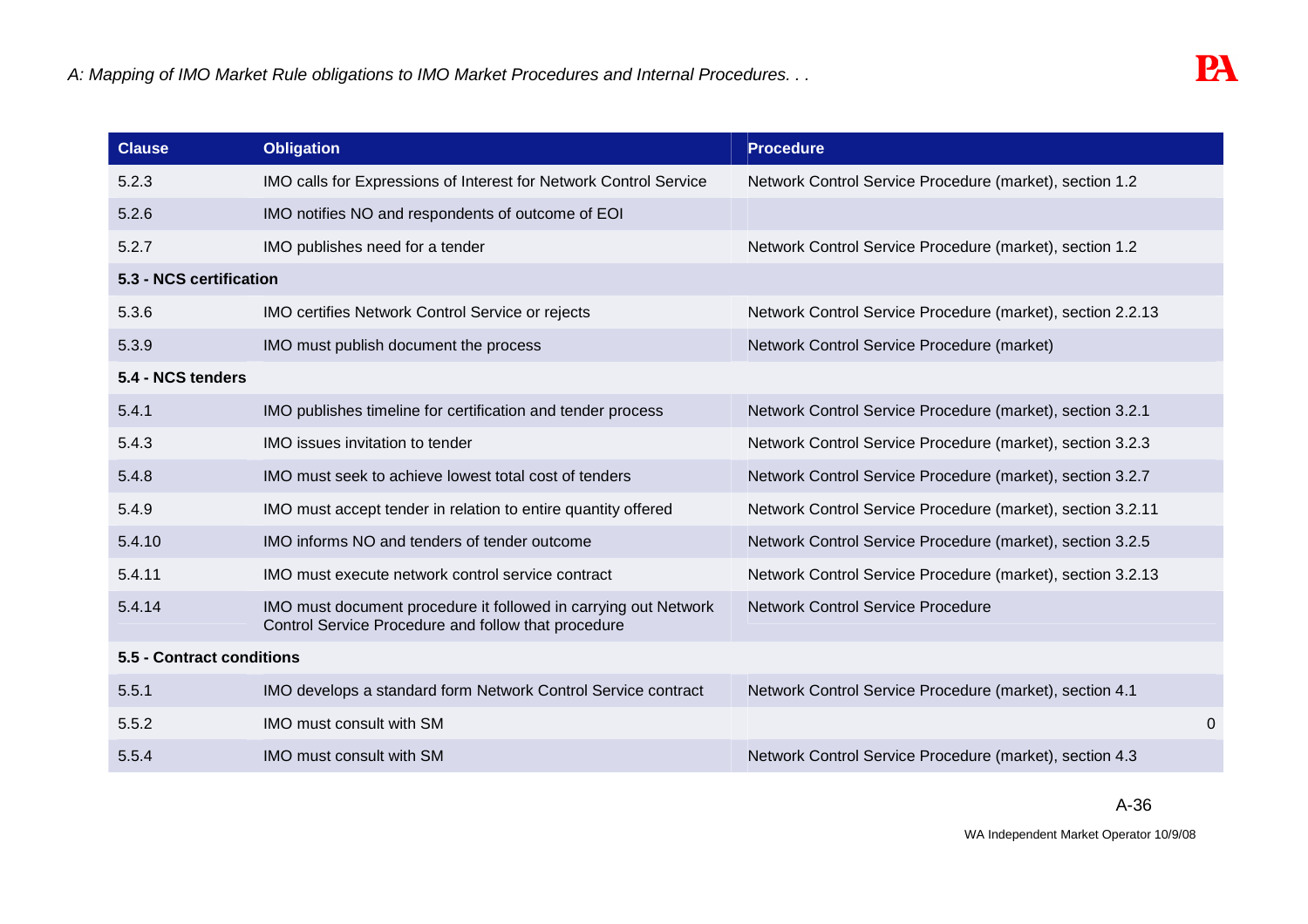| <b>Clause</b>                | <b>Obligation</b>                                                                                         | <b>Procedure</b>                                      |
|------------------------------|-----------------------------------------------------------------------------------------------------------|-------------------------------------------------------|
| 5.6 - NCS control compliance |                                                                                                           |                                                       |
| 5.6.1                        | Testing processes etc to be defined in the contract                                                       |                                                       |
| 5.6.2                        | IMO and SM must follow procedures in the contract                                                         |                                                       |
| 5.6.3                        | Procedure to be followed after failure of a NCS                                                           |                                                       |
| 5.7 - NCS dispatch           |                                                                                                           |                                                       |
| 5.7.1                        | IMO must provide SM with details of network control service<br>contract                                   |                                                       |
| 5.8 - NCS contract payment   |                                                                                                           |                                                       |
| 5.8.2                        | IMO must pay Market Participant the monthly Network Control<br>Service Contract payment as per Chapter 9. |                                                       |
| 5.8.4                        | IMO bills NO for estimated cost of tender process                                                         | Network Control Service Procedure (market), section 5 |
| 5.8.5 to 5.8.7               | IMO determines actual cost of tender and settles difference<br>between this and estimate with NO          | Network Control Service Procedure (market), section 5 |
| 5.9 - Settlement data        |                                                                                                           |                                                       |
| 5.9.1                        | IMO must provide information to settlement                                                                |                                                       |

# **A.6 CHAPTER 6 THE ENERGY MARKET**

| <b>Clause</b> | <b>Obligation</b> | <b>Procedure</b> |
|---------------|-------------------|------------------|
|               |                   |                  |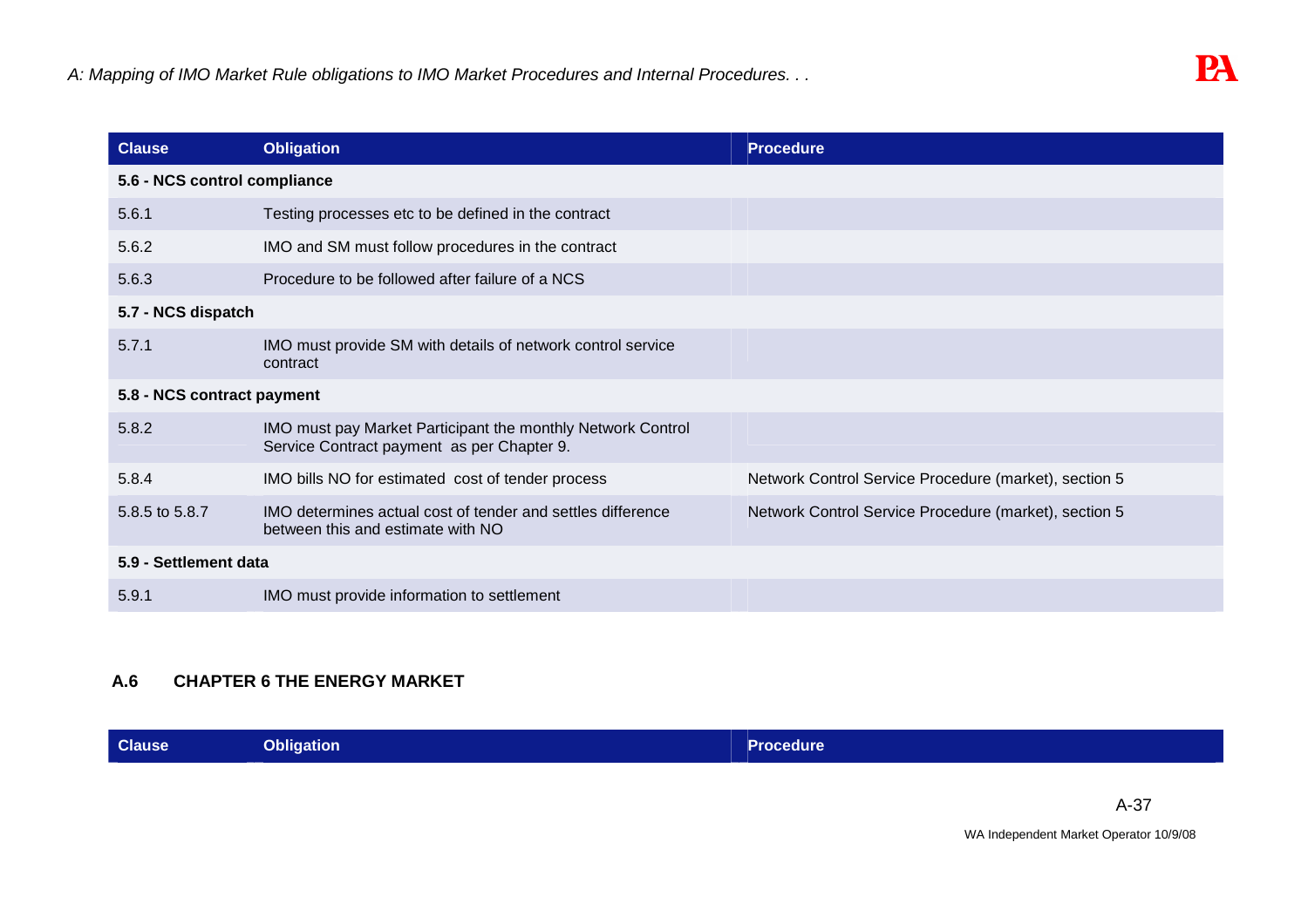| <b>Clause</b>           | <b>Obligation</b>                                                                                                                 | <b>Procedure</b>                                                                                        |
|-------------------------|-----------------------------------------------------------------------------------------------------------------------------------|---------------------------------------------------------------------------------------------------------|
|                         | 6.2 - Bilateral Submission Timetable and Process                                                                                  |                                                                                                         |
| 6.2.2, 6.2.2A           | Standing Bilateral Submission and revised Standing Bilateral<br>Submission                                                        | Daily Operations Procedure Manual, section 1.3.3 step 1 & step 2                                        |
| 6.2.3, 6.2.4C,<br>6.2.8 | IMO must communicate Bilateral Submission quantities and confirm<br>cancellations                                                 | Daily Operations Procedure Manual, section 1.3.3 step 2 & step 3                                        |
|                         | 6.2A - Standing Bilateral Submission Timetable and Process                                                                        |                                                                                                         |
| 6.2A.2, 6.2.8           | IMO must communicate acceptance of data, and confirm any<br>cancellation                                                          | Daily Operations Procedure Manual, section 1.3.6 step 2                                                 |
| 6.2A.5                  | IMO must communicate acceptance of data, and confirm any<br>cancellation                                                          |                                                                                                         |
|                         | 6.3A - Information to Support the Bilateral and STEM Submission Process                                                           |                                                                                                         |
| 6.3A.1.a                | IMO must publish Load forecasts                                                                                                   | Daily Operations Procedure Manual, section 1.3.2 step 2                                                 |
| 6.3A.1.b                | IMO must publish Information to support STEM                                                                                      | Daily Operations Procedure Manual, section 1.3.3 step 3                                                 |
| 6.3A.2, 6.3A3           | IMO must calculate, publish and update Participant and facility<br>limits, capacity credits, energy to be called on, outages, etc | Daily Operations Procedure Manual, section 1.3.2 step 5                                                 |
| 6.3A.4                  | IMO must update its calculations and release them                                                                                 | Daily Operations Procedure Manual, section 1.3.2 step 5                                                 |
|                         | 6.3B - STEM Submissions and Timetable Process                                                                                     |                                                                                                         |
| 6.3B.1A,                | If IMO holds standing STEM submission it must make it the STEM<br>submission.                                                     | Daily Operations Procedure Manual, section 1.3.4 step 1 NOTE:<br>wrong rule number written in procedure |
| 6.3B.1B                 | IMO must adjust standing STEM submission to make it valid.                                                                        | Daily Operations Procedure Manual, section 1.3.2 step 4                                                 |
| 6.3B.3                  | IMO must communicate with Market Participant when data<br>received                                                                | Daily Operations Procedure Manual, section 1.3.4 step 2                                                 |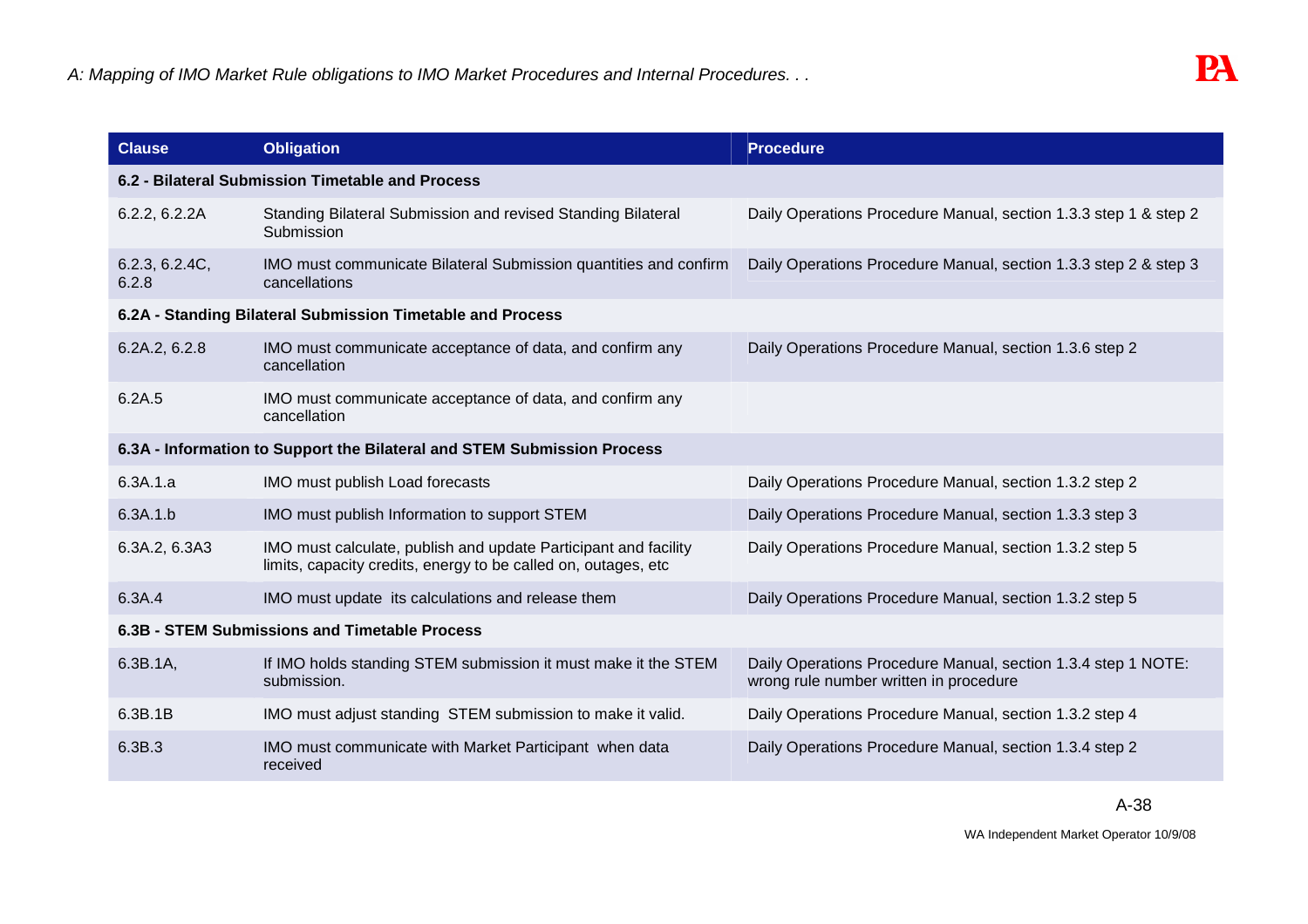| <b>Clause</b> | <b>Obligation</b>                                                                                               | <b>Procedure</b>                                        |
|---------------|-----------------------------------------------------------------------------------------------------------------|---------------------------------------------------------|
| 6.3B.7B       | IMO must confirm any cancellation and remove relevant data                                                      | Daily Operations Procedure Manual, section 1.3.4 step 2 |
| 6.3B.8        | Where no stem submission accepted, IMO must record that none<br>received                                        |                                                         |
|               | 6.3C - Standing STEM Submission Timetable Process                                                               |                                                         |
| 6.3C.3        | IMO must communicate to MP whether it accepts standing STEM<br>submission data, and revise the data if accepted | Daily Operations Procedure Manual, section 1.3.4 step 2 |
| 6.3C.6C       | IMO must confirm cancellation and remove relevant data                                                          | Daily Operations Procedure Manual, section 1.3.4 step 2 |
|               | 6.4 - The STEM Auction Timetable and Process                                                                    |                                                         |
| 6.4.1         | IMO must run STEM auction and determine results                                                                 | Daily Operations Procedure Manual, section 1.3.4 step 4 |
| 6.4.2         | IMO informs SM of net contract positions                                                                        | Daily Operations Procedure Manual, section 1.3.4 step 5 |
| 6.4.3         | IMO sends STEM results to market participants                                                                   | Daily Operations Procedure Manual, section 1.3.4 step 5 |
| 6.4.5         | IMO must follow up if participant does not acknowledge receipt of<br><b>STEM</b> results                        | Daily Operations Procedure Manual, section 1.3.4 step 5 |
| 6.4.6         | IMO may extend STEM auction timetable                                                                           | Daily Operations Procedure Manual, section 1.3.4 step 1 |
| 6.4.7         | Once published under clause 6.4.3, STEM Clearing Prices cannot<br>be altered                                    |                                                         |
|               | 6.5 - Resource Plan Submission Timetable and Process                                                            |                                                         |
| 6.5.1         | IMO may extend Resource Plan Submission timetable                                                               | Daily Operations Procedure Manual, section 1.3.5 step 1 |
| 6.5.2         | IMO must communicate whether it accepts data and if it does,<br>revise the Resource Plan Submission             | Daily Operations Procedure Manual, section 1.3.5 step 2 |
| 6.5.3         | IMO receive by email or fax                                                                                     | Daily Operations Procedure Manual, section 1.3.5 step 2 |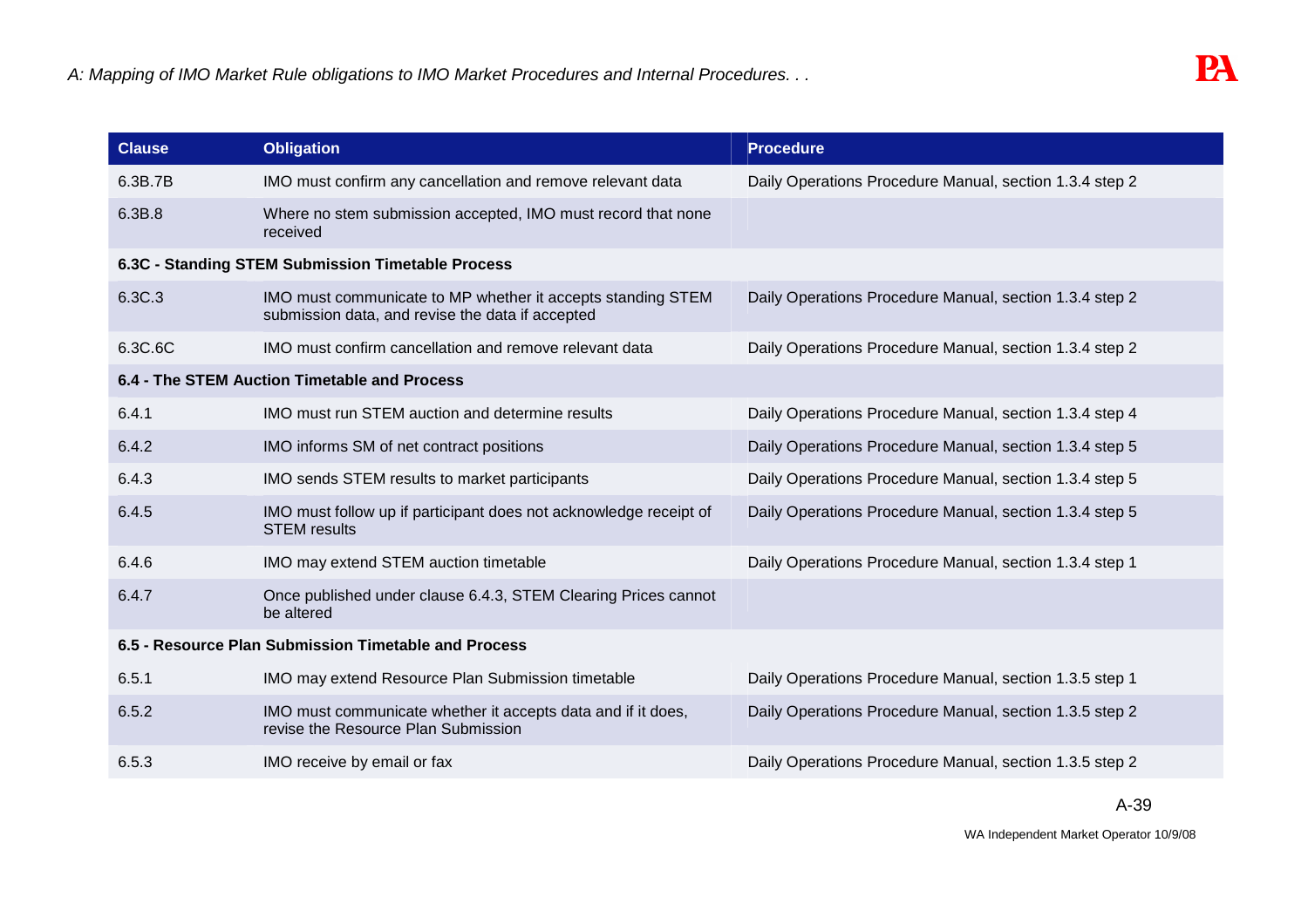| <b>Clause</b>                  | <b>Obligation</b>                                                                                                                               | <b>Procedure</b>                                        |
|--------------------------------|-------------------------------------------------------------------------------------------------------------------------------------------------|---------------------------------------------------------|
| 6.5.4                          | IMO must prepare Default Resource Plan                                                                                                          | Daily Operations Procedure Manual, section 1.3.5 step 1 |
|                                | 6.5A - Balancing Data Submission Process and Timetable                                                                                          |                                                         |
| 6.5A.1                         | IMO may extend Balancing Data Submission timetable                                                                                              | Daily Operations Procedure Manual, section 1.3.5        |
| 6.5A.1A                        | Where IMO holds standing Balancing Data that conforms, it must<br>make it the Balancing Data Submission for the Trading Day                     | Daily Operations Procedure Manual, section 1.3.5        |
| 6.5A.2                         | IMO must communicate with Market Participant as to whether<br>Submission accepted                                                               | Daily Operations Procedure Manual, section 1.3.5        |
|                                | 6.5C - Standing Resource Plan Submission Timetable and Process                                                                                  |                                                         |
| 6.5C.2                         | IMO must communicate with Market Participant as to whether it<br>accepts received data and must revise the Standing Resource Plan<br>Submission |                                                         |
| 6.5C.3                         | Applies only for that day                                                                                                                       |                                                         |
| 6.5C.5                         | IMO must confirm any cancellation of Standing Resource Plan<br>Submission and remove the relevant data                                          |                                                         |
|                                | 6.6 - Format of STEM Submission and Standing STEM Submission Data                                                                               |                                                         |
| 6.6.10, 6.6.11                 | IMO must assess an application for a Scheduled Generator to be<br>treated as dual-fuel capable and notify decision                              |                                                         |
| 6.6.12                         | IMO must notify a Market Participant if it does not approve a dual-<br>fuel application                                                         |                                                         |
| 6.9 - The STEM Auction Process |                                                                                                                                                 |                                                         |
| 6.9.1                          | IMO must run STEM auction each Trading day                                                                                                      |                                                         |
| 6.9.3                          | IMO must determine STEM offers and bids                                                                                                         |                                                         |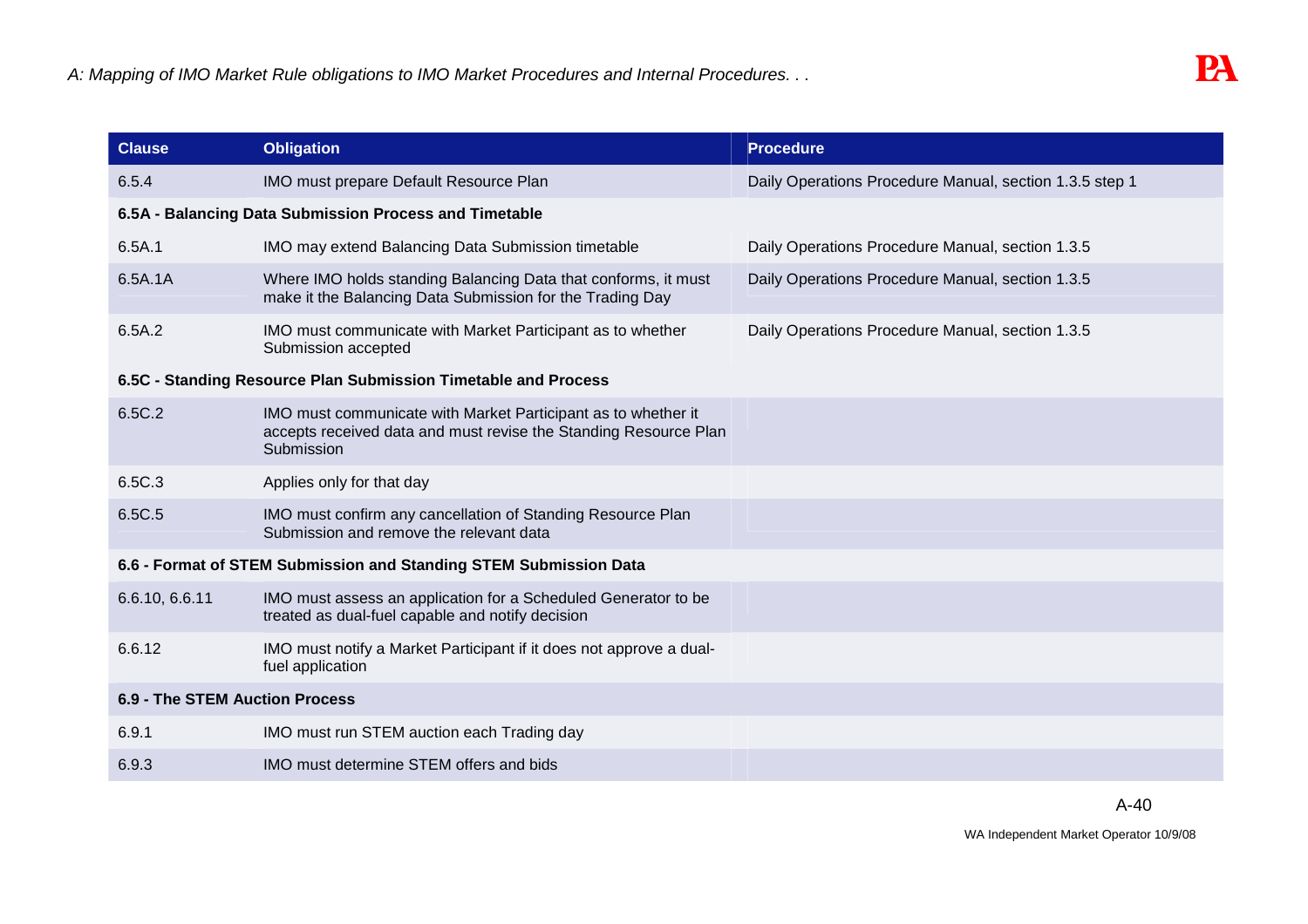| <b>Clause</b>                   | <b>Obligation</b>                                                                                                         | <b>Procedure</b>                                        |
|---------------------------------|---------------------------------------------------------------------------------------------------------------------------|---------------------------------------------------------|
| 6.9.4                           | IMO must not determine a STEM offers bids or price curves for a<br>Market Participant that has not made a STEM submission |                                                         |
| 6.9.5                           | IMO must determine aggregate STEM bid curve                                                                               |                                                         |
| 6.9.6                           | IMO must determine aggregate STEM offer curve                                                                             |                                                         |
| 6.9.7                           | IMO will determine STEM Clearing Price                                                                                    |                                                         |
| 6.9.8                           | IMO will determine STEM Clearing Quantity                                                                                 |                                                         |
| 6.9.9, 6.9.10                   | IMO must schedule all STEM bid price-quantity pairs.                                                                      |                                                         |
| 6.9.11, 6.9.12                  | IMO must schedule all STEM offer price-quantity pairs.                                                                    |                                                         |
| 6.10 - Suspension of the STEM   |                                                                                                                           |                                                         |
| 6.10.1                          | IMO must suspend the STEM auction for a Trading Interval                                                                  | Operational Contingency Procedure Manual, section 1.1   |
| 6.10.2                          | No one can buy or sell, no price set                                                                                      | Operational Contingency Procedure Manual, section 2.3   |
| 6.12 - The Dispatch Merit Order |                                                                                                                           |                                                         |
| 6.12.1                          | IMO produces dispatch merit orders                                                                                        | Daily Operations Procedure Manual, section 1.3.5 step 4 |
|                                 | 6.14 - Calculation of MCAP, UDAP and DDAP                                                                                 |                                                         |
| 6.14.1                          | IMO must calculate and publish MCAP, UDAP and DDAP                                                                        | Daily Operations Procedure Manual, section 1.3.7 step 3 |
| 6.14.1A                         | IMO may extend timetable for publication of 6.14.1 prices                                                                 | Daily Operations Procedure Manual, section 1.3.7        |
| 6.14.2(a)                       | IMO must determine MCAP as the value for the equivalent Trading<br>Interval                                               | Daily Operations Procedure Manual, section 1.3.7 step 3 |
| 6.14.7                          | Once published, prices under 6.14.1 cannot be altered                                                                     | Daily Operations Procedure Manual, section 1.3.7        |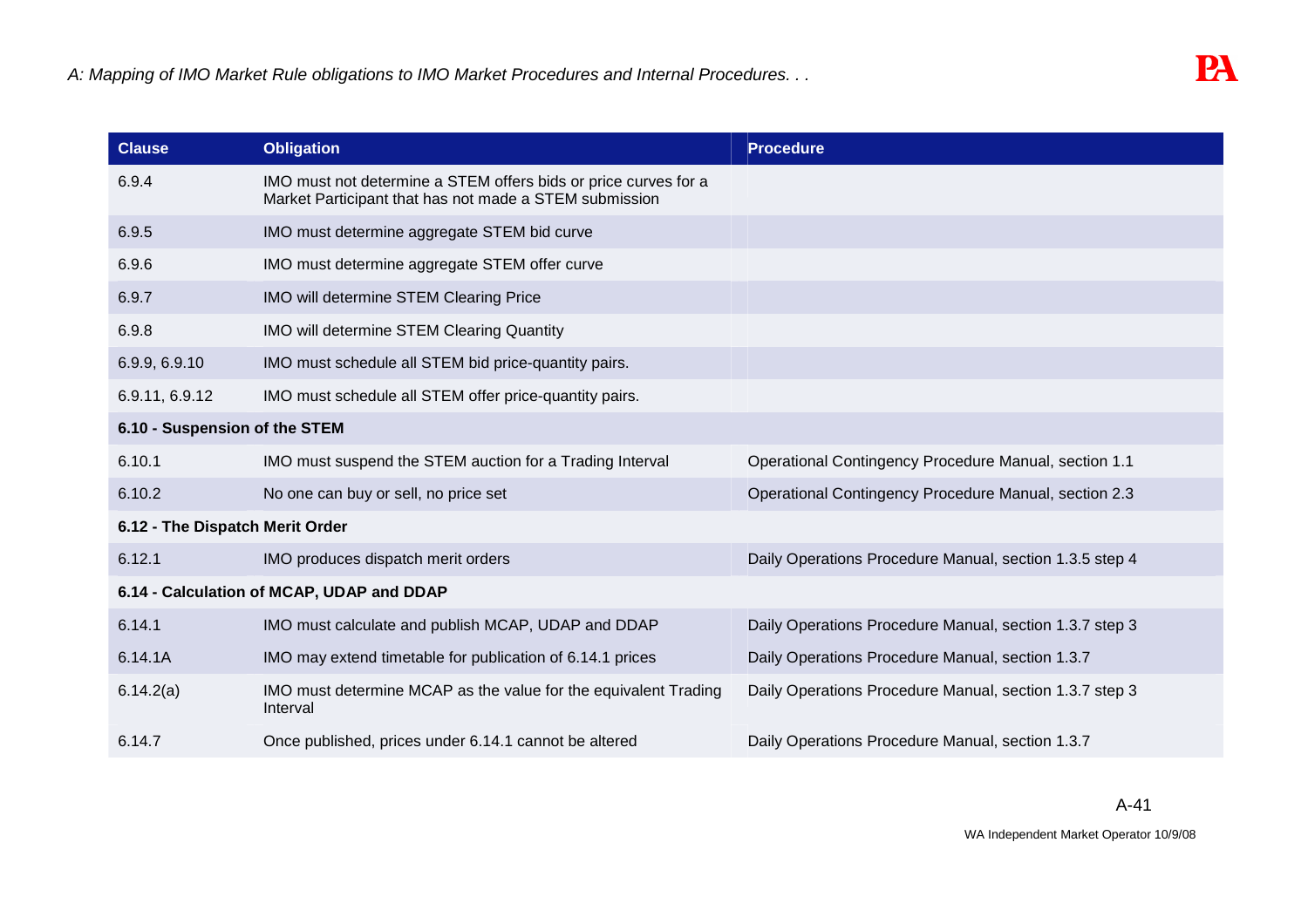| <b>Clause</b>                  | <b>Obligation</b>                                                                                                                    | <b>Procedure</b>                                |  |
|--------------------------------|--------------------------------------------------------------------------------------------------------------------------------------|-------------------------------------------------|--|
|                                | 6.16 - Metering Schedule                                                                                                             |                                                 |  |
| 6.16.1                         | IMO must determine the meter schedule                                                                                                |                                                 |  |
| 6.18 - Commitment Compensation |                                                                                                                                      |                                                 |  |
| 6.18.1                         | IMO will pay Commitment Compensation to a Market Participant                                                                         |                                                 |  |
| 6.19 - Market Advisories       |                                                                                                                                      |                                                 |  |
| 6.19.2, 6.19.3                 | IMO must issue a Market Advisory for future potential events that<br>will or are likely to significantly impact on market operations |                                                 |  |
| 6.19.4                         | Withdrawal of market advisory                                                                                                        |                                                 |  |
| 6.19.6                         | Market Advisory must contain certain things                                                                                          |                                                 |  |
| 6.19.10                        | IMO must follow any documented Contingency Market Procedure                                                                          |                                                 |  |
| 6.20 - Energy Price Limits     |                                                                                                                                      |                                                 |  |
| 6.20.2                         | Maximum STEM Price updated annually                                                                                                  | Monthly Operating Procedure Manual, section 1.2 |  |
| 6.20.3                         | Alternative Maximum STEM Price updated monthly                                                                                       | Monthly Operating Procedure Manual, section 1.2 |  |

### **A.7 CHAPTER 7 DISPATCH**

| <b>Clause</b>      | <b>Obligations</b>                                                                                    | <b>Procedure</b>                                        |
|--------------------|-------------------------------------------------------------------------------------------------------|---------------------------------------------------------|
| 7.2 Load Forecasts |                                                                                                       |                                                         |
| 7.2.3C             | IMO must arrange for SM to provide Load Forecast and Loss<br>Factors information by extended deadline | Daily Operations Procedure Manual, section 1.3.2 step 1 |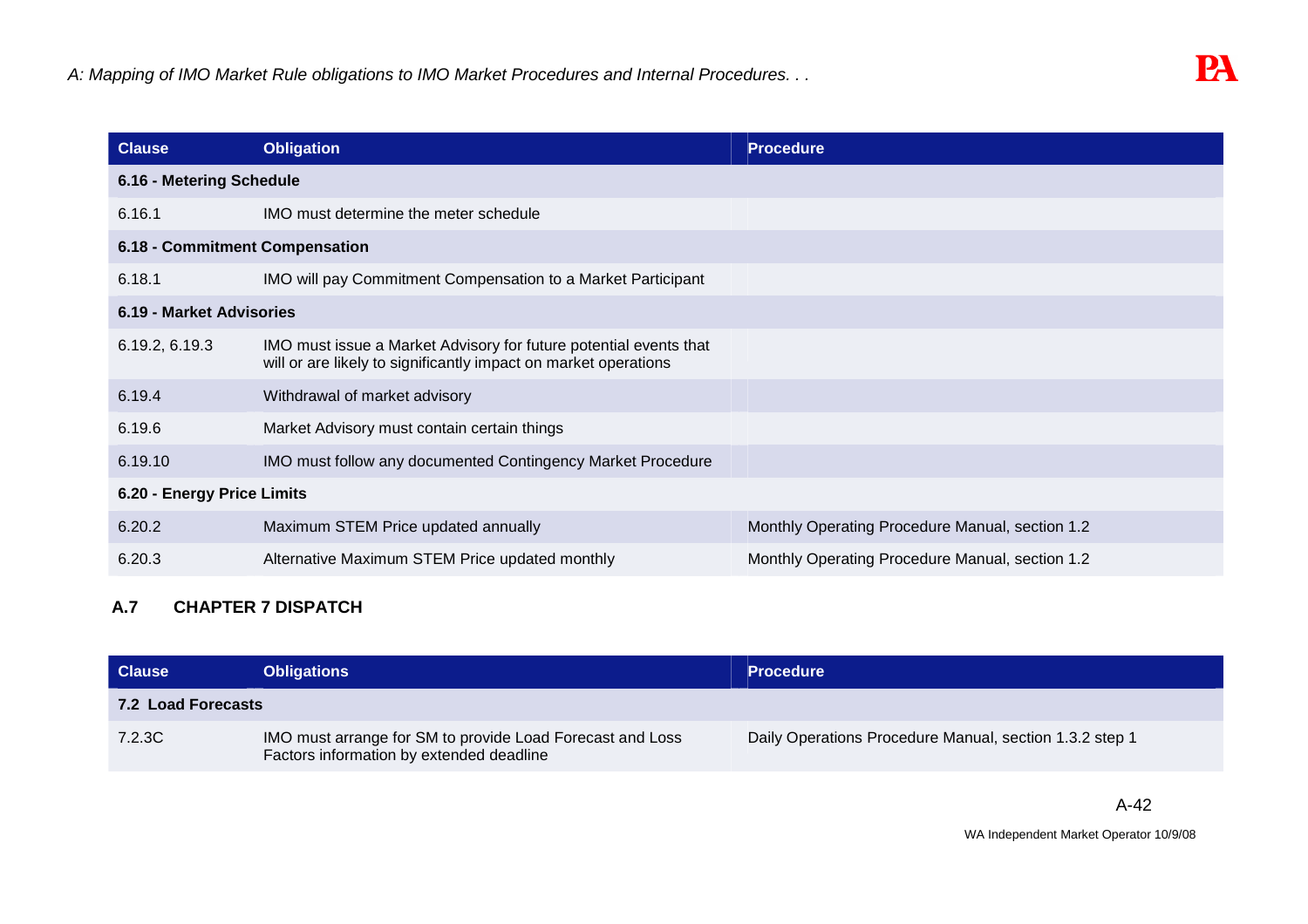| <b>Clause</b>                                     | <b>Obligations</b>                                                                                              | <b>Procedure</b>                                                                                                                                       |  |  |
|---------------------------------------------------|-----------------------------------------------------------------------------------------------------------------|--------------------------------------------------------------------------------------------------------------------------------------------------------|--|--|
| 7.2.3D                                            | IMO must confirm receipt of submissions from SM (forecasts and<br>ancillary service)                            | Daily Operations Procedure Manual, section 1.3.2 step 1                                                                                                |  |  |
| 7.3 - Outages                                     |                                                                                                                 |                                                                                                                                                        |  |  |
| 7.3.6                                             | IMO must arrange for SM to provide information about outages by<br>extended deadline                            | Daily Operations Procedure Manual, section 1.3.3 step 3                                                                                                |  |  |
| 7.3.7                                             | IMO must confirm receipt of submissions from SM (outage)                                                        | Daily Operations Procedure Manual, section 1.3.3 step 3                                                                                                |  |  |
| 7.4 - Resource Plans                              |                                                                                                                 |                                                                                                                                                        |  |  |
| 7.4.1                                             | IMO provides SM with resource plans                                                                             |                                                                                                                                                        |  |  |
| 7.4.3                                             | If no confirmation from SM (resource plans), IMO contact SM and<br>apply alternative communication method       |                                                                                                                                                        |  |  |
| 7.5 - Dispatch Merit Orders and Fuel Declarations |                                                                                                                 |                                                                                                                                                        |  |  |
| 7.5.1                                             | IMO provides SM with dispatch merit orders                                                                      | Daily Operations Procedure Manual, section 1.3.5 step 4 NOTE:<br>manual refers to incorrect section in Rules                                           |  |  |
| 7.5.3                                             | If no confirmation from SM (dispatch merit orders) IMO contact SM<br>and apply alternative communication method | Daily Operations Procedure Manual, section 1.3.5 step 4 NOTE:<br>manual refers to incorrect section in Rules                                           |  |  |
| 7.6 - The Dispatch Criteria                       |                                                                                                                 |                                                                                                                                                        |  |  |
| 7.6.10                                            | IMO provides SM with details of Reserve Capacity Obligations                                                    | Daily Operations Procedure Manual, section 1.3.8 step 2 NOTE:<br>this talks of "pushing data to settlement", is this providing SM with<br>the details? |  |  |
| 7.6.11                                            | IMO provides SM with details of Supplementary Capacity Contracts                                                | Daily Operations Procedure Manual, section 1.3.8 step 2 NOTE:<br>this talks of "pushing data to settlement", is this providing SM with<br>the details? |  |  |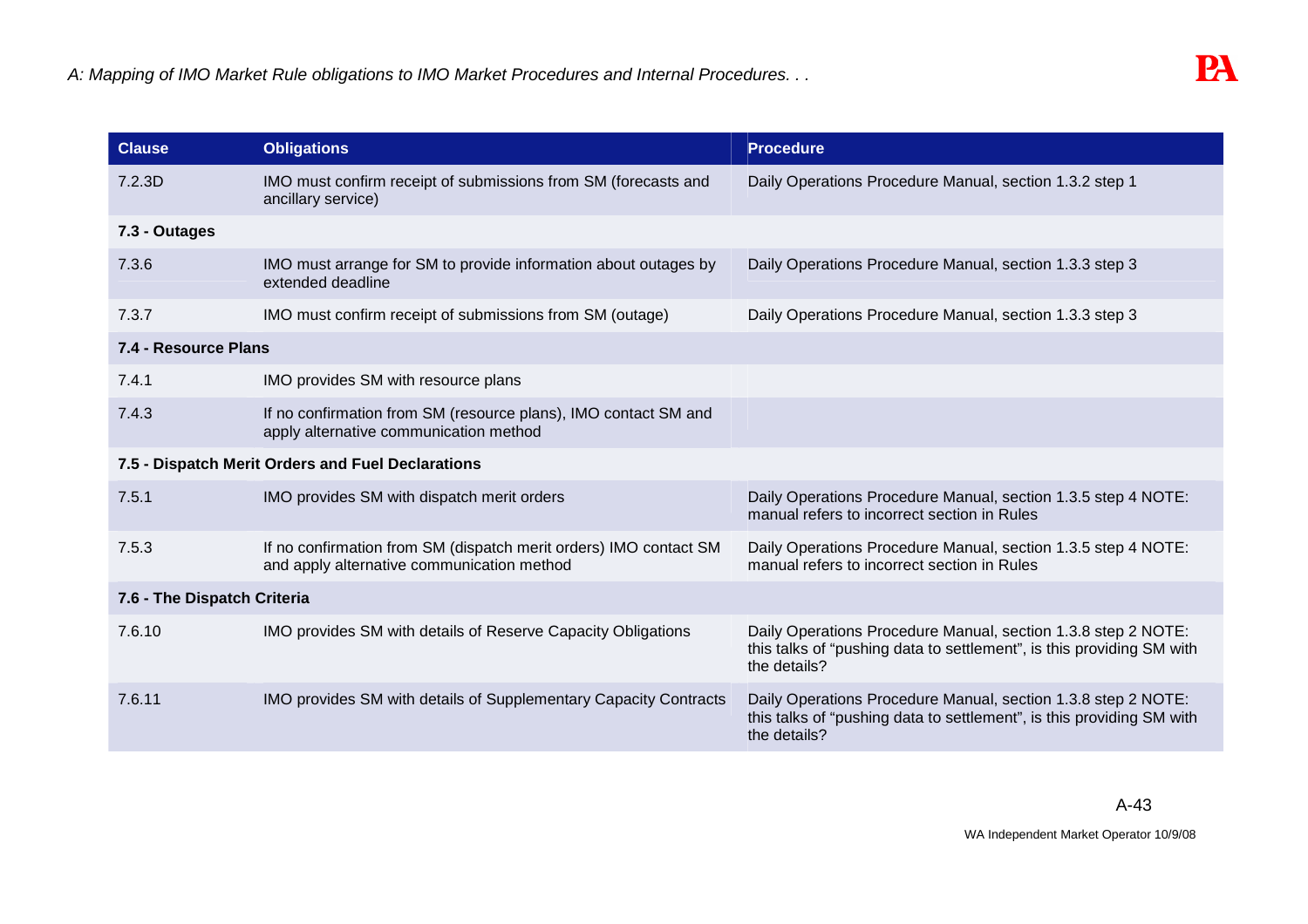| <b>Clause</b>                                                            | <b>Obligations</b>                                           | <b>Procedure</b>                                 |  |  |
|--------------------------------------------------------------------------|--------------------------------------------------------------|--------------------------------------------------|--|--|
| 7.6A - Scheduling and Dispatch of the Electricity Generation Corporation |                                                              |                                                  |  |  |
| 7.6A.9                                                                   | SM must get IMO approval of confidential procedures          |                                                  |  |  |
| 7.6A10                                                                   | Refusal criteria                                             |                                                  |  |  |
| 7.12 - Status Reports                                                    |                                                              |                                                  |  |  |
| 7.12.2                                                                   | IMO publishes SM dispatch process report                     |                                                  |  |  |
| 7.13 - Settlement and monitoring data                                    |                                                              |                                                  |  |  |
| 7.13.1B                                                                  | IMO may extend timetable for SM to provide data under 7.13.1 | Daily Operations Procedure Manual, section 1.3.7 |  |  |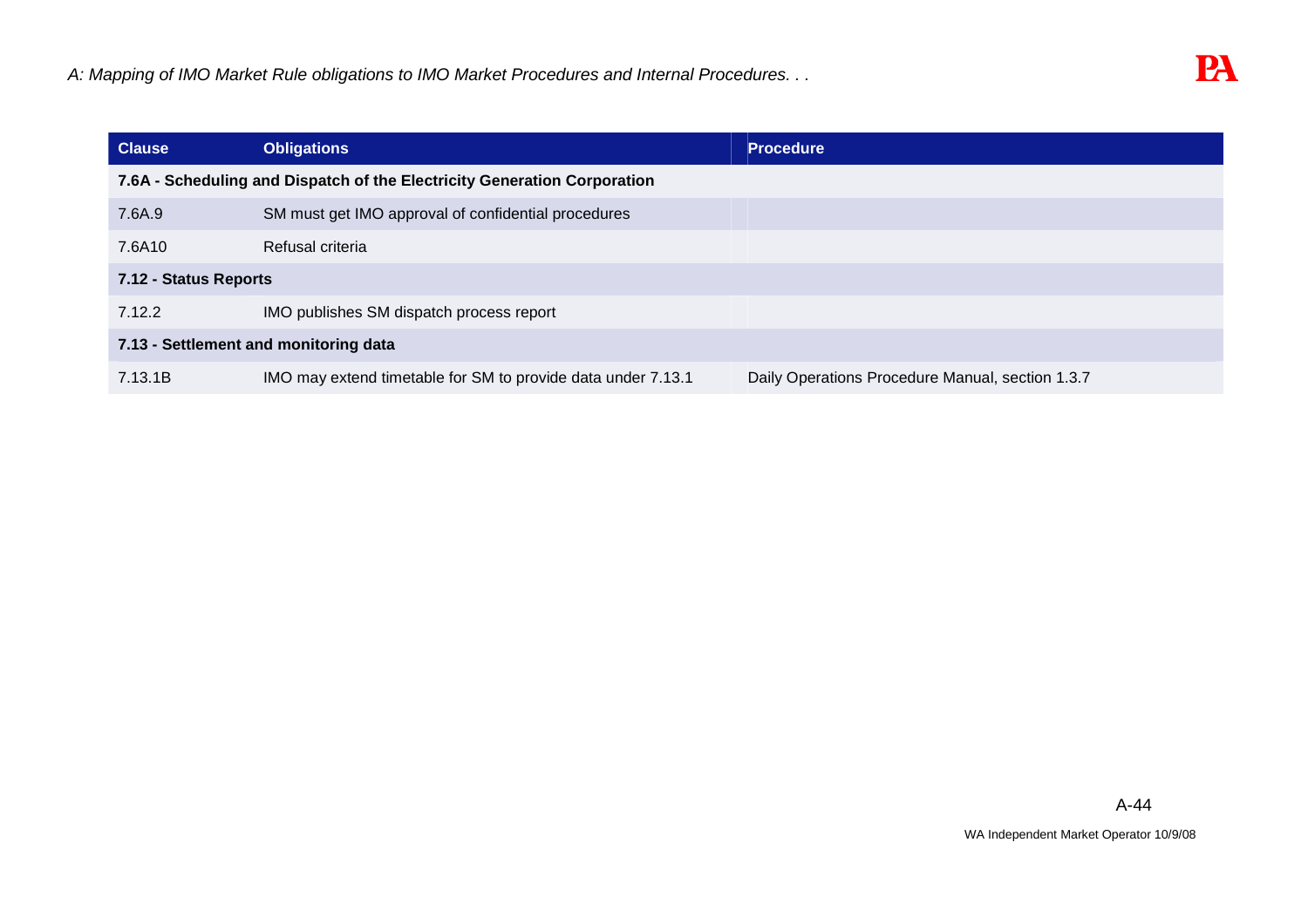#### **A.8 CHAPTER 8 WHOLESALE MARKET METERING**

| <b>Clause</b>                                         | <b>Obligation</b>                                                                       | <b>Procedure</b>                                                                                     |  |  |
|-------------------------------------------------------|-----------------------------------------------------------------------------------------|------------------------------------------------------------------------------------------------------|--|--|
| 8.3 - Meter Registry                                  |                                                                                         |                                                                                                      |  |  |
| 8.3.2                                                 | IMO notifies MDA that it requires confirmation of meter data in<br>registration process | Nothing found although I would expect that this is covered in<br>Participant de/registration manuals |  |  |
| 8.3.4                                                 | IMO must notify MDA if it registers /deregisters a facility                             | Nothing found although I would expect that this is covered in<br>Participant de/registration manuals |  |  |
| 8.3.6                                                 | IMO must confirm receipt of MDA notification of changes                                 | Not found in Metering Procedure Manual                                                               |  |  |
| 8.3.7                                                 | IMO must make alternative arrangements for submission of<br>information                 | Not found in Metering Procedure Manual                                                               |  |  |
| 8.4 - Meter Data Submission                           |                                                                                         |                                                                                                      |  |  |
| 8.4.4                                                 | IMO provides confirmation of receipt of metering data                                   | Done automatically by IT system?                                                                     |  |  |
| 8.4.5                                                 | IMO must make alternative arrangements for submission of<br>information                 | Not found in Metering Proc Manual                                                                    |  |  |
| 8.5 - Notices of Disagreement and Disputed Meter Data |                                                                                         |                                                                                                      |  |  |
| 8.5.1                                                 | IMO must inform MDA of notices of disagreements related to meter<br>data                | Not found in Metering Procedure Manual                                                               |  |  |
| 8.6 - Format of Meter Data Submissions                |                                                                                         |                                                                                                      |  |  |
| 8.6.2                                                 | IMO must document the format of meter data submissions in the<br>Settlement Procedure   | Not found in Metering Procedure Manual                                                               |  |  |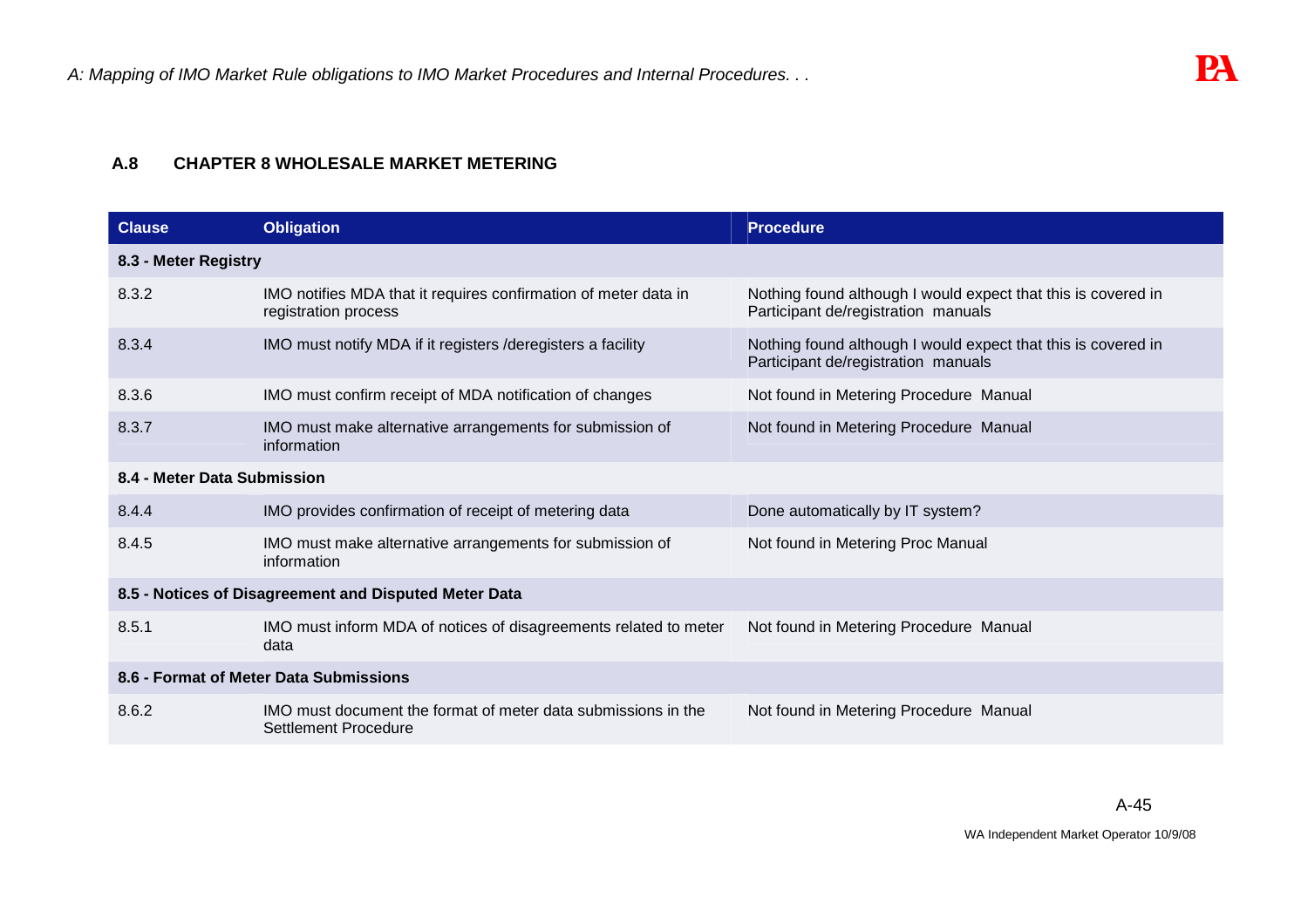## **A.9 CHAPTER 9 SETTLEMENT**

| <b>Clause</b>                            | <b>Obligation</b>                                                                                                         | <b>Procedure</b>                           |
|------------------------------------------|---------------------------------------------------------------------------------------------------------------------------|--------------------------------------------|
| 9.1 - Settlement Conventions             |                                                                                                                           |                                            |
| 9.1.1                                    | IMO may declare that part of a Trading Day is to be treated as if<br>that part were a full Trading Day                    |                                            |
| 9.1.2d                                   | IMO must include in Settlement Statements and Invoices the<br>additional amounts contemplated by 9.1.2(c) (GST)           |                                            |
| 9.1.4                                    | IMO must perform all settlement calculations                                                                              |                                            |
| 9.2 - Settlement procedure               |                                                                                                                           |                                            |
| 9.2.1                                    | IMO must document the settlement procedure                                                                                |                                            |
| 9.3 - Data Collection                    |                                                                                                                           |                                            |
| 9.3.1                                    | IMO must use certain information in performing settlement<br>obligations                                                  | Settlement Procedure (market), section 1.7 |
| 9.3.3                                    | IMO must determine Metered Schedule for each Facility and Non-<br>Dispatchable Load for each Trading Interval.            | Settlement Procedure (market), section 1.7 |
| 9.3.4A                                   | IMO must determine a single Metered Schedule for a Trading<br>Interval for Non-Dispatchable Loads without interval meters | Settlement Procedure (market), section 1.7 |
| 9.3.7                                    | IMO must determine the Consumption Share (pm) for Market<br>Participant                                                   | Settlement Procedure (market), section 1.7 |
| 9.4 - Capacity Credit Allocation Process |                                                                                                                           |                                            |
| 9.4.2                                    | IMO must prescribe a Capacity Credit Allocation Submission form<br>and publish it on the Market Web Site                  |                                            |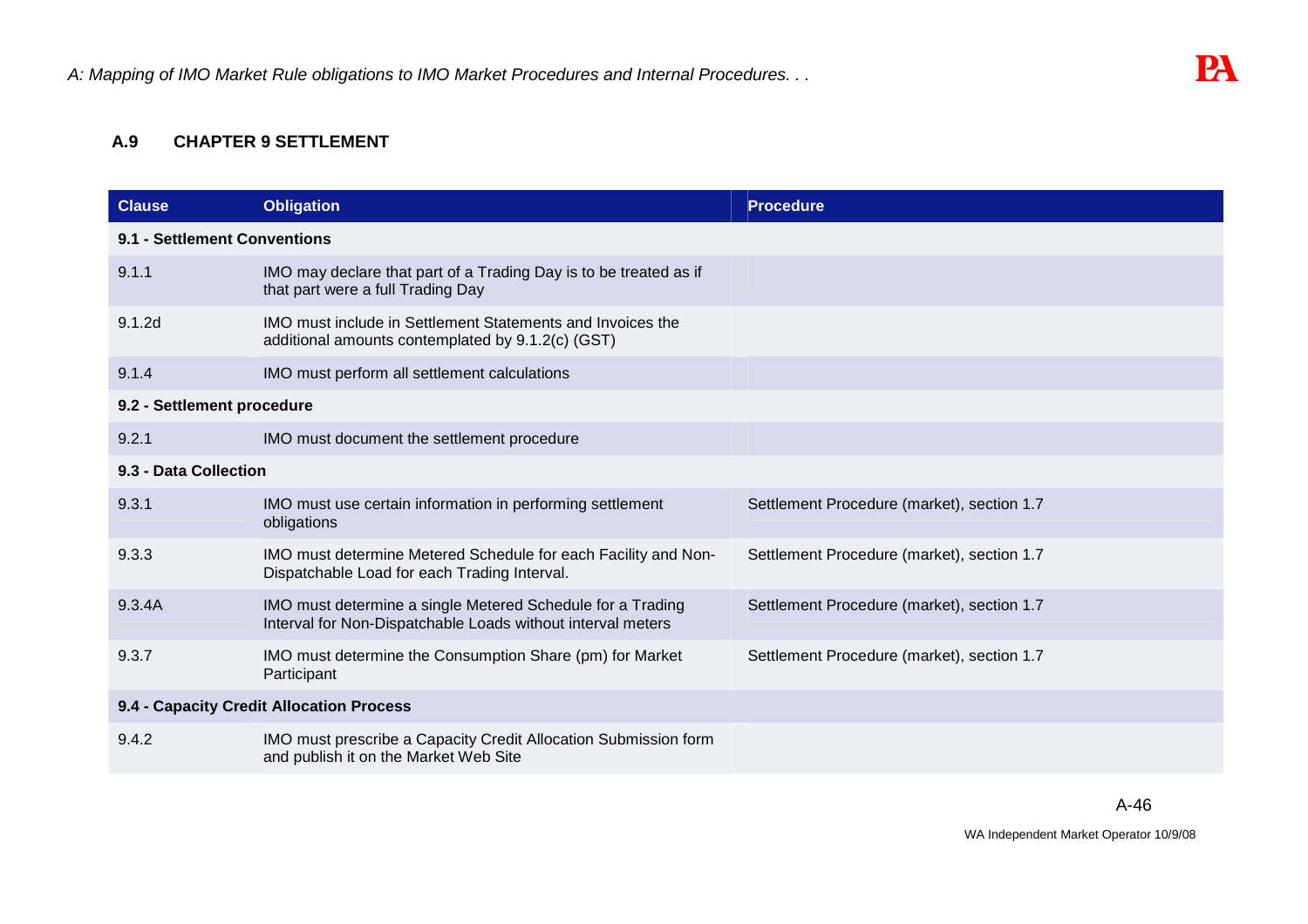| <b>Clause</b>                     | <b>Obligation</b>                                                                                                                                                          | <b>Procedure</b>                           |
|-----------------------------------|----------------------------------------------------------------------------------------------------------------------------------------------------------------------------|--------------------------------------------|
| 9.4.5                             | IMO confirms receipt of a Capacity Credit Allocation from a capacity<br>credit holder                                                                                      |                                            |
| 9.4.6                             | IMO must arrange for submitting Market Participant to provide valid<br>Capacity Credit Allocation by mutually agreed means                                                 |                                            |
| 9.4.7                             | IMO confirms receipt of a Capacity Credit Allocation from a capacity<br>credit holder                                                                                      |                                            |
| 9.4.8                             | IMO must accept a Capacity Credit Allocation Submission unless<br>inconsistent with the requirements of clause 9.5                                                         |                                            |
| 9.4.9                             | IMO must identify each Market Participant that has had more<br>Capacity Credits allocated to it than are required to cover its<br>Individual Reserve Capacity Requirement. |                                            |
| 9.4.10                            | IMO request participants to modify Capacity Credit allocation                                                                                                              |                                            |
| 9.4.12                            | IMO revokes Capacity Credit Allocation                                                                                                                                     |                                            |
| 9.4.13                            | IMO must notify Market participants of capacity credits                                                                                                                    |                                            |
| 9.16 - Settlement Cycle Timelines |                                                                                                                                                                            |                                            |
| 9.16.1.a                          | IMO issues STEM settlement statements and invoices                                                                                                                         | Settlement Procedure (market), section 1.5 |
| 9.16.2.a                          | IMO must publish settlement cycle timeline                                                                                                                                 | Settlement Procedure Manual, section 1.1.5 |
| 9.16.2(b).i                       | Capacity Credit Allocation window opens                                                                                                                                    | Settlement Procedure (market), section 1.5 |
| $9.16.2(b)$ ii                    | <b>Capacity Credit Allocation window closes</b>                                                                                                                            | Settlement Procedure (market), section 1.5 |
| $9.16.2(b)$ iii                   | Deadline for IMO to contact participants who need to modify<br>allocations                                                                                                 | Settlement Procedure (market), section 1.5 |
| 9.16.2.b.iv                       | Deadline for participants to make modifications                                                                                                                            | Settlement Procedure (market), section 1.5 |

WA Independent Market Operator 10/9/08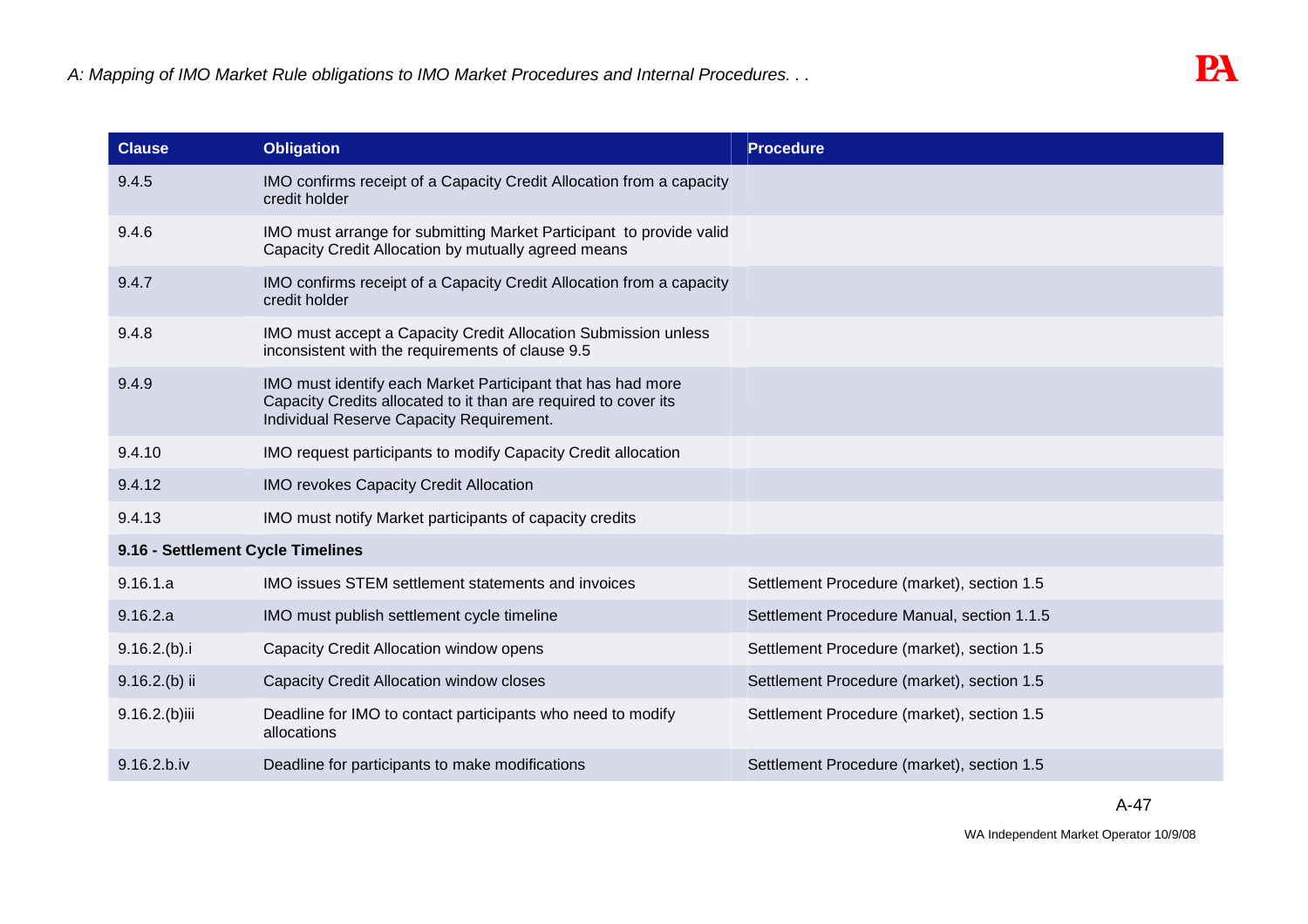| <b>Clause</b>                     | <b>Obligation</b>                                                                               | <b>Procedure</b>                           |
|-----------------------------------|-------------------------------------------------------------------------------------------------|--------------------------------------------|
| 9.16.2 b.v                        | Deadline for IMO to finalise reserve capacity allocations                                       | Settlement Procedure (market), section 1.5 |
| 9.16.2.c                          | Non-STEM Settlement Statement Date                                                              | Settlement Procedure (market), section 1.5 |
| 9.16.2.d                          | <b>Invoicing Date</b>                                                                           | Settlement Procedure (market), section 1.5 |
| 9.16.2.e                          | <b>Non-STEM Settlement Date</b>                                                                 | Settlement Procedure (market), section 1.5 |
| 9.16.2.f                          | Non-STEM Settlement Disagreement Deadline                                                       | Settlement Procedure (market), section 1.5 |
| 9.16.3                            | IMO must undertake settlement adjustments                                                       | Settlement Procedure (market), section 1.5 |
| 9.16.4                            | IMO must publish settlement adjustment dates                                                    | Settlement Procedure Manual, section 1.1.5 |
| 9.16.4.a                          | Commencement date for settlement adjustment                                                     | Settlement Procedure (market), section 1.5 |
| 9.16.4 b                          | The date of release of adjusted STEM and non-STEM settlement<br>statements                      | Settlement Procedure (market), section 1.5 |
| 9.16.4.c                          | The day that invoices reflecting adjusted statements released                                   | Settlement Procedure (market), section 1.5 |
| 9.16.4.d                          | Adjusted settlement statement settlement day                                                    | Settlement Procedure (market), section 1.5 |
| 9.16.4.e                          | Deadline for notice of disagreements on adjusted settlement                                     | Settlement Procedure (market), section 1.5 |
| 9.17 - STEM Settlement Statements |                                                                                                 |                                            |
| 9.19.1                            | IMO must recalculate amounts when undertaking an Adjustment<br><b>Process</b>                   | Settlement Procedure (market), section 1.5 |
| 9.19.2                            | IMO must record both values where data is modified and provide an<br>explanation                |                                            |
| 9.19.4                            | IMO may use current version of software to recalculate amounts as<br>part of Adjustment Process |                                            |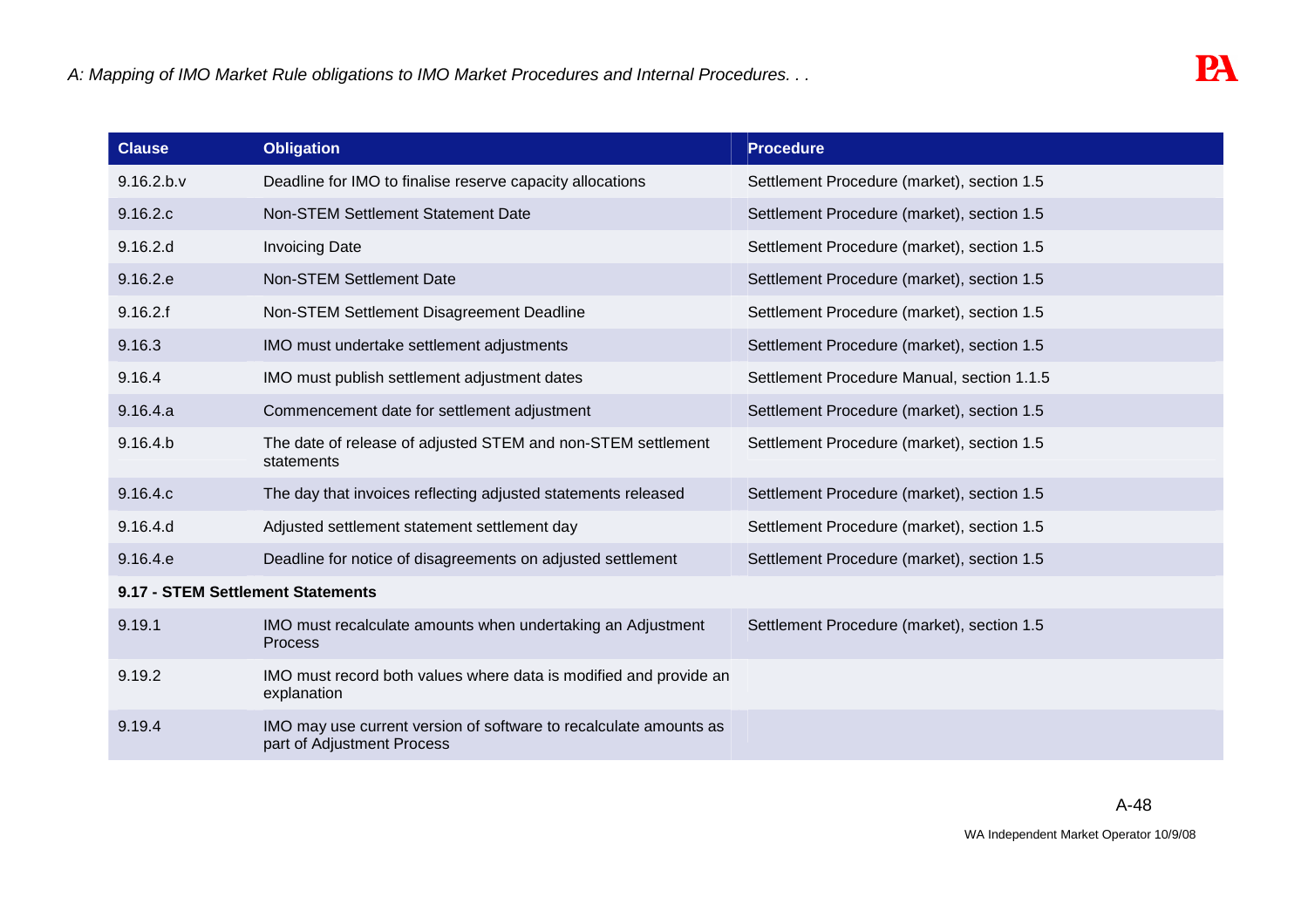| <b>Clause</b>                  | <b>Obligation</b>                                                                                                                                  | <b>Procedure</b>                             |  |
|--------------------------------|----------------------------------------------------------------------------------------------------------------------------------------------------|----------------------------------------------|--|
| 9.20 - Notices of Disagreement |                                                                                                                                                    |                                              |  |
| 9.20.2                         | IMO confirms receipt of notice of disagreement                                                                                                     | Settlement Procedure Manual, section 6.3.1.3 |  |
| 9.20.3                         | IMO makes alternative arrangement for submission of Notice of<br>Agreement                                                                         |                                              |  |
| 9.20.5                         | IMO passes on notice of disagreement to other parties                                                                                              |                                              |  |
| 9.20.5.c                       | IMO requires MDA or SM to investigate accuracy of item in dispute                                                                                  |                                              |  |
| 9.20.6                         | IMO must determine a value for any input or review calculations for<br>outputs of the settlement process                                           |                                              |  |
| 9.20.7                         | IMO must respond to party that raised notice of disagreement                                                                                       | Settlement Procedure Manual, section 6.5.4.1 |  |
| 9.22 - Invoicing and Payment   |                                                                                                                                                    |                                              |  |
| 9.22.1.                        | Invoices must be issued to Rule Participants by the IMO in<br>accordance with the timelines specified under clauses 9.16.1,<br>9.16.2, and 9.16.4. | Settlement Procedure Manual, section 4.5.1   |  |
| 9.22.3                         | IMO must maintain an account with an institution that meets the<br>requirements of clause 2.38.6(a)                                                |                                              |  |
| 9.22.4                         | IMO must nominate an ETF facility to be used for settlement                                                                                        |                                              |  |
| 9.22.8                         | IMO must pay participants                                                                                                                          |                                              |  |
| 9.22.9                         | IMO must establish a separate fund for Service Fee Settlement<br>Amounts                                                                           |                                              |  |
| 9.22.11                        | IMO may apply money from the separate fund to meet the costs<br>incurred in carrying out its functions and obligations.                            |                                              |  |
| 9.23 - Default                 |                                                                                                                                                    |                                              |  |

WA Independent Market Operator 10/9/08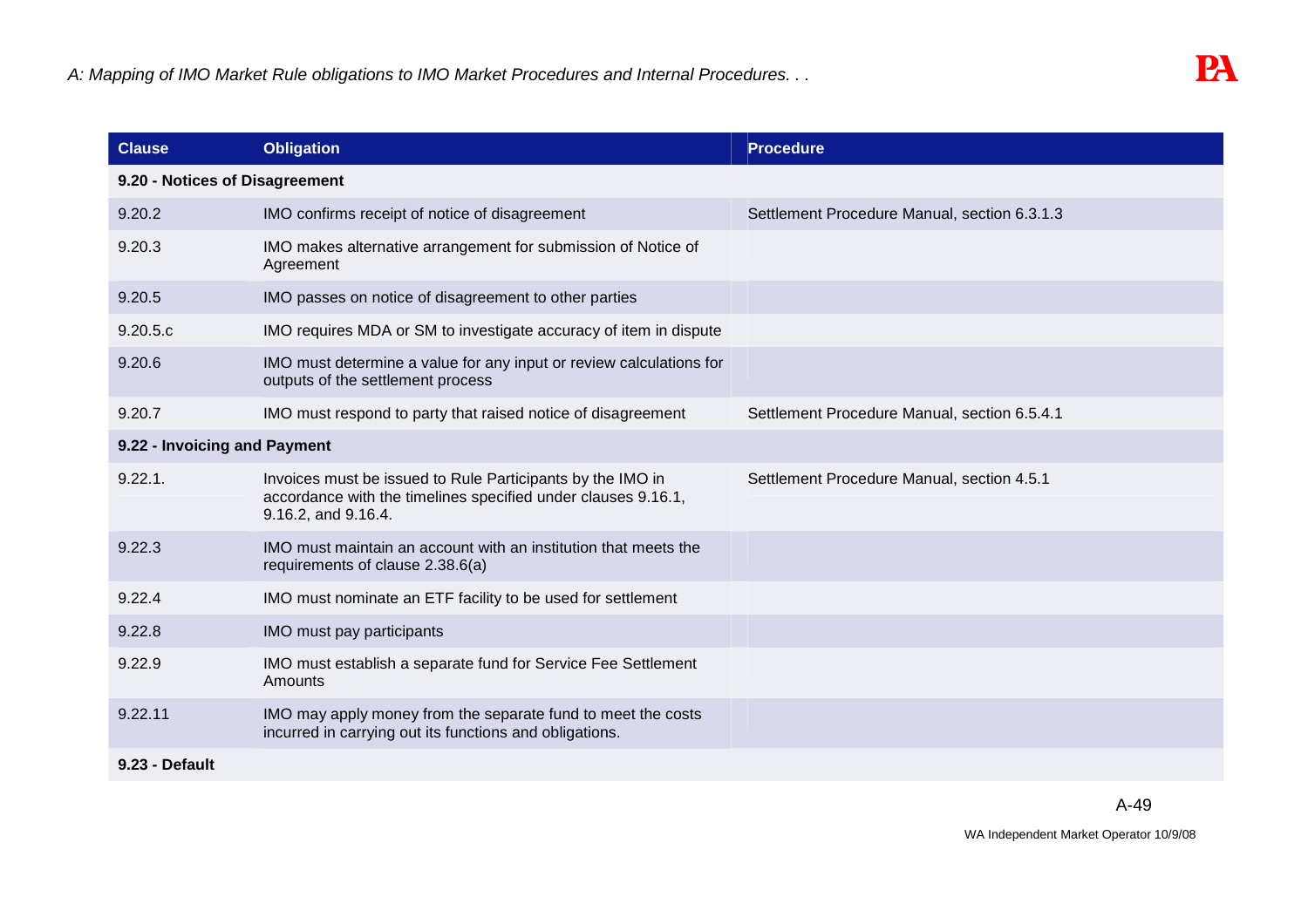| <b>Clause</b> | <b>Obligation</b>                                                                 | <b>Procedure</b>                                    |
|---------------|-----------------------------------------------------------------------------------|-----------------------------------------------------|
| 9.23.4        | IMO issues cure notice                                                            |                                                     |
| 9.23.5        | IMO may extend deadline for remedying suspension event (major<br>event)           |                                                     |
| 9.23.6        | IMO may extend deadline for remedying suspension event (minor<br>event)           |                                                     |
| 9.23.7        | IMO may issue a suspension notice                                                 |                                                     |
|               | 9.24 - Settlement in Default Situations                                           |                                                     |
| 9.24.1        | IMO may draw down Credit Support                                                  | Operational Finance Procedure Manual, section 3.3.1 |
| 9.24.2.a      | IMO may draw down Credit Support (where required to disgorge,<br>repay an amount) |                                                     |
| 9.24.2 b      | Adjustment of Reconciliation Amount                                               |                                                     |
| 9.24.3        | IMO must apply funds according to specified hierarchy of payment                  | Operational Finance Procedure Manual, section 3.3.1 |
| 9.24.4        | IMO makes pro-rata payment of late payment (within 5 BDs)                         |                                                     |
| 9.24.5        | IMO must raise a default levy                                                     |                                                     |
| 9.24.6        | IMO notifies participants of their default levy                                   |                                                     |
| 9.24.8        | IMO completes payment                                                             |                                                     |
| 9.24.9        | IMO reallocates Default Levies raised during the financial year.                  |                                                     |
| 9.24.10       | IMO recovers shortfall after raising a Default Levy.                              |                                                     |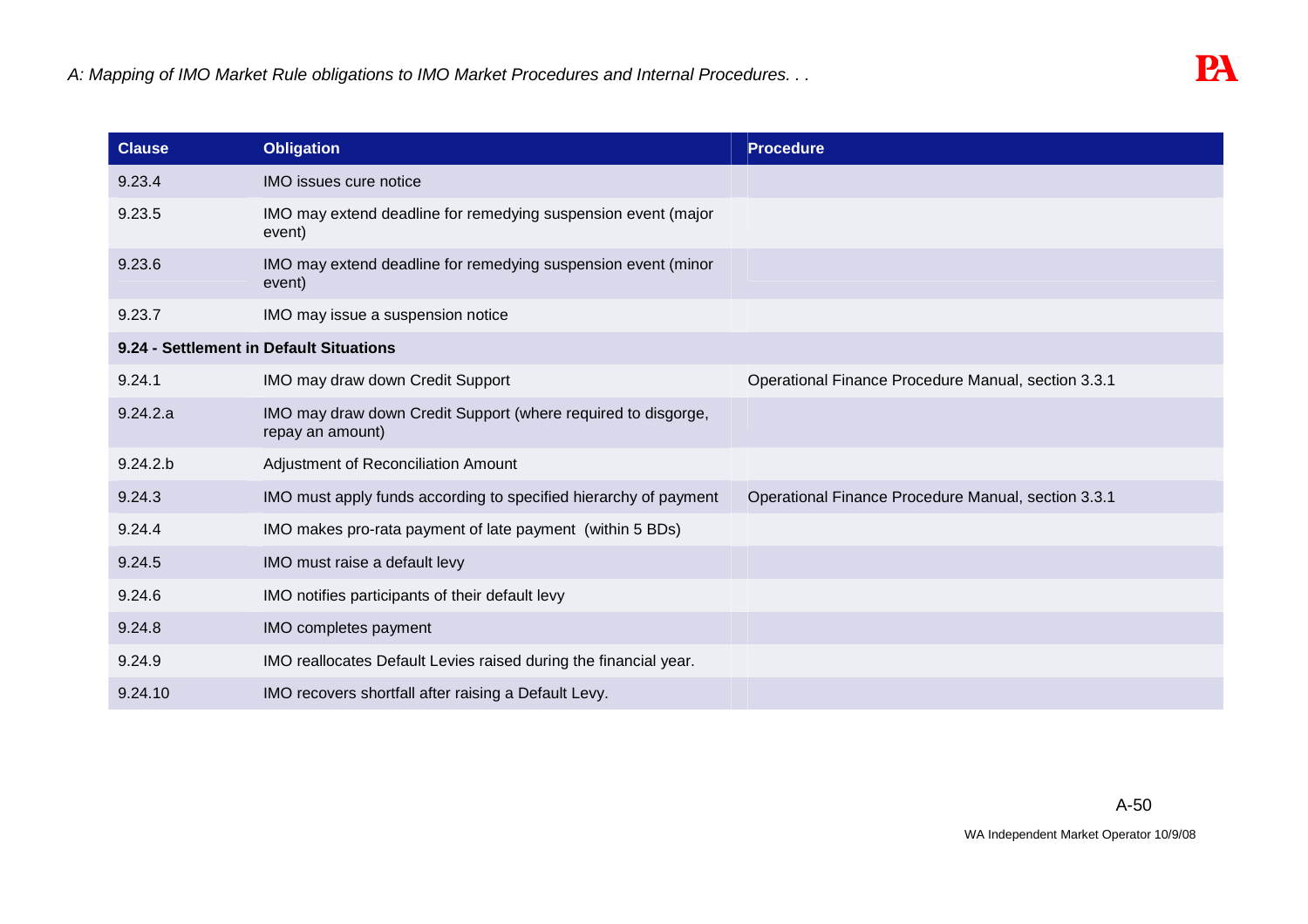## **A.10 CHAPTER 10 INFORMATION POLICY**

| <b>Clause</b>                           | <b>Obligation</b>                                                                                                                       | <b>Procedure</b>                      |  |
|-----------------------------------------|-----------------------------------------------------------------------------------------------------------------------------------------|---------------------------------------|--|
| 10.1 Record Retention                   |                                                                                                                                         |                                       |  |
| 10.1.1                                  | IMO must develop and publish a list of all information that<br>Market Participants must retain                                          |                                       |  |
| 10.2 Information Confidentiality Status |                                                                                                                                         |                                       |  |
| 10.2.3                                  | IMO must have regard to the principles stated in clause 10.2.3                                                                          |                                       |  |
| 10.3.1                                  | <b>IMO</b> must maintain a Web Site                                                                                                     | MR10.5 - Publish to Web Procedure.doc |  |
| 10.3.5                                  | IMO must document protocols for SM and IMO to change the Web<br><b>Site</b>                                                             | MR10.5 - Publish to Web Procedure.doc |  |
| 10.4.1                                  | IMO must make information and documents available on application<br>by any person who is a member of the correct confidentiality class. |                                       |  |
| 10.5.1                                  | IMO must publish specified information as public information                                                                            |                                       |  |
| 10.6.1                                  | IMO must publish specified information as SWIS Restricted<br>information                                                                |                                       |  |
| 10.7.1                                  | IMO must publish specified information as Rule Participant<br>Restricted information                                                    |                                       |  |
| 10.8.1                                  | IMO must publish specified information as Rule Participant Dispatch<br>Restricted information                                           |                                       |  |
| 10.8.2                                  | IMO must set the confidentiality status of all EGC information as<br>Rule Participant Dispatch Restricted information                   |                                       |  |

WA Independent Market Operator 10/9/08